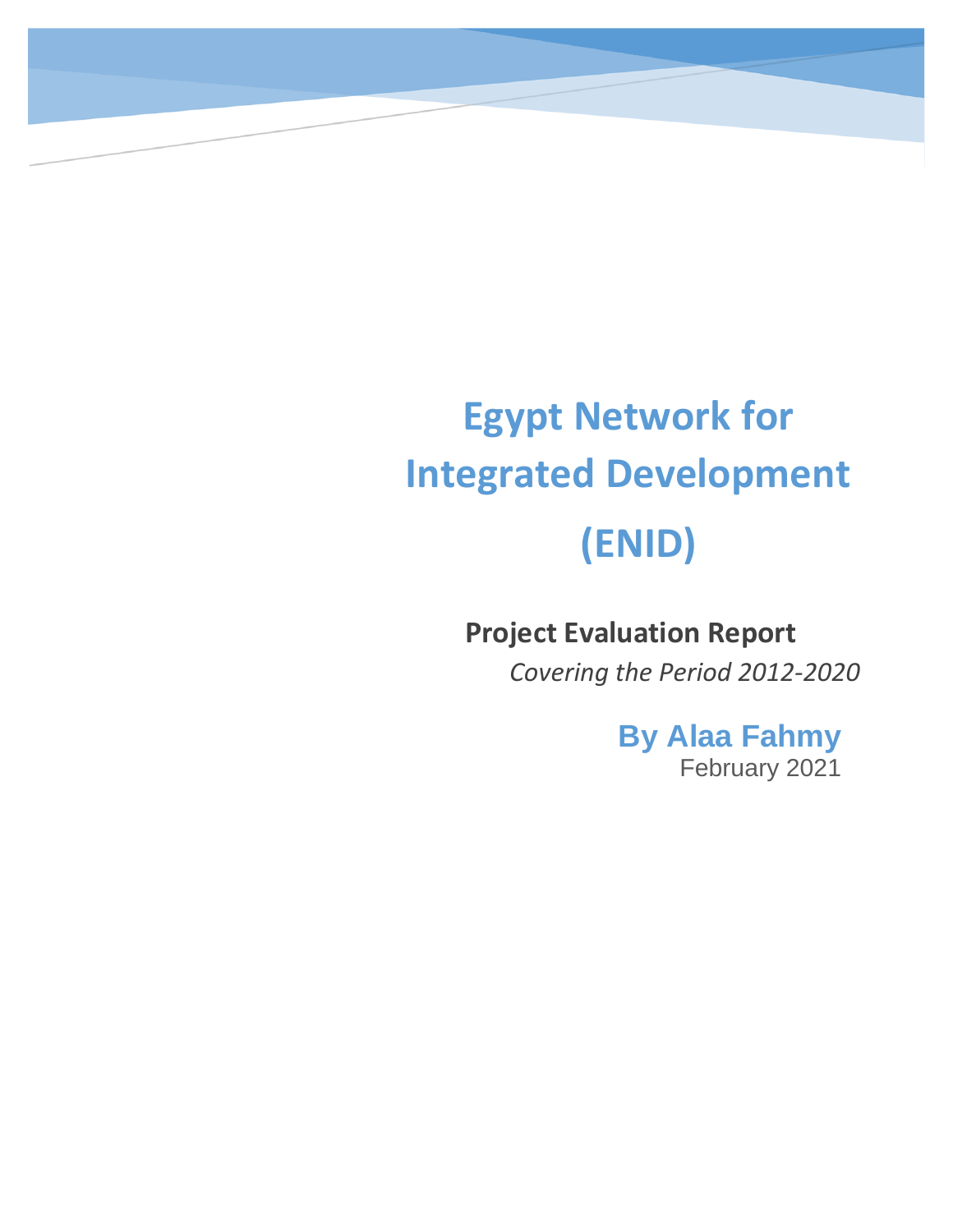| <b>Project/outcome Information</b>                 |                                                                                                                                                                                                                          |                                          |  |  |
|----------------------------------------------------|--------------------------------------------------------------------------------------------------------------------------------------------------------------------------------------------------------------------------|------------------------------------------|--|--|
| Project/outcome title                              |                                                                                                                                                                                                                          | Egypt Network for Integrated Development |  |  |
| <b>Atlas ID</b>                                    |                                                                                                                                                                                                                          | 00076441                                 |  |  |
| <b>Corporate outcome and</b><br>output             | Outcome 1. Inclusive growth, economic empowerment and<br>employment<br>Output 1.4. Strategies promoting entrepreneurship and job<br>creation in selected governorates                                                    |                                          |  |  |
| Country                                            | Egypt                                                                                                                                                                                                                    |                                          |  |  |
| <b>Region</b>                                      | <b>Arab Region</b>                                                                                                                                                                                                       |                                          |  |  |
| Date project document<br>signed                    | 2012                                                                                                                                                                                                                     |                                          |  |  |
|                                                    | <b>Start</b>                                                                                                                                                                                                             | <b>Planned end</b>                       |  |  |
| <b>Project dates</b>                               | 2012                                                                                                                                                                                                                     | 2021                                     |  |  |
| <b>Project budget</b>                              |                                                                                                                                                                                                                          | \$6,963,030                              |  |  |
| Project expenditure at the<br>time of evaluation   | \$4,817,489                                                                                                                                                                                                              |                                          |  |  |
| <b>Funding source</b>                              | The Embassy of Netherlands, Sawiris Foundation for Social<br>Development, Big Heart Foundation, Global Water Challenge,<br>Embassy of Sweden, Italian Cooperation, Rockefeller Brothers<br>Fund, UK Aid (DFID) and OXFAM |                                          |  |  |
| Implementing party/<br><b>National Counterpart</b> | Ministry of International Cooperation                                                                                                                                                                                    |                                          |  |  |

| <b>Evaluation information</b>                                             |                     |      |  |
|---------------------------------------------------------------------------|---------------------|------|--|
| Evaluation type (project/<br>outcome/thematic/country<br>programme, etc.) | Project             |      |  |
| Final/midterm review/<br>other                                            | <b>Final Review</b> |      |  |
|                                                                           | <b>Start</b>        | End  |  |
| <b>Period under evaluation</b>                                            | 2012                | 2021 |  |
| <b>Evaluators</b>                                                         | Alaa Fahmy          |      |  |
| <b>Evaluator email address</b>                                            | a.fahmy@enroot.org  |      |  |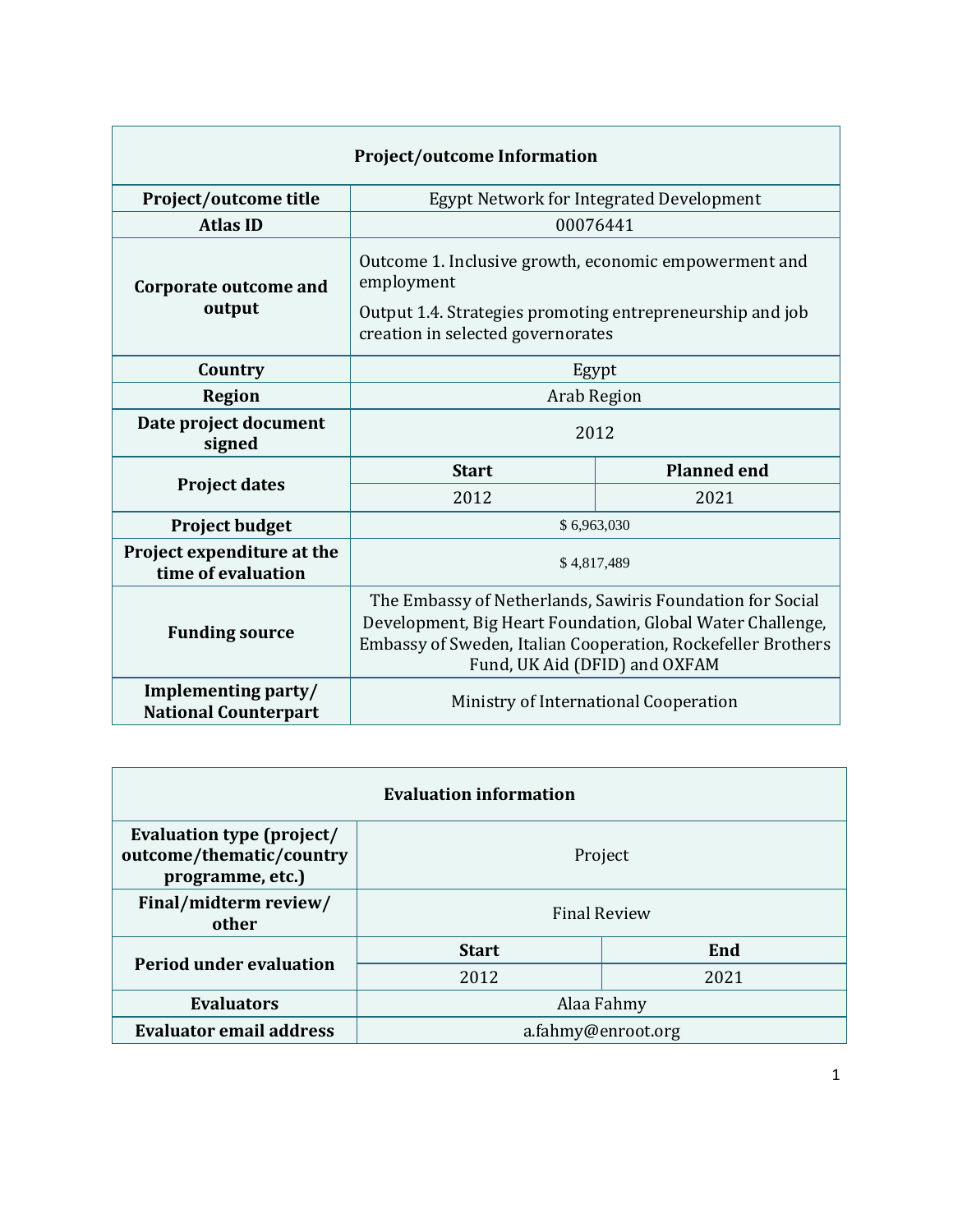| <b>Evaluation dates</b> | Start   | Completion    |
|-------------------------|---------|---------------|
|                         | Q4 2020 | February 2021 |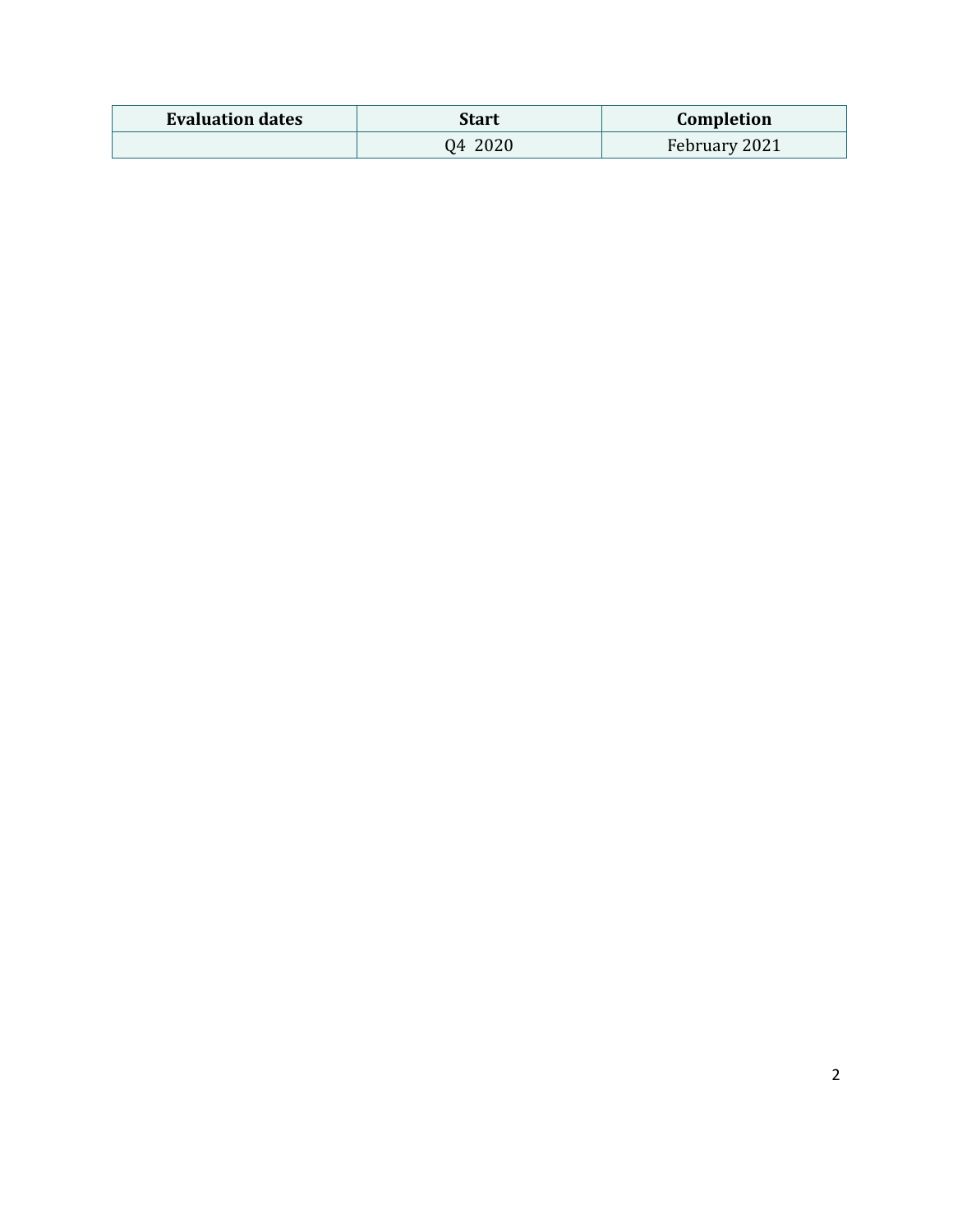# <span id="page-3-0"></span>**List of Acronyms and Abbreviations**

| <b>CAPMAS</b> | Central Agency for Public Mobilization and Statistics                                                                                                                    |
|---------------|--------------------------------------------------------------------------------------------------------------------------------------------------------------------------|
| <b>CDA</b>    | <b>Community Development Associations</b>                                                                                                                                |
| <b>CPD</b>    | <b>Country Project Document</b>                                                                                                                                          |
| <b>DAC</b>    | Development Assistance Committee                                                                                                                                         |
| EHDR          | Egypt's Human Development Report                                                                                                                                         |
| ENID/El Nidaa | Egypt Network for Integrated Development (ENID)/El Nidaa<br>Foundation established in 2016 under the umbrella of MoSS,<br>with the help of UNDP, registration number 759 |
| <b>ESDS</b>   | Egypt's Sustainable Development Strategy                                                                                                                                 |
| FGD           | <b>Focus Group Discussion</b>                                                                                                                                            |
| FGM           | <b>Female Genital Mutilation</b>                                                                                                                                         |
| GBV           | Gender-based Violence                                                                                                                                                    |
| <b>HIECS</b>  | Household, Income, Expenditure, and Consumption Survey                                                                                                                   |
| IDI           | In-depth Interview                                                                                                                                                       |
| MOIC          | Ministry of International Cooperation                                                                                                                                    |
| MOLD          | Ministry of Local Development                                                                                                                                            |
| <b>MOSS</b>   | Ministry of Social Solidarity                                                                                                                                            |
| <b>MSMEs</b>  | Micro, Small, and Medium Enterprises                                                                                                                                     |
| MTE           | Mid-term Evaluation                                                                                                                                                      |
| NGO           | Non-governmental Organization                                                                                                                                            |
| <b>OVOP</b>   | One-Village-One-Product                                                                                                                                                  |
| SYPE          | Survey of Young People in Egypt                                                                                                                                          |
| ToT           | <b>Training of Trainers</b>                                                                                                                                              |
| <b>TOR</b>    | <b>Terms of Reference</b>                                                                                                                                                |
| <b>UNDP</b>   | <b>United Nations Development Programme</b>                                                                                                                              |
| <b>RMG</b>    | <b>Ready Made Garments</b>                                                                                                                                               |
| WB            | World Bank                                                                                                                                                               |
| <b>WHO</b>    | World Health Organization                                                                                                                                                |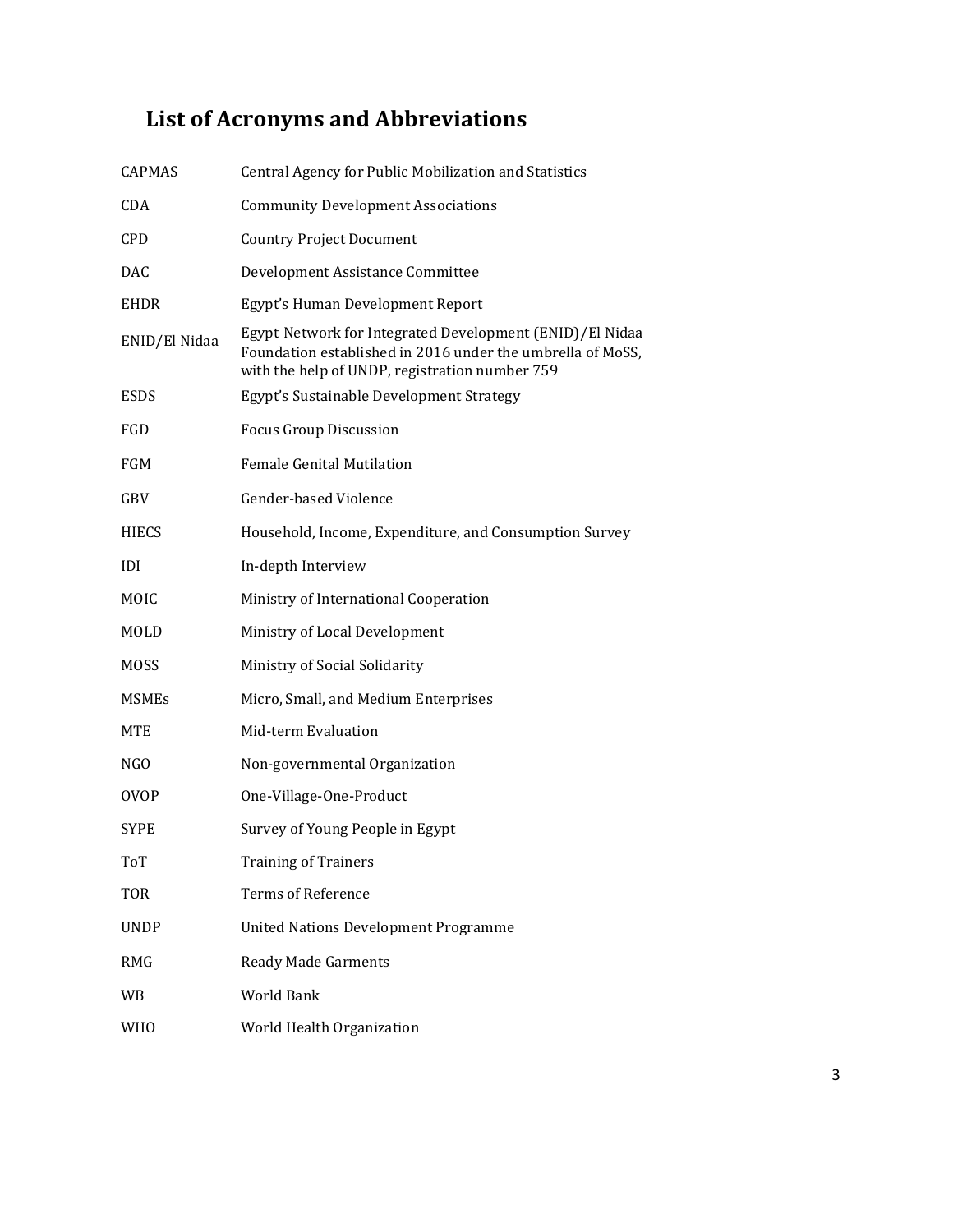# <span id="page-4-0"></span>**Table of Contents**

| 1. |  |
|----|--|
| 2. |  |
|    |  |
|    |  |
|    |  |
|    |  |
|    |  |
|    |  |
| 3. |  |
|    |  |
|    |  |
|    |  |
| 4. |  |
|    |  |
|    |  |
|    |  |
|    |  |
|    |  |
|    |  |
|    |  |
| 5. |  |
|    |  |
|    |  |
|    |  |
|    |  |
|    |  |
|    |  |
| 6. |  |
| 7. |  |
|    |  |
|    |  |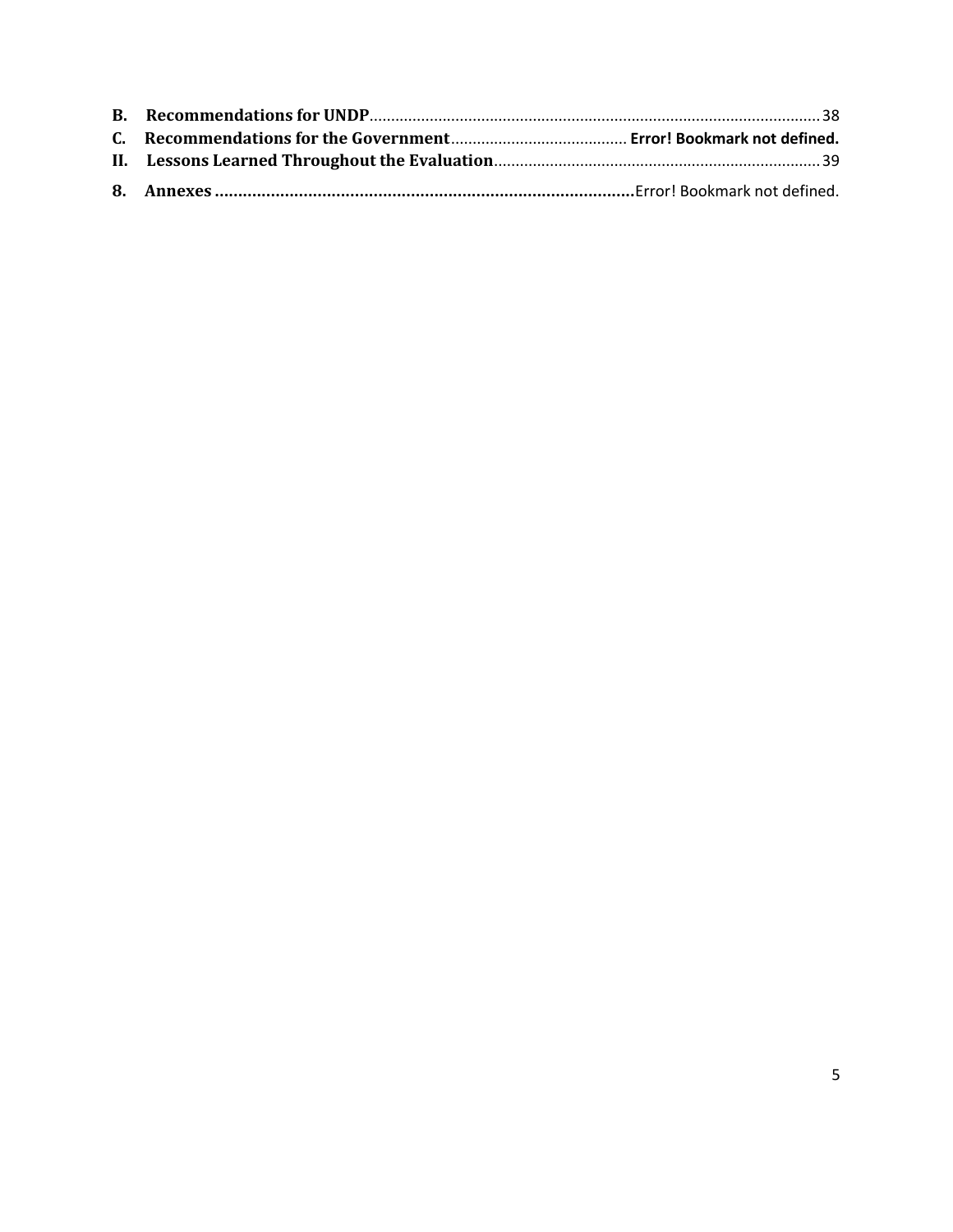### <span id="page-6-0"></span>**Executive Summary**

#### **I. Introduction**

The report provides the main findings of the evaluation conducted for "Egypt's Network for Integrated Development [ENID]" project commissioned by the United Nations Development Programme [UNDP]. ENID aimed to promote human development in Upper Egypt – with specific interest in Qena aiming to present a pilot for its comprehensive and integrated development approach. The rationale and design of the project was motivated by the conditions of the population residing in the region. Qena – being not different from Upper Egypt – holds a population of 3, 128, 566 of which 80 percent live in rural areas. According to Egypt's Human Development Reports (EHDR) 2005, 2008, and 2010, Qena's socioeconomic context called for interventions that should tackle **economic and social development as well as environment protection while following a gender sensitive approach to achieve women empowerment.**

#### **II. Project Interventions and Scale**

The design of the interventions focused on (1) **Upgrading Basic Services in Rural Upper Egypt** to improve the well-being at the individual and community level while creating an inclusive environment for women. Program activities included: *literacy classes that are combined with vocational training workshops, preschool classes, and delivering awareness sessions on women related issues, preschools following the UNICEF model, and medical services and upgrading the health care centers.* (2) **Promoting MSMEs and Entrepreneurship** to increase the income of households through adopting the OVOP model, delivering capacity building sessions, and developing productive clusters. Program activities included: *adopting the OVOP model, providing capacity building to upgrade the skills of individuals creating new job opportunities in handicrafts sectors.* (3) **Sustainable Agricultural Development** to enhance agriculture productivity, contribute to sustainable food security, and the generation of employment opportunities. Activities included: *Milk Production and Processing, Poultry Network Chains, Safe Goat Keeping, Roof Gardens, Fish Farms, Beekeeping and Honey Production, Molasses Production, Recycling of Agricultural Residues, Developing Silkworm Rearing and Natural Silk Production.* These components are tackled by the project while (a) committing to knowledge dissemination and policy advocacy and (b) following a gender sensitive approach to empower women.

The project activities are distributed across more than 70 villages in Qena and reached over 16,000 -direct and indirect – beneficiaries. The project provided over 50 pilot interventions through partnering with approximately 75 NGOs since 2012. The project along with EL Nidaa foundation total grants - reached around \$17,191,014 received funds from different donors including DFID, UNWomen, The Italian Agency Cooperation, The Embassy of Netherlands, Rockefeller Brothers Fund, Oxfam, Sawiris Foundation for Social Development, The Big Heart Foundation, and Global Water Challenge (GWC). The counterpart of the project is the Ministry of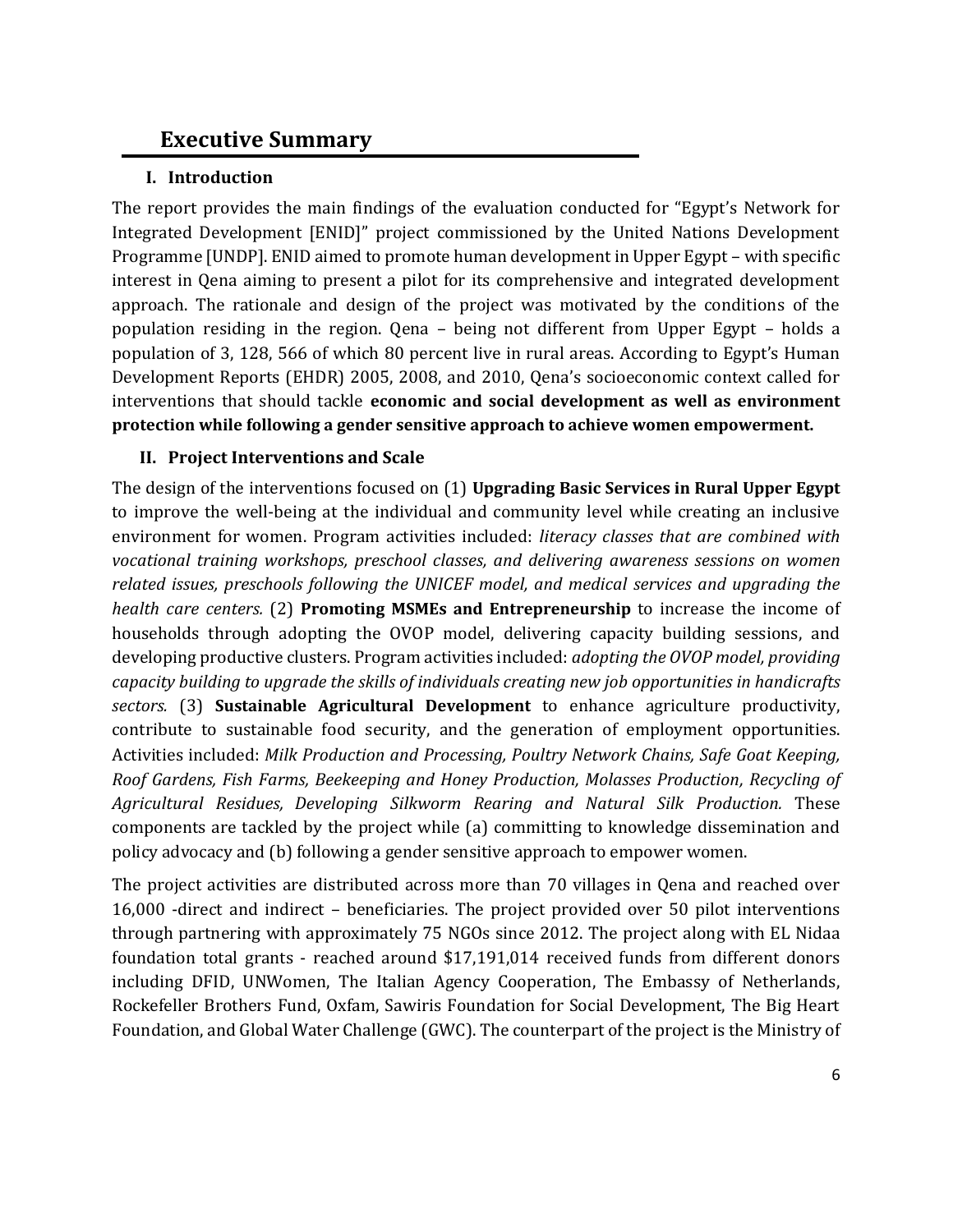International Cooperation (MOIC). It is worth noting that the grants received by ENID project since 2012 to date amounted for \$ 6, 963, 030.

#### **III. Evaluation Objectives and Methodology**

The objective of the evaluation was to analyse the achievements of the project against its original objectives and to evaluate the overall project's contribution to the intended impact. The evaluation covered ENID project covered by UNDP under MOIC. The activities of the project are evaluated and interpreted cautiously due to their overlap with activities conducted by El Nidaa foundation under MoSS. The evaluation – as outlined in the TOR - aimed to answer a set of key evaluation questions that corresponds to the OECD-DAC commonly used performance evaluation criteria: *relevance, efficiency, effectiveness, impact and sustainability, and cross cutting issues related to gender and social inclusion*.

The evaluation's methodology encompassed two main components: The first component was, a desk review of all available, accessible, and relevant project documentation. The second component was broken into two sources, in-depth interviews with key project members and partners, UNDP, and government representatives; as well as focus group discussions with beneficiaries coupled with field visits to a sample of operating project sites.

#### **IV. Conclusions**

**The project is overall relevant and designed to address the needs of the target group.** The project was able to properly design an integrated development model that addresses both priority areas in Egypt's development plan and the needs of the target group. Furthermore, the project was able to respond and adapt to contextual changes with possible effects on the activities happening on the ground.

**The project's design offered an "Integrated Development Model" while reviving crafts that were fading to save Egypt's cultural heritage.** The design of the project offered an integrated development model that links activities together to maximise the benefit to the target group. This has been translated into activities that address the needs of women while providing them with solutions that helped them to overcome the common challenges they face to participate in activities.

**Notable performance in terms of project management and resource efficiency.** The distribution of tasks across Cairo and Qena's office increased the efficiency of management and contributed to the swift responsiveness of the project to contextual shifts. Moreover, the project capitalised on the beneficiaries who showed notable performance among their peers and offered them the chance to manage project facilities.

**The project generated behavioural and cultural change tackling the condition of women.** Given that the design of the model accounts for cultural factors, the project was able to offer supporting facilities that enabled women to participate in the activities. This contributed to a cultural and behavioural breakthrough that women witnessed within their community.

**Several elements of sustainability are embedded within the model's design which will continue generating results in the long run.** This includes the development of the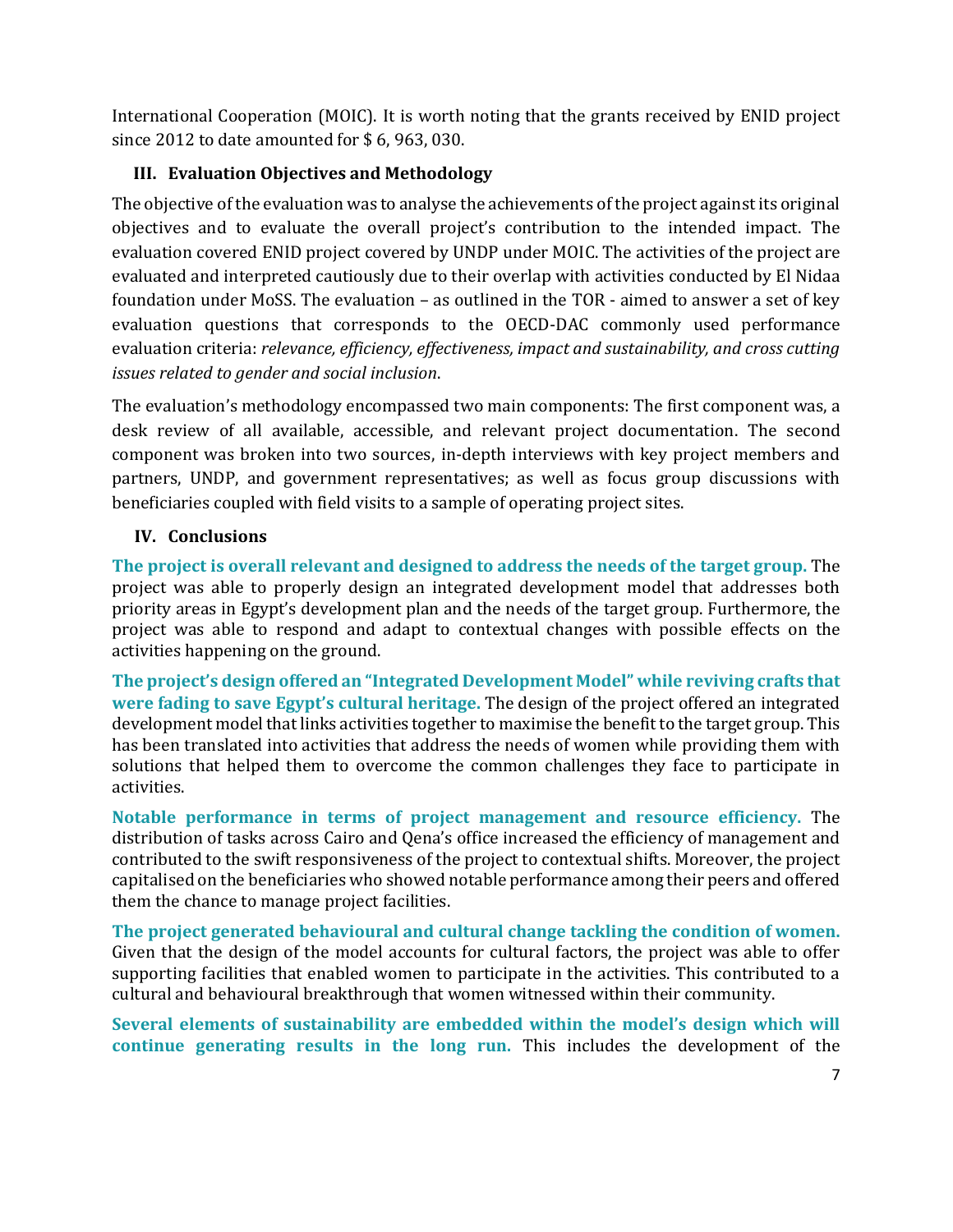entrepreneurial mindset, the shifts in behaviour and cultural norms towards the role of women in the community that will result in wider benefits, and the capacity building provded to NGOs that will contribute to the sustainability to the activities and interventions initiated.

**There is a lack of the private sector engagement in the model.** This enhances the sustainability of the activities and contributes to the ability of beneficiaries to sustain these activities on their own after the withdrawal of ENID/El Nidaa.

**There is room for improvement in the project's logical framework and progress indicators.** Revising the logical framework and reflecting the behavioural change witnessed and the contribution to building an entrepreneurial mindset needs to be reflected in the outputs, outcomes, and progress indicators. Furthermore, objectives and KPIs related to replicability needs to be added for the coming phase.

**The achieved success under the piloted interventions calls for shifts in the project's mandates towards scalability and replicability.** The interventions provided fall on a spectrum where there is a trade-off between results' maturity, time, and cost. Therefore, future interventions and efforts should be focused on the interventions that – relatively - balance the trade-off and on other activities that increases the replicability of the activities implemented.

#### **V. Recommendations**

#### **a) Recommendations for ENID/El Nidaa**

*It is recommended that ENID/El Nidaa continue implementing its interventions with a special focus on expanding successful models while focusing on elements of sustainability.* 

**Recommendation 1:** Focus future efforts towards improving the business maturity of existing successful initiatives rather than initiating new ones, unless otherwise is identified based on community needs or deemed necessary a specific value chain. With achieved cultural change, skills development, and operational stability, there is an imminent need for improving business stability, active incentives and strategies to engage the private sector within the design, as well as fostering the integration of currentthis, more attention needs to be diverted towards capturing these activities within the market system. through the logical framework indicators on the outcome and output level.

**Recommendation 2:** Increase the coverage of selected successful models to reach a higher impact. Expansion could entail increasing home-based productive activities, graduating entrepreneurs from an existing base of skilled workers and supervisors, covering additional phases of the value chain, new interventions based on contemporary community needs and establishing partnerships with the private sector to replicate successful models with profitoriented investors. This could be further supported by the government through the facilitation of the establishment and development of productive cooperatives.

**Recommendation 3:** Focus on future programming of women economic empowerment within challenging socio-economic contexts using a phased approache with clear outcome level indicators capturing realistic behavioural and institutional changes of each phase.

**Recommendation 4:** Expand in the knowledge dissemination role as a core function. Thus, to act as a "Knowledge Hub" for local communities, women groups, other development initiatives, private sector, and policy makers.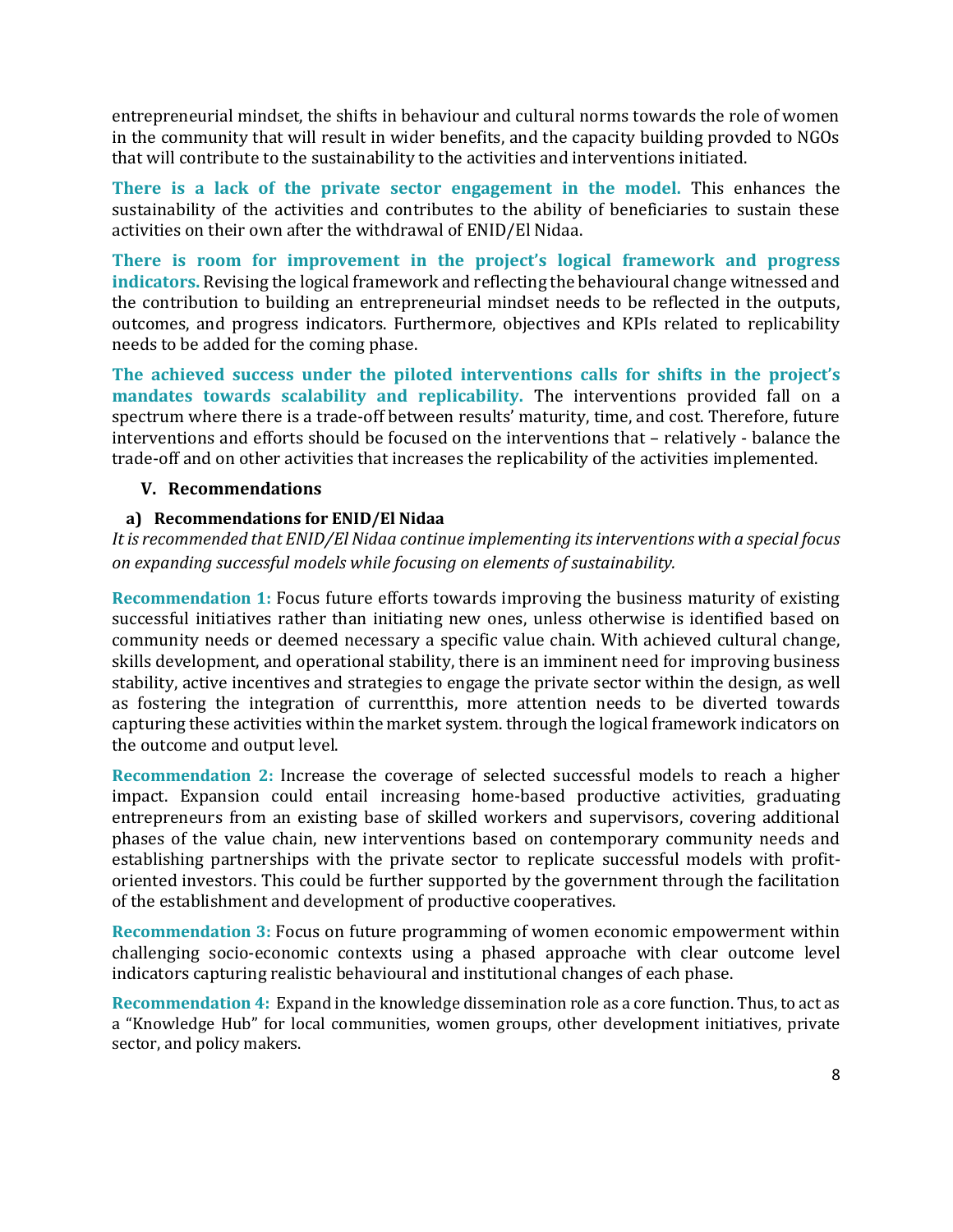#### **b) Recommendations for UNDP**

*It is recommended that UNDP utilize ENID's successful pioneering interventions as a development vehicle with focus on knowledge management, replicability, and increased impact.* 

**Recommendation 1:** Continue supporting the project in resource mobilization and design for a coming phase to reach sustainability of existing successful initiatives considering its core role as a "Knowledge Hub" serving scalability and higher impact. Moreover, further support can be provided in digitization some of the activities. Further support should be provided to the innovation activities under the agricultural component and to encourage expanding it to other programs under ENID. Furthermore, this include providing support to the government in implementing national programs and initiatives inspired by best practices from ENID/El Nidaa.

**Recommendation 2:** Integrate private-sector-led approaches in the local development formula to ensure development of local entrepreneurs and flow of private sector investments. In challenging contexts, impact and innovation funds could be used as incentivizing tools supporting technical assistance and business development services. ENID/El Nidaa is also considering working on reverse migration of potential local investors.

#### **c) Recommendations for the Government**

*The government is recommended to expand and replicate successful models inspired by ENID/El Nidaa on a national scale as well as continue to enhance the business environment in Upper Egypt.*

**Recommendation 1:** Consider replicating on a national level programs and activities that proved effectiveness, such as - and among others -literacy and skills development, the OVOP model, waste recycling, and introducing more productive animal breeds.

**Recommendation 2:** Facilitate and encourage the establishment and development of producer cooperatives. It could be considered as a gender sensitive tool to engage groups of small-scale producers and workers in formal for-profit business activities. Future interventions could be inspired from the labour-intensive productive activities developed by ENID/El Nidaa.

**Recommendation 3:** Continue enhancing and improving the business/investment environment in Upper Egypt through legislative and policy reforms. For example, expand investments in infrastructure and encourage policies that would attract the private sector to the region.

#### **VI. Lessons Learned Throughout the Evaluation**

- The notable achievements under ENID were facilitated by the continuation of the activities' operation for a considerable period of time. This is essential to ensure that it reached maturity and to build a strong foundation for replication and scaling.
- Evidence-based research fosters effective public policies. This was evident through the experience of ENID/El Nidaa and the research production they provided to decision makers.
- The observed inability of activities to be independently sustained and operated calls for the integration of Private-Sector-Led approaches in the development formula.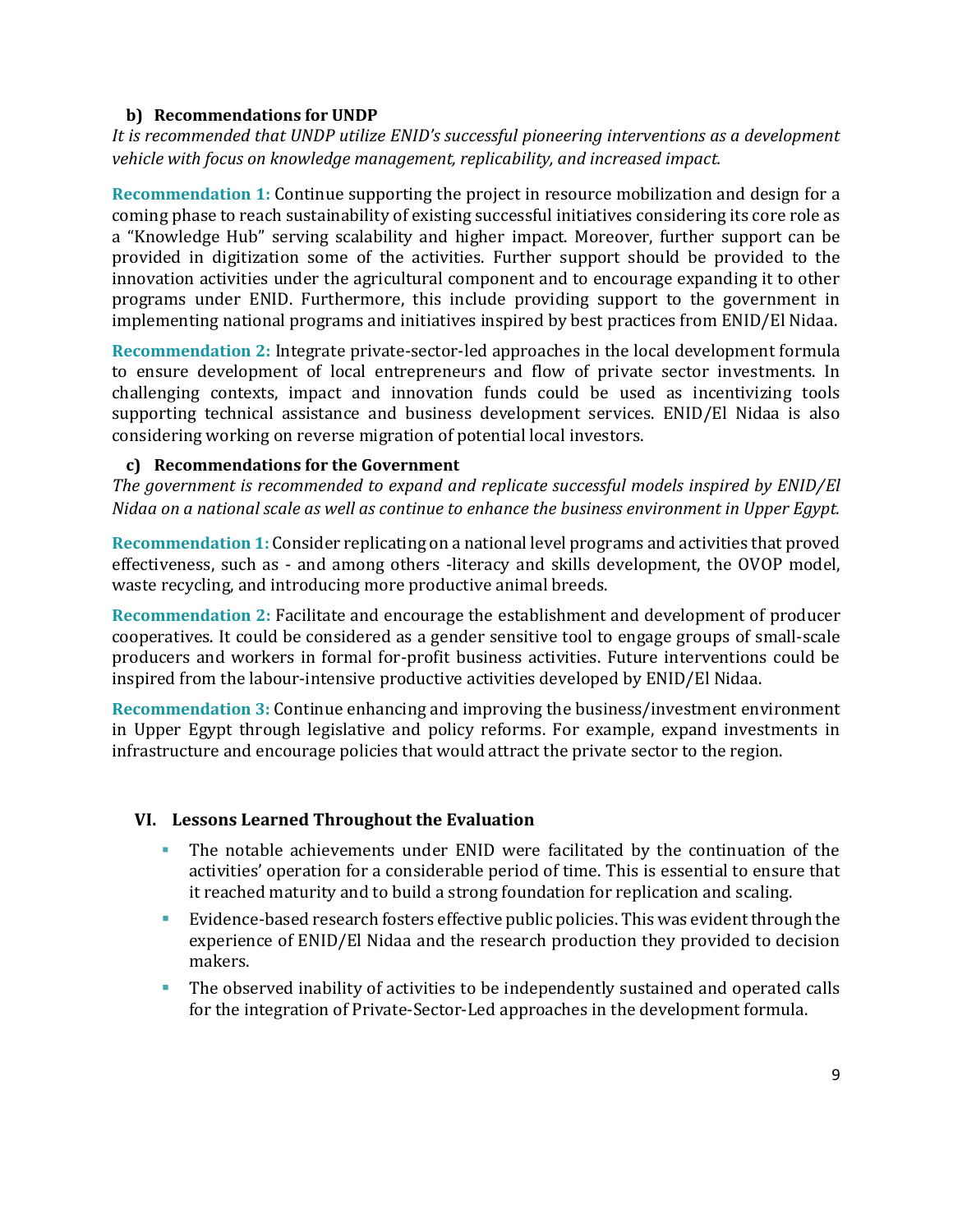### <span id="page-10-0"></span>**1. Introduction**

Since 2012, UNDP has been working in cooperation with the Ministry of International Cooperation on the "Egypt Network for Integrated Development" (ENID) project. The initiative was designed to respond to socio-economic development challenges – mainly focusing on poverty reduction and employment creation. With specific interest in Qena, the design of the project's interventions followed a "comprehensive area-based integrated" development approach to rural development in Upper Egypt. The design outlined the introduction of new and innovative interventions and methods in agriculture, manufacturing, and basic services. More specifically, using a single programmatic approach, interventions focused on skills development, job creation, sustainable agriculture, basic services, and policy advocacy. As a result of the accumulated knowledge from ENID's interventions, EL Nidaa foundation was established under MoSS in 2016. Benefiting from the strong partnerships with local and national actors, El Nida accumulated knowledge and expertise over the past 9 years in the area of local economic development based on-the-ground experience and lessons. Working directly with government partners and entities enabled El Nidaa to design interventions that are in line with national goals and priorities.The project design tackled four main components (1) **Upgrading Basic Services in Rural Upper Egypt** through literacy classes combined with vocational training in addition to community awareness sessions on women related issues, preschools following the UNICEF model, and medical services.(2) **Promoting MSMEs and Entrepreneurship** through adopting the "One Village One Product Model (OVOP)", delivering capacity building sessions, and developing productive cluster. (3) **Sustainable Agricultural Development** through enhancing agriculture productivity, contribute to sustainable food security, and the generation of employment opportunities. (4) **Knowledge Dissemination and Policy Advocacy** through sharing knowledge and best practices with relevant stakeholders and providing support to policy makers in relevant development areas. These components are tackled by the project while following a gender sensitive approach to empower women.

The main purpose of the evaluation was to assess the project's achievements against its initially set objectives and to provide an independent review of the outputs achieved. The evaluation was conducted with an outlook on factors that facilitated/challenged achievements to generate best practices and lessons learned. In specific, the evaluation was expected to address how the experience of the project can be scaled up and extended to other areas. The evaluation is, also, expected to inform the project team, government counterparts, donors, and other partners to guide the direction for future activities and assist in the scaling up of interventions.

The evaluation covered activities implemented since 2012 – with an eye on the achievements realized between 2016 to mid-2020. All project components and interventions were covered within the scope of the evaluation. More precisely, the evaluation assessed the following areas/components: Upgrading Basic Services in Rural Upper Egypt, Promoting MSMEs and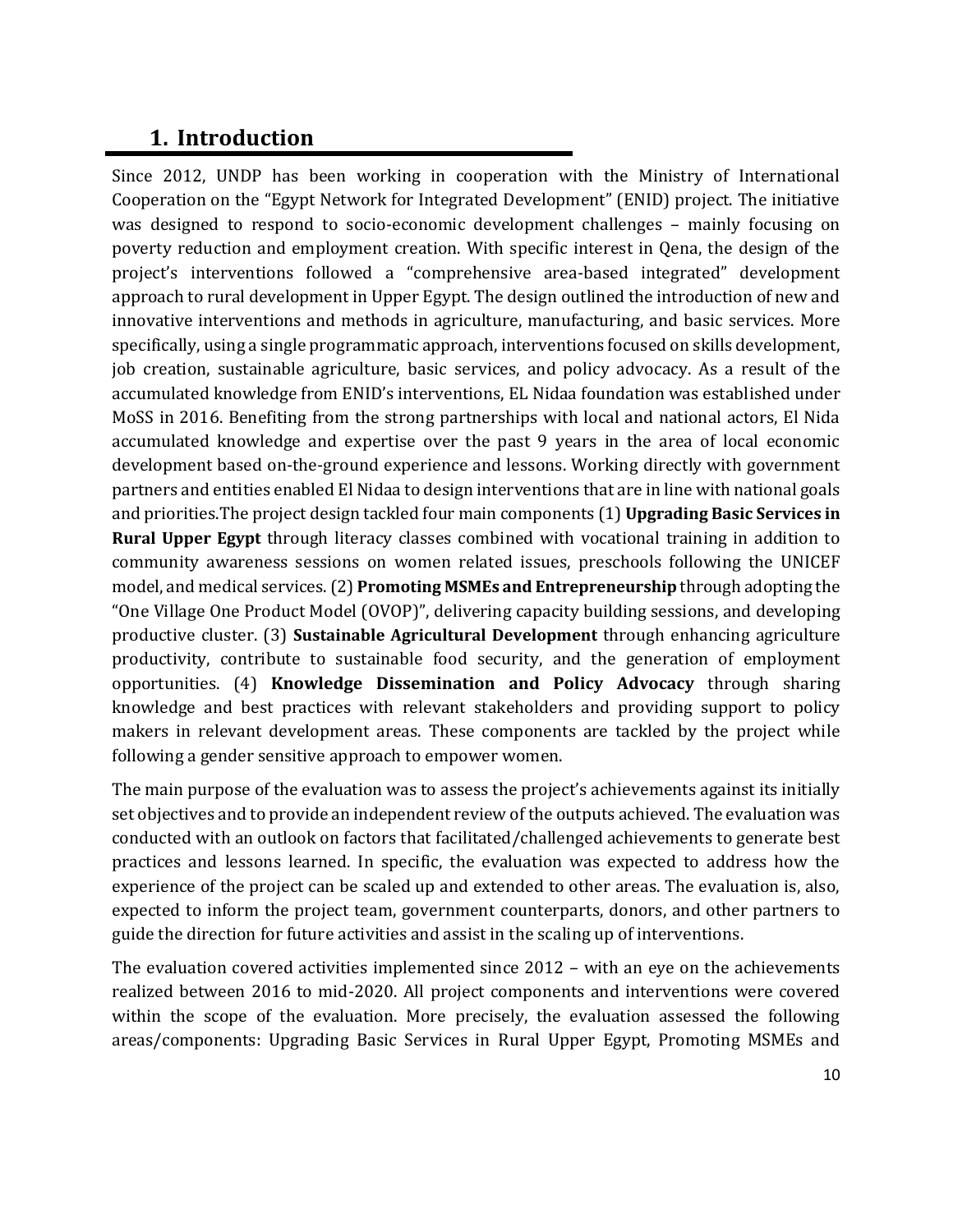Entrepreneurship, Sustainable Agricultural Development, and Knowledge Dissemination and Policy Advocacy.

The following sections of the evaluation report are organized as follows: detailed description of the intervention under evaluation, purpose and scope of the evaluation, approach and methods of the evaluation, analysis and findings, main conclusions, key recommendation, and lessons learned.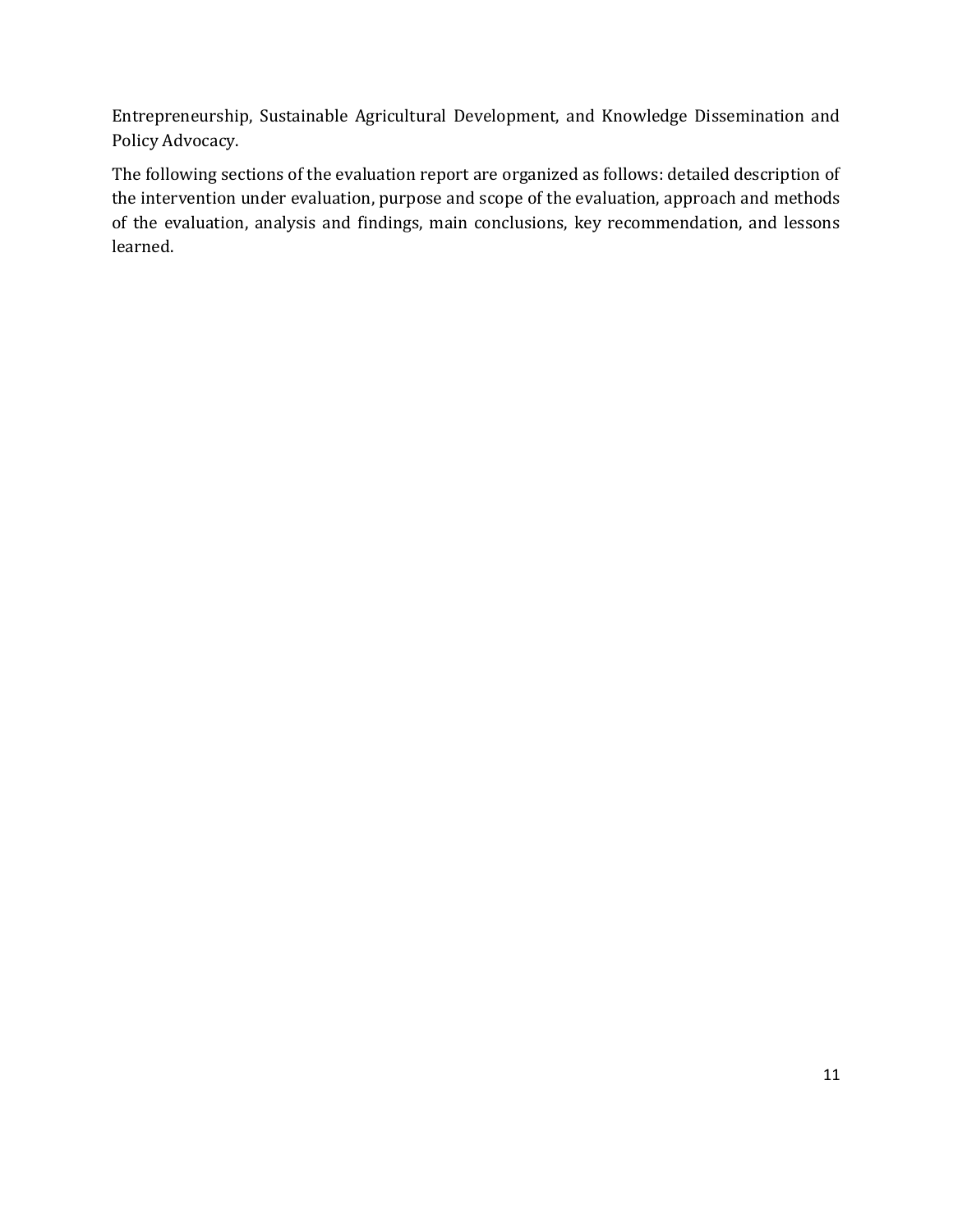# <span id="page-12-0"></span>**2. Description of the Intervention**

#### <span id="page-12-1"></span>**I. Project Background and Logic**

ENID aimed at promoting human development in Upper Egypt - where 26 percent of the total Egyptian population resides. Moreover, the region hosts around 43 percent of the total poor population in Egypt. Poverty rate in rural Upper Egypt reached 48%. The project's design intended to reduce poverty and create jobs in Qena. The governorate of Qena is spread over 180 km on both east and west banks of the Nile River covering an area of 9,434 km<sup>2</sup> of which 14 percent is inhabited by a population of approximately 3, 128, 566 - as reported in 2017. The population of Qena is divided among both rural and urban areas, where almost 20 percent of the population live in urban cities and the remaining 80 percent live in rural areas.

The design of the project relied on and benefited from four main documents that outlined the situation and challenges in Egypt: *EHDR 2005 – Choosing our Future: Toward a New Social Contract, EHDR – 2008 - Egypt's Social Contract: The Role of Civil Society, EHDR 2010 – Youth in Egypt: Building Our Future, and Situation Analysis: Key Development Challenges Facing Egypt (2010).* The findings of those reports showed the need for a Sustainable Development model that tackles **economic and social development, as well as environmental protection.**

Operating in Qena, the project designed its interventions to focus on four main domains/components:

- 1. **Upgrading Basic Services in Rural Upper Egypt**, through delivering literacy classes that are combined with vocational training workshops, preschool classes, and delivering awareness sessions on women related issues, preschools following the UNICEF model, and medical services.
- 2. **Promoting MSMEs and Entrepreneurship,** through adopting the OVOP model, delivering capacity building sessions, and developing productive clusters.
- 3. **Sustainable Agricultural Development,** through improving agriculture productivity, contribute to sustainable food security, and the generation of employment opportunities.
- 4. **Knowledge Dissemination and Policy Advocacy** through sharing knowledge and best practices with relevant stakeholders and providing support to policy makers in relevant development areas.

#### <span id="page-12-2"></span>**II. Project Description**

The integrated development model intended to provide job opportunities for women who graduated from TVET and others who graduated from literacy classes. This generates income for poor, uneducated and unskilled women in order to empower them.

**Component (1) Upgrading Basic Services in Rural Upper Egypt**. To reach this outcome, the intervention logic was to upgrade and expand basic services related to health and education at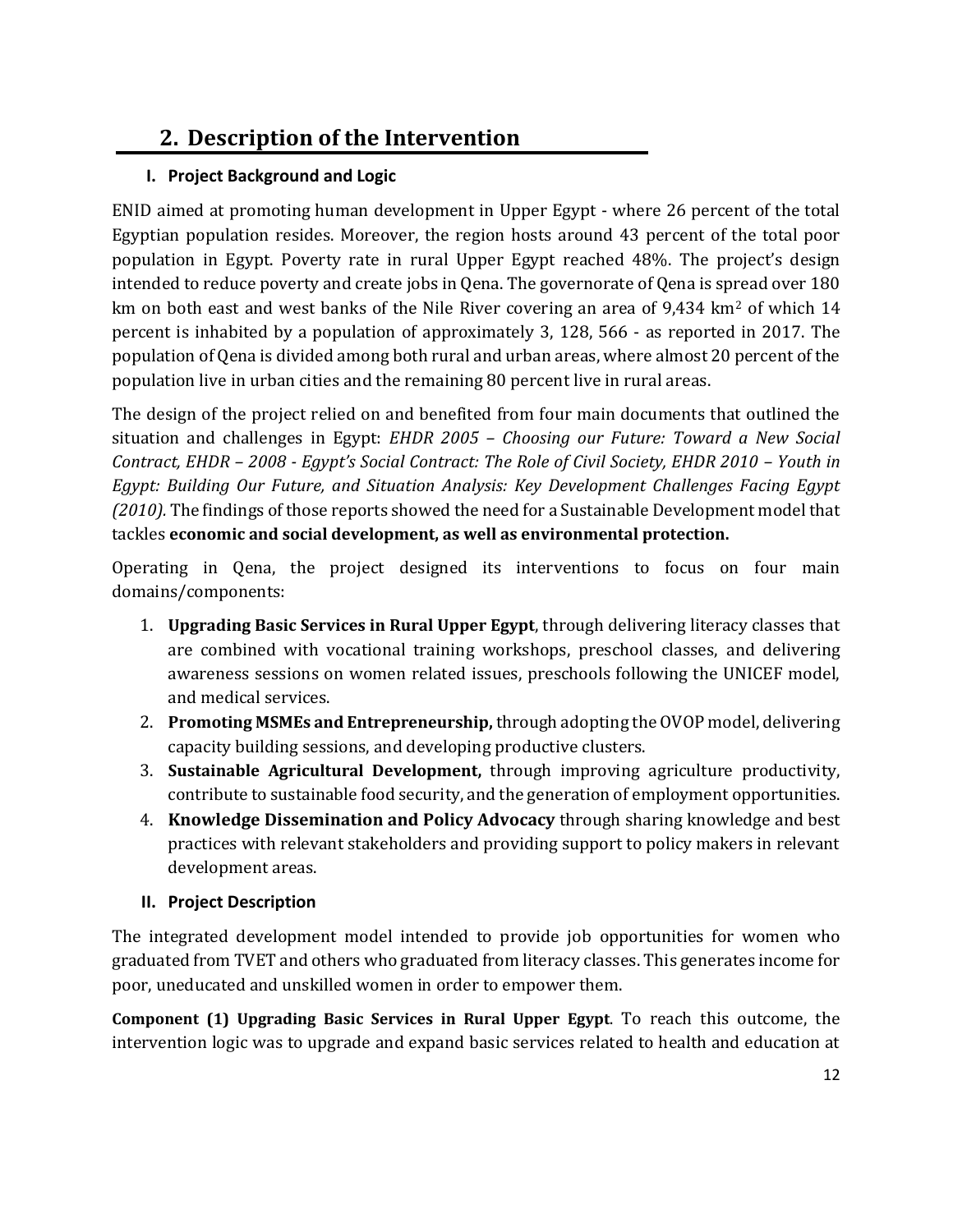the village level. The design of the project entails an element of governance and efficient targeting. Program activities included: *literacy classes that are combined with vocational training workshops, preschool classes, and delivering awareness sessions on women related issues, preschools following the UNICEF model, and medical services.*

**Component (2) Promoting MSMEs and Entrepreneurship.** The program design included employment generation activities and productive clusters development. The project adopted the Japanese "One-Village-One-Product" (OVOP) model, where the capacities of workers in a specific village were enhanced to create a productive cluster that includes several steps of the value chain within the same geographical compass. The program activities included: *providing capacity building to upgrade the skills of individuals and creating new job opportunities in handicrafts sectors.*

**Component (3) Sustainable Agricultural Development.** The main strategy was to enhance agriculture productivity, improve and stabilize rural household's food and nutritional security, while contributing to the generation of employment opportunities. Activities conducted included: *Milk Production and Processing, Poultry Network Chains, Safe Goat Keeping, Roof Gardens, Fish Farms, Beekeeping and Honey Production, Molasses Production, Recycling of Agricultural Residues, Developing Silkworm Rearing and Natural Silk Production.*

**Component (4) Knowledge Dissemination and Policy Advocacy.** The project design focused under this component on extracting and documenting lessons and best practices for adoption at the national level. It, also, focused on providing an online knowledge platform to policy makers, practitioners, and analyst. The platform will cover the information, data and documentation related to those development areas in which ENID is involved on a highly spatially disaggregated level. In addition to the development of case studies, success stories and policy briefs, ENID/ El Nidaa organized public "Annual Thematic Conferences", participated in Exhibitions to present their products, conducted market studies to identify target audience, established an E-shop for their products, ran an online marketing campaign, and displayed their products in different outlets.

#### <span id="page-13-0"></span>**III. Implementation Strategy & Expected Results**

Following the "Three I's" methodology, interventions implemented involved: **innovation** to introduce a technological aspect or a new activity, focused on **including** all relevant stakeholders in the design phase, and advocated the **integration** of activities across three sectors: basic services, manufacturing, and agriculture. The implementation modality of the project relied on key grassroot NGOs located in Qena. NGOs who participated in implementing the project were selected conditional on meeting a minimum standard of competence, according to a criterion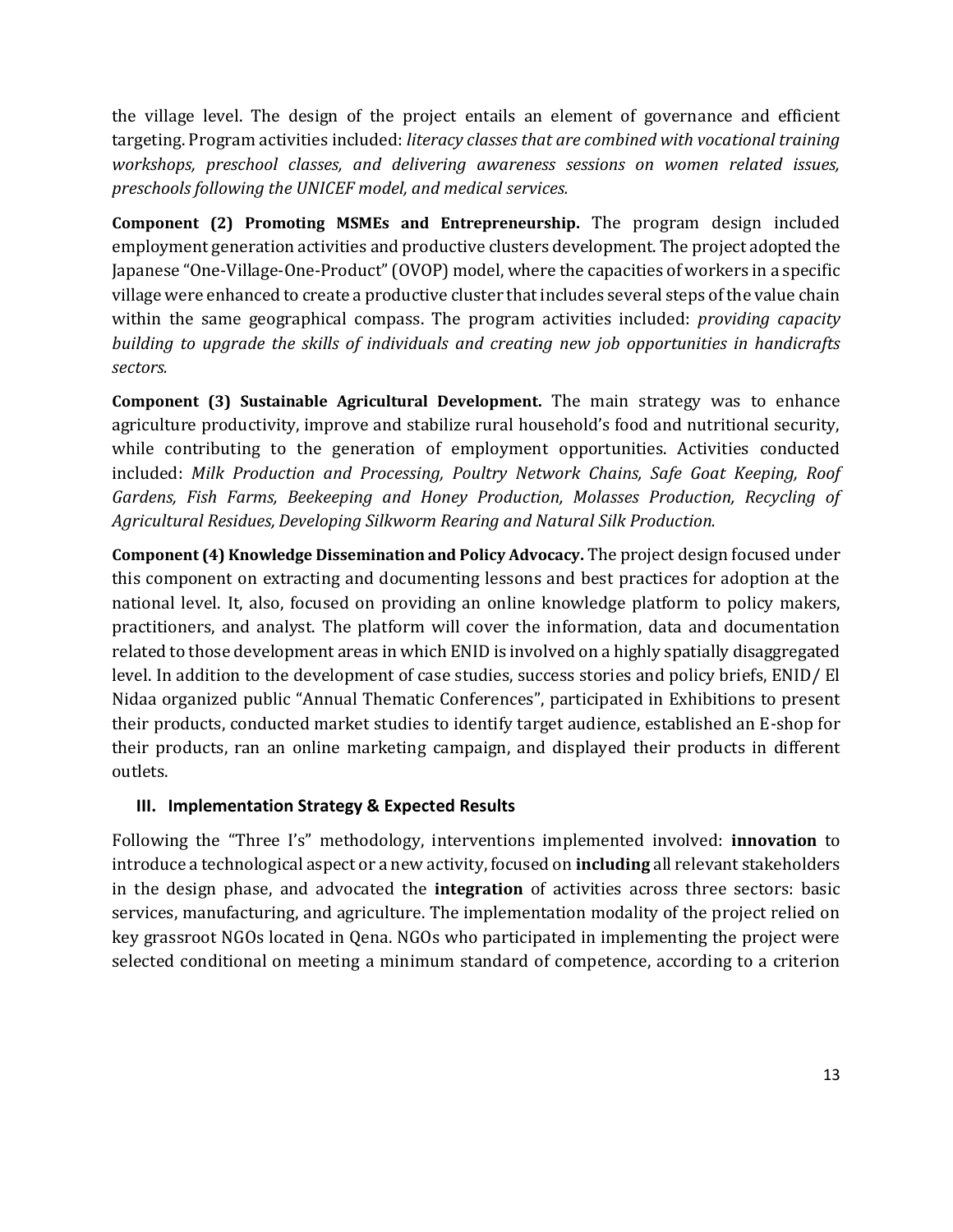pre-identified by ENID Team1. They were, also, supported through receiving capacity building sessions.

The project followed a gender sensitive approach through mainstreaming gender related activities to solve the main challenges faced by women. More specifically, the design of the project included **empowerment of women and youth, generating women friendly employment opportunities, providing income generating opportunities for youth, special focus on poor and marginalized women, and addressing the relevant institutional and legal challenges that women and youth face.**

#### <span id="page-14-0"></span>**IV. National & International Priorities**

Promoting an integrated development approach, the project supports progress towards the Sustainable Development Goals (SDGs). The project is directly aligned with several SDGs: **SDG 1:** Ending Poverty, **SDG 2:** Ending Hunger, **SDG 3**: Health and Wellbeing, **SDG 4**: Education, **SDG 5:** Empowering Women, **SDG 8:** Creating Jobs, **SDG 9:** Infrastructure, Industrialization and innovation, **SDG 10:** Reducing Regional Inequalities, and **SDGs 6 & 15:** Promoting Environmental Conservation. Building on this, the project is relevant to four UNDAF (2013-2017) priority program's outcomes, namely: **Outcome 1.4** under *"Poverty alleviation through pro-poor growth and equity",* **Outcome 2.6** under *"Quality basic services",* Outcome 4.4 under *"Food security and nutrition",* and **Outcome 5.3** under *"Environment and natural resource management".* The project, also, facilitates the realization of **Egypt's Sustainable Development Strategy (ESDS): Vision 2030**. Moreover, the project is still relevant to the UNPDF 2018-2021 outcome indicators, namely: **indicators 1.1 & 1.9** under *"Inclusive Economic Development",* **indicators 2.1, 2.10, 2.11, & 2.15** under *"Social Justice",* **indicators 3.1 & 3.5** under *"Environmental Sustainability and Natural Resource Management",* and **indicators 4.4, 4.5, 4.9, & 4.10** under *"Women Empowerment".* The project is aligned with the *economic development, poverty reduction, social justice, environmental conservation, and women empowerment* pillars of the Egyptian Sustainable Development Strategy (ESDS) (Egypt vision 2030**.**

#### <span id="page-14-1"></span>**V. Phase, Scale, & Resources of the Interventions**

The project is in its tenth year of implementation. Initially, the counterpart of the project was MOLD, but later became of more relevance to MOIC. During the early stages of the project, some difficulties were faced due to the turbulent socioeconomic and political environment that prevailed after the 25<sup>th</sup> of January revolution in 2011. Moreover, over the course of implementation, the logical framework of the project has been updated and redesigned more than once to set clearer outputs and activities. Nonetheless, the main essence of the outcomes and objectives of the project were not changed.

<sup>1</sup> The criteria reflected that the NGO showed evidence of practical experience, transparency, effective partnerships, potential sustainability, and record of statements of rights and duties.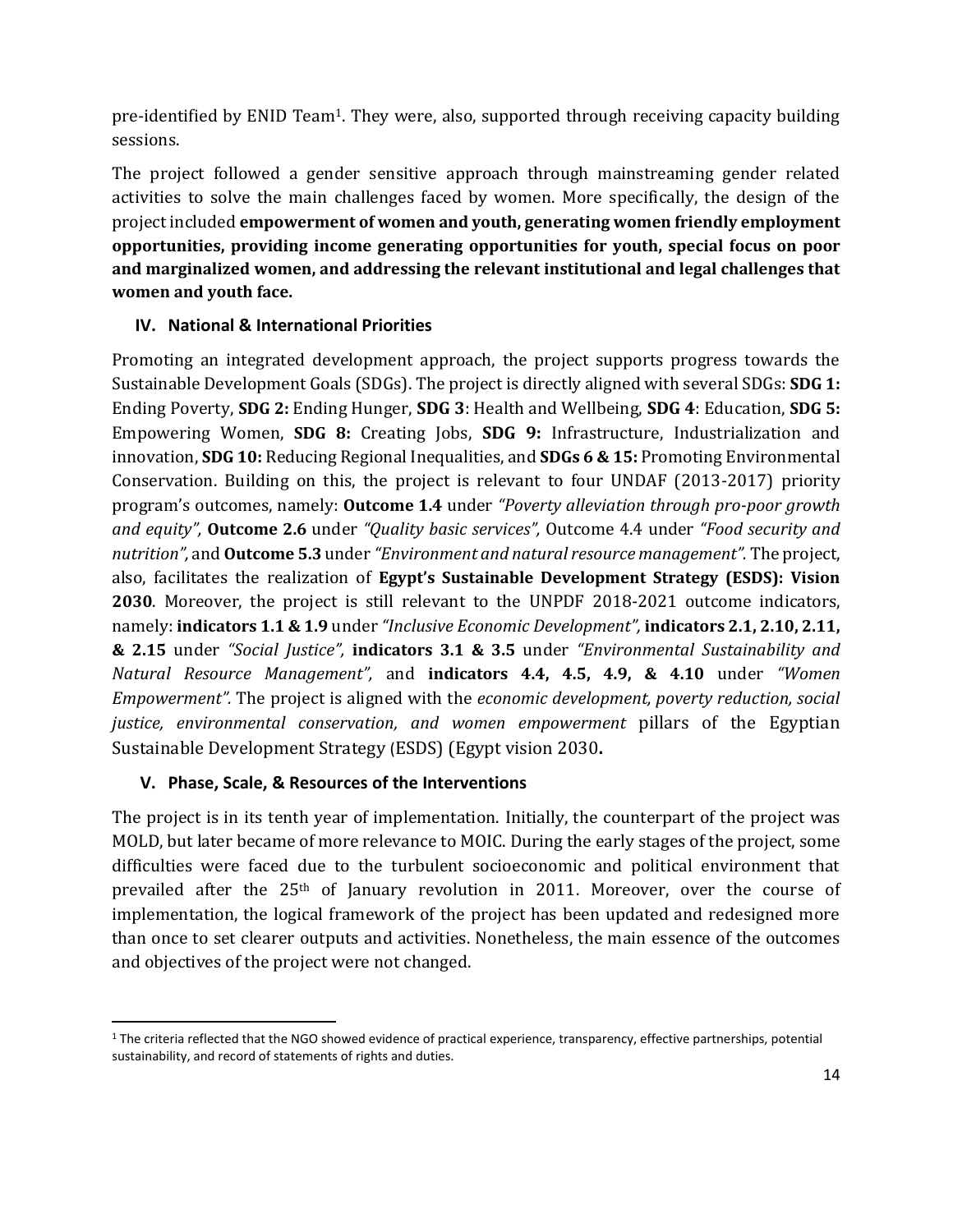Activities were conducted in Qena with few ones extended to Luxor and Suhag. Activities in Qena were dispersed among more than 70 villages over the nine districts. The project was able to reach to over 21,000 female and male as direct beneficiaries. Roughly, 50 interventions have been piloted at Qena in partnership with around 75 local NGOs. The project operated under the first phase for 5-years covering 2012-2016 and it is currently operating in its second phase – 5 years – with extension covering 2017-2021. The extension was granted to support ENID to continue documenting its best practices and consolidating its methodology to be scaled and replicated.

The budget of ENID since 2012 to date amounted to \$6,963,030. The project initially received \$ 904,340 (or 13.9% of amount) engagement fund by UNDP. Furthermore, the project received funds from different donors including DFID, UNWomen, The Italian Agency Cooperation, The Embassy of Netherlands, Rockefeller Brothers Fund, Oxfam, Sawiris Foundation for Social Development, The Big Heart Foundation, and Global Water Challenge (GWC). The counterpart of the project is the Ministry of International Cooperation (MOIC).

Over the past nine years, ENID/El Nidaa has built a strong team comprising 50 skilled employees in both Cairo and Qena. ENID is managed by Prof. Heba Handoussa, who also manages Component (2) "Promoting MSMEs and Entrepreneurship", along with Research Analysts, Business Unit Managers, and Marketing & sales officers. Components (1) and (3) are each managed by a Program Director, along with a team of Research Analysts and external consultants. In 2016 and with the help of UNDP, El Nidaa Foundation was founded by 20 members comprising top-notch academics and experts specializing in relevant development areas. El Nidaa Foundation is headed by a Board of Trustees consisting of nine prominent members, to which El Nidaa's Managing Director reports. ENID/El Nidaa relies on its regional office in Qena comprising 25 native and competent young employees, who have three main responsibilities: first, on-the-ground project management and overseeing the implementation of the projects. This includes administrative work, managing accounts and shipments of raw materials and finished goods between Qena and Cairo. Second, hands-on follow-up of the workshops and the beneficiaries, where they monitor the working conditions of the women, measure productivity, and ensure efficiency, following Fair Trade principles. The team reports to the Cairo office as well as the Managing Director. Third, acting as a liaison between ENID/El Nidaa's 70 partner NGOs/CDAs and the Cairo office and ensuring that the programs are alert and responsive to the needs of stakeholders.

ENID/El Nidaa's developmental approach is based on building a generation of young skilled and well-equipped management and staff to design interventions and execute work on the ground. The decentralized governance ensures the sustainability of the interventions and the creation of best practices to be replicated across the governorates in the South of Egypt.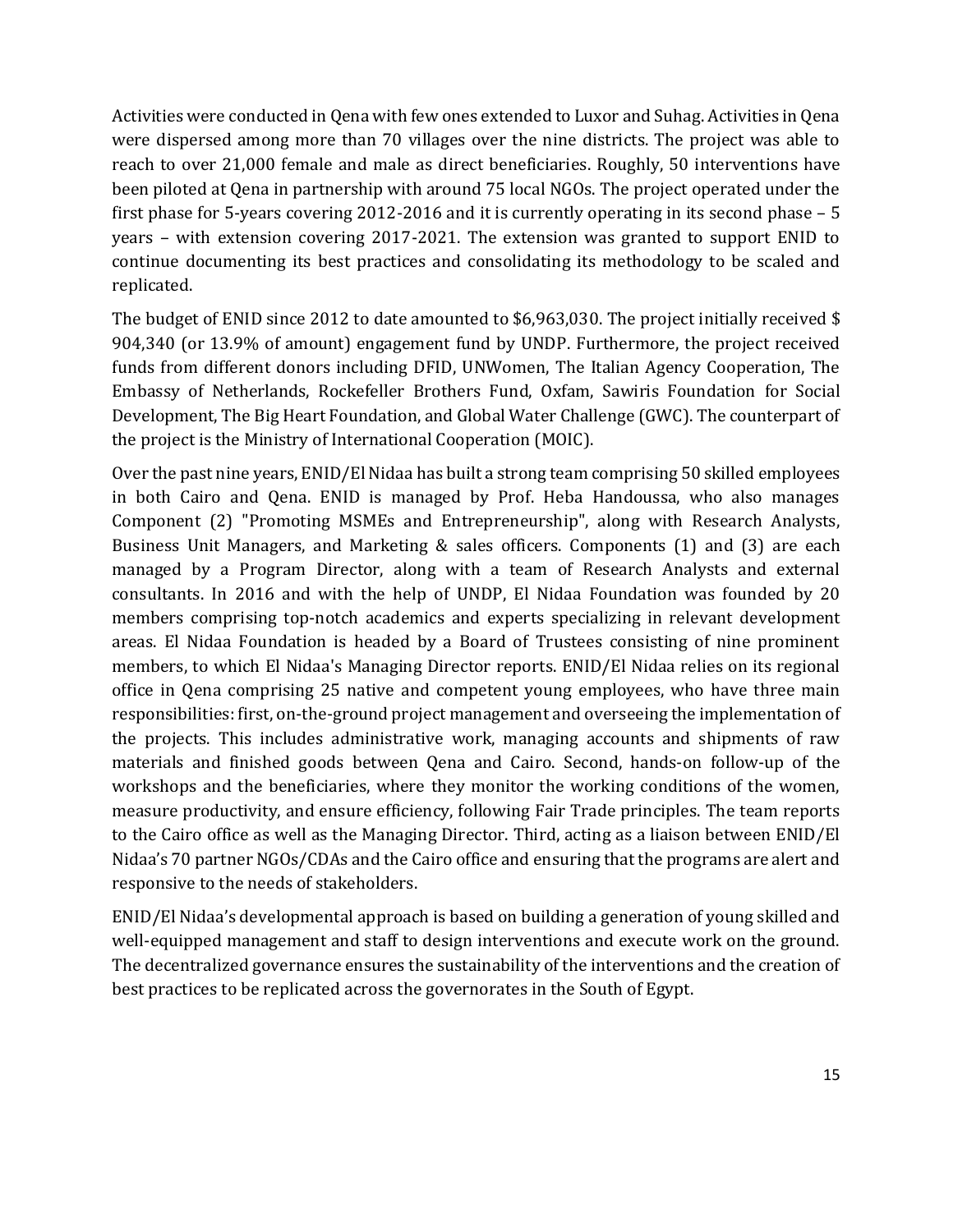#### <span id="page-16-0"></span>**VI. Social and Economic Context**

A significant share of the Egyptian population lives in Upper Egypt – this share represents 40 percent of the total population. Despite this, 60 percent of the population in Upper Egypt are considered poor and 80 percent live in extreme poverty. More specifically, 66 percent of Egypt's extreme poor and 95 percent of Egypt's poorest 1,000 villages are in Upper Egypt, and 112 of these villages are in Qena. Poverty in Rural Upper Egypt declined by 4 percent reaching 52 percent in 2018 compared to 56 percent in 2015. The rate of labour force participation is relatively low in rural Upper Egypt. Employment rate in the region is 36.9 percent. Moreover, the majority of the labour force remain relatively less skilled than in other regions. The region's educational institutions suffer from poor facilities, overcrowded schools, and inadequate teaching methods. This has been reflected in a 7.3 percent school drop-out rate for students between the ages of 6 and 20. Among the main attributes of poverty in Upper Egypt is the inability of the agricultural sector to generate jobs and lift people out of poverty. Despite that 72 percent of Qena's workforce are wage workers, yet they are still considered poor. This is due to the fact that 65 percent of wage workers do not have an employment contract – thus they are not benefiting from social insurance and, therefore, categorized as poor and/or among vulnerable groups. This is reflected in the aggregate numbers of Qena that shows that only – around – 15 percent of Qena's population benefited or participated in social insurance. Moreover, 46 percent of Qena's employees hold a temporary rather than a permanent job.

Women in Upper Egypt face several challenges that leaves them at a disadvantage and calls for interventions. women in the region are not acquainted with the skills demanded by the labour market and are constrained by the cultural and social barriers that limit their participation in the labour force and their empowerment. This is reflected in the low female labour force participation compared to male in the region – 11.6 percent of the total active labour force are women; compared to 61 percent men. Among the other challenges that women face is the lack of knowledge about the importance of issuing a national ID and their general citizenship rights.

Upper Egypt lacks the infrastructure needed to encourage investment by the private sector. This includes roads, water, sewerage, electricity, and other facilities that could act as a motivation for the private sector to invest in Upper Egypt. Furthermore, as indicated above, the labour force in the region lacks managerial and technical skills. This leaves rural Upper Egypt with a generally unfavourable business environment for the private sector and discourages local entrepreneurs who might become private business owners. Consequently, due to the unavailability of sufficient and suitable jobs, labour tends to migrate internally to, for example, the Red Sea region or abroad, in search for jobs. There have been national efforts to improve the socioeconomic conditions in Upper Egypt through a Local Development Program directed to the region. Over the past four years, 1,749 projects have been completed in Upper Egypt among which 532 projects took place in Qena (worth LE 1.3 billion). The program involves an upgrade to the performance and capacity of local administration employees through training and capacity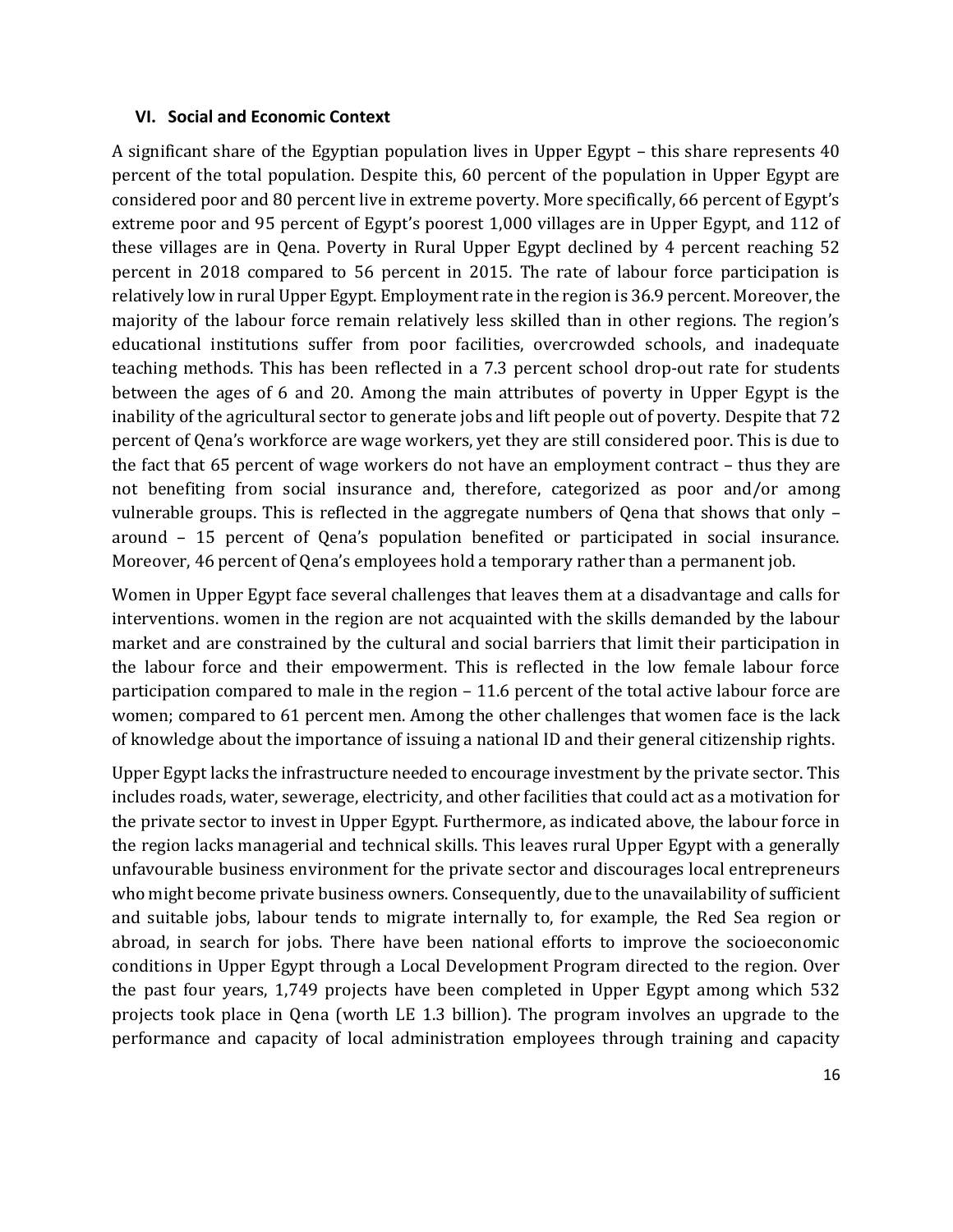building programmes. The program, also, involves the implementation of projects that establish and develop four industrial zones in Suhag and Qena. Along the same line, in 2018, Qena's conditions have improved to host 60 of the 1000 poorest villages in upper Egypt - compared to previously hosting 112 villages.

Qena witnessed the largest decline in poverty between 2015 to 2018 compared to other governorates in the region – it declined by 14.8 percent. ENID / El Nidaa initiative seems to have had a contribution in this decline, and it is worth studying the extent of the contribution, especially in the specific geographical areas where the ENID/ El Nidaa has been active in.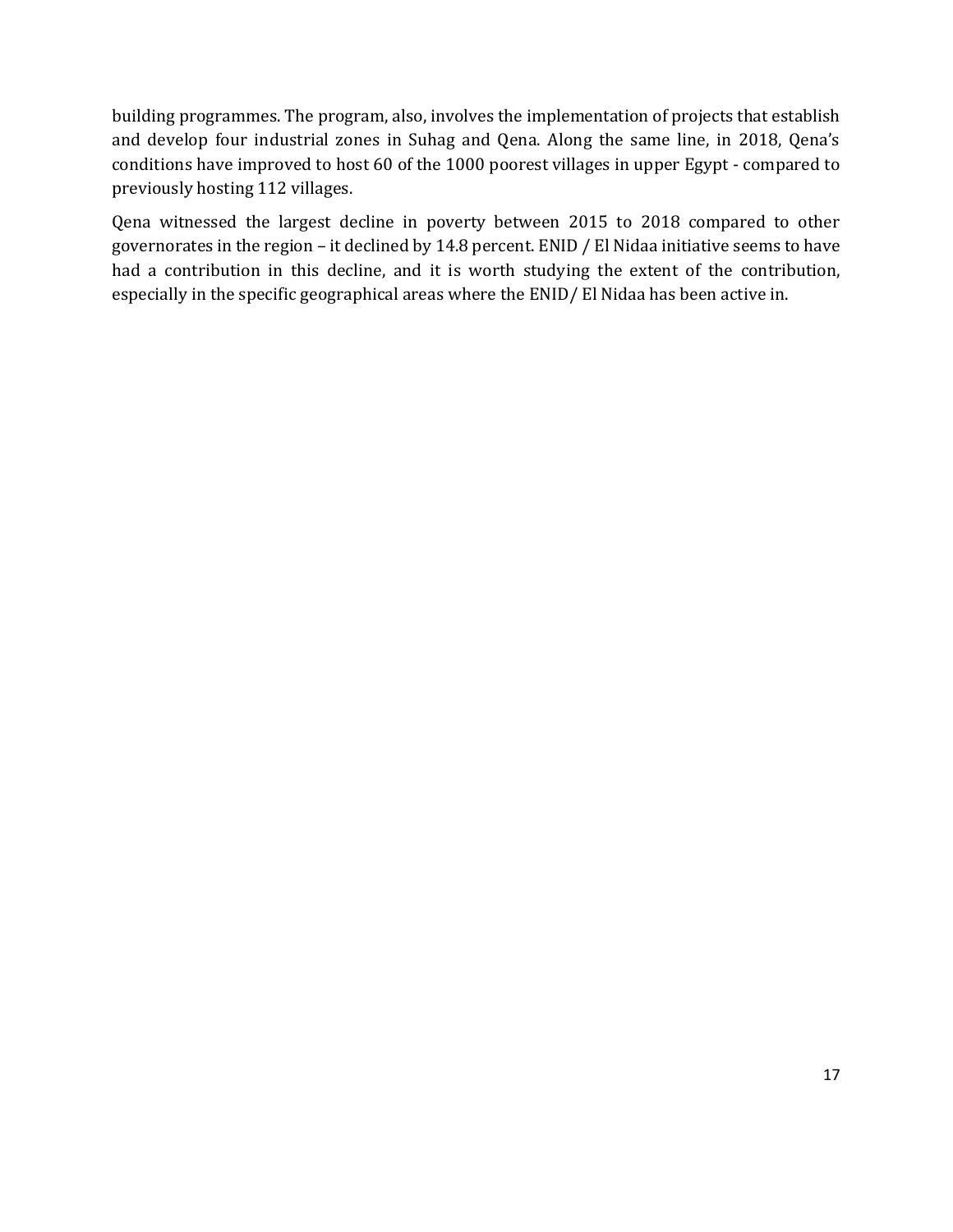# <span id="page-18-0"></span>**3. Evaluation Scope and Objectives**

#### <span id="page-18-1"></span>**I. Evaluation Scope and Objectives**

The evaluation's scope focused on reviewing the activities and programs of ENID project starting 2012 to date. The evaluation took into consideration the activities of El Nidaa Foundation established in 2016 with the support of UNDP to ensure continuation and sustainability as per the program governance model suggested in ENID project document. The program implemented activities in almost 70 villages across the 9 districts in Qena. The evaluation tackled all three components of the program and covered all outputs. The main purpose of the evaluation was to assess the project's achievements against its initially set objectives to provide an independent review of the outputs achieved and address how the experience of the project can be scaled up.

The TOR provided a specific set of questions that the evaluation was supposed to answer, namely:

- Provide an objective assessment of the achievement of project intended outcomes and objectives.
- Identify factors that have facilitated and/or impeded the achievement of objectives to generate lessons from experiences in the project respective interventions to inform current and future programming.
- Collect and analyse all relevant data to produce quantitative measures relative to project output targets and contribution of the project activities to UNDP Egypt Country Project document.
- Evaluate the gender impact throughout the project activities.
- Provide key lessons learned and related recommendations to improve the current and future actions.
- Assess Project's response to COVID-19.

#### **I. Evaluation Criteria**

<span id="page-18-2"></span>As stated in the TOR, the evaluation aimed to answer a set of evaluation questions to review the achievements of the project against its original goals. Specific evaluation questions are listed in detail in a matrix presented in Annex 1. The evaluation questions follow the OECD-DAC commonly used performance evaluation criteria.

The OECD-DAC criteria includes evaluating:

- **Relevance** to national and international goals as well as the needs of the target group.
- **Efficiency** of input resources in terms of reflected outputs and outcomes realized.
- **Effectiveness** in realizing stated objectives and outcomes of the project.
- **Impact and Sustainability** in terms of the outputs and outcomes realized.
- Gender and Social Inclusion besides environmental aspects where applicable.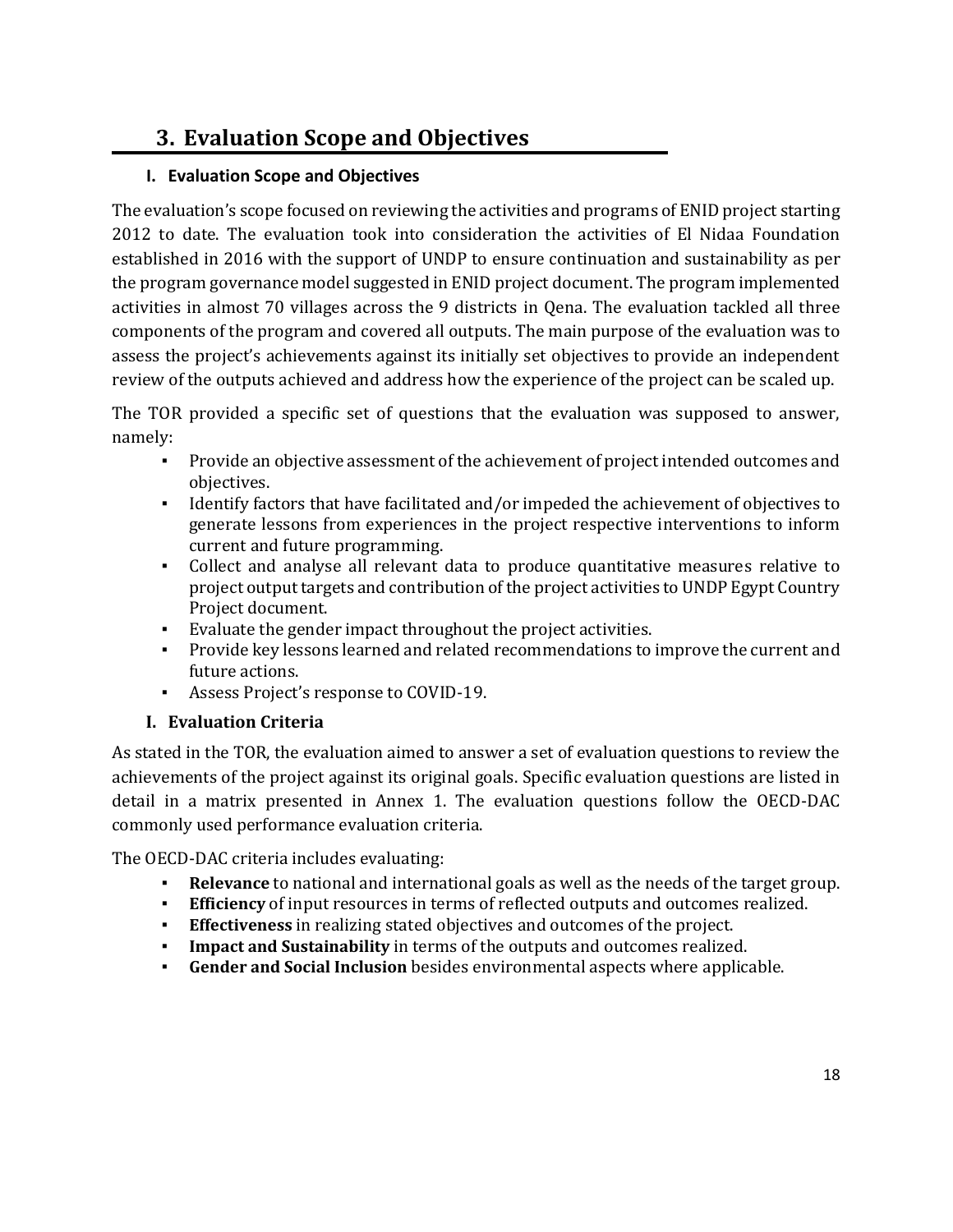#### <span id="page-19-0"></span>**II. Evaluation Questions**

In addition to the evaluation questions in the evaluation questions matrix listed in Annex 1, discussion questions were proposed while conducting field visits and IDIs with the relevant stakeholders. These questions helped the evaluator to gain in-depth understanding in areas of uncertainties raised during the secondary research phase.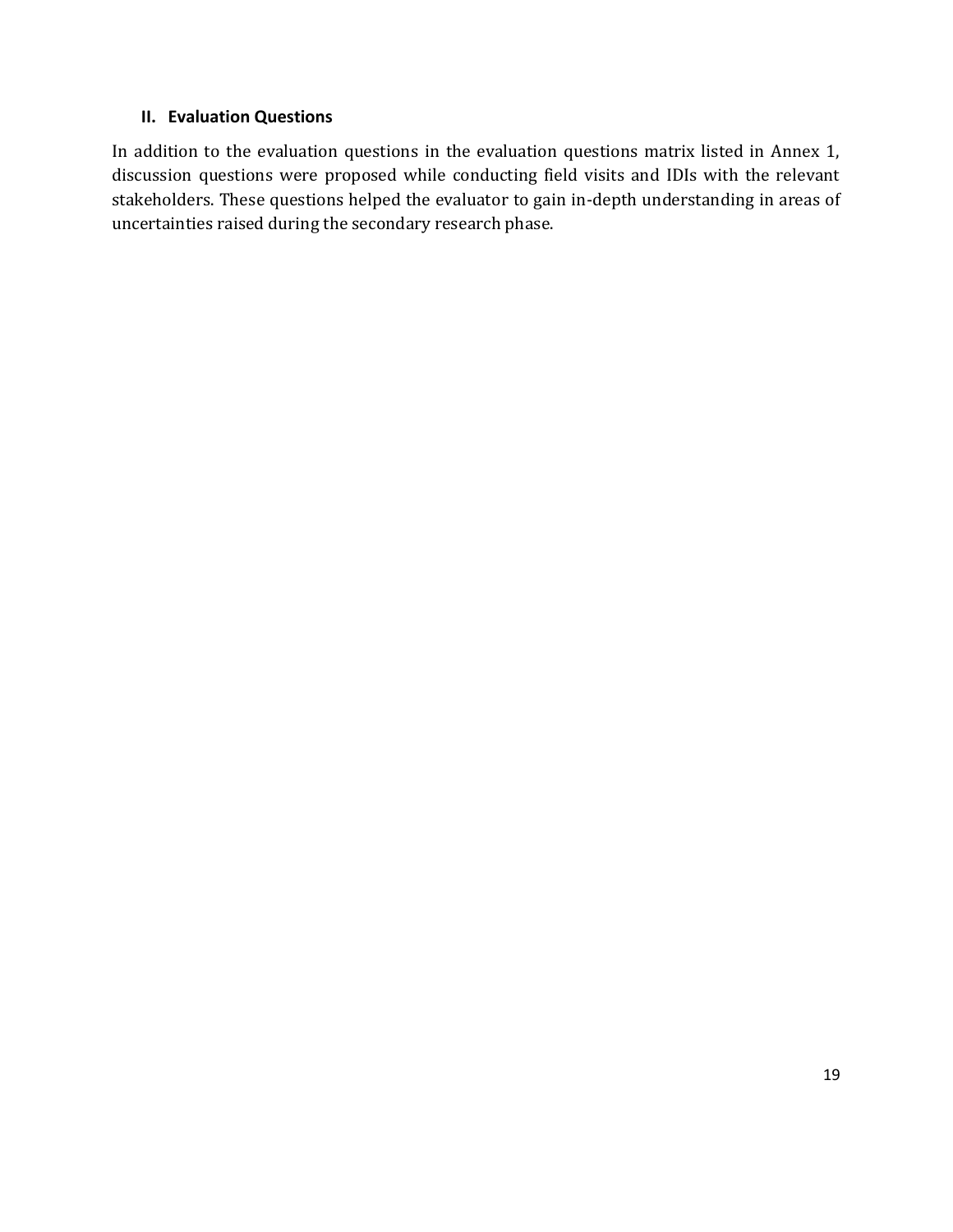# <span id="page-20-0"></span>**4. Evaluation Approach and Methods**

#### <span id="page-20-1"></span>**I. Evaluation Approach**

The evaluation was based on the commonly used OECD-DAC performance evaluation criteria covering *relevance*, *efficiency, effectiveness, impact and sustainability, and - wherever relevantgender and social inclusion sensitivity.* The results illustrated the cause-and-effect links between inputs and activities, as well as outputs, and their contribution to progress in outcomes.

The main evaluation questions, as stated in the UNDP Evaluation Guide, were followed, and broken down in "information areas/ specific evaluation questions". These questions with its relevant indicators as well as the methods of data collection and analysis are presented in the evaluation questions matrix in Annex 1.

#### <span id="page-20-2"></span>**II. Data Sources**

#### **A. Desk Review**

<span id="page-20-3"></span>The secondary research mainly focused on reviewing all relevant and available project documentation and UN and UNDP strategic documents in addition to some other sources to reflect on the updated context. Required project documentation was requested and received from the UNDP and ENID/EL Nidaa team. This phase provided the relevant information to capture an overview of the project's performance. It also provided the basis on which primary research data was collected; thus, the main objective.

A review of all received project documentation provided by ENID/El Nidaa team has been conducted during the inception phase. A detailed list of all documents received is included in Annex 2.

#### **B. Primary Research**

<span id="page-20-4"></span>The second phase mainly relied on a qualitative approach. It relied on In-Depth Interviews (IDIs) with key stakeholders (ENID, UNDP, Government, donors, and El Nidaa Board Members) and Focus Group Discussions (FGDs) with beneficiaries (applying a gender-sensitive approach to ensure women's inclusion). The objective was to gain reliable insights and to discuss information originally presented in the documents reviewed during the desk review phase. Moreover, answers related to uncertainties identified from the secondary research were resolved.

IDIs and FGDs provide insights & knowledge about personal and group perceptions. It is also intended to extract information that supports all project's evaluation dimensions<sup>2</sup>. ENID/El

 $^2$  Assessing project's relevance, efficiency, effectiveness, sustainability, scalability, level of innovation demonstrated during project implementation, changes that took place during and after the intervention, assessing other project dimensions like gender equality, accountability and transparency in addition to documenting lessons learnt.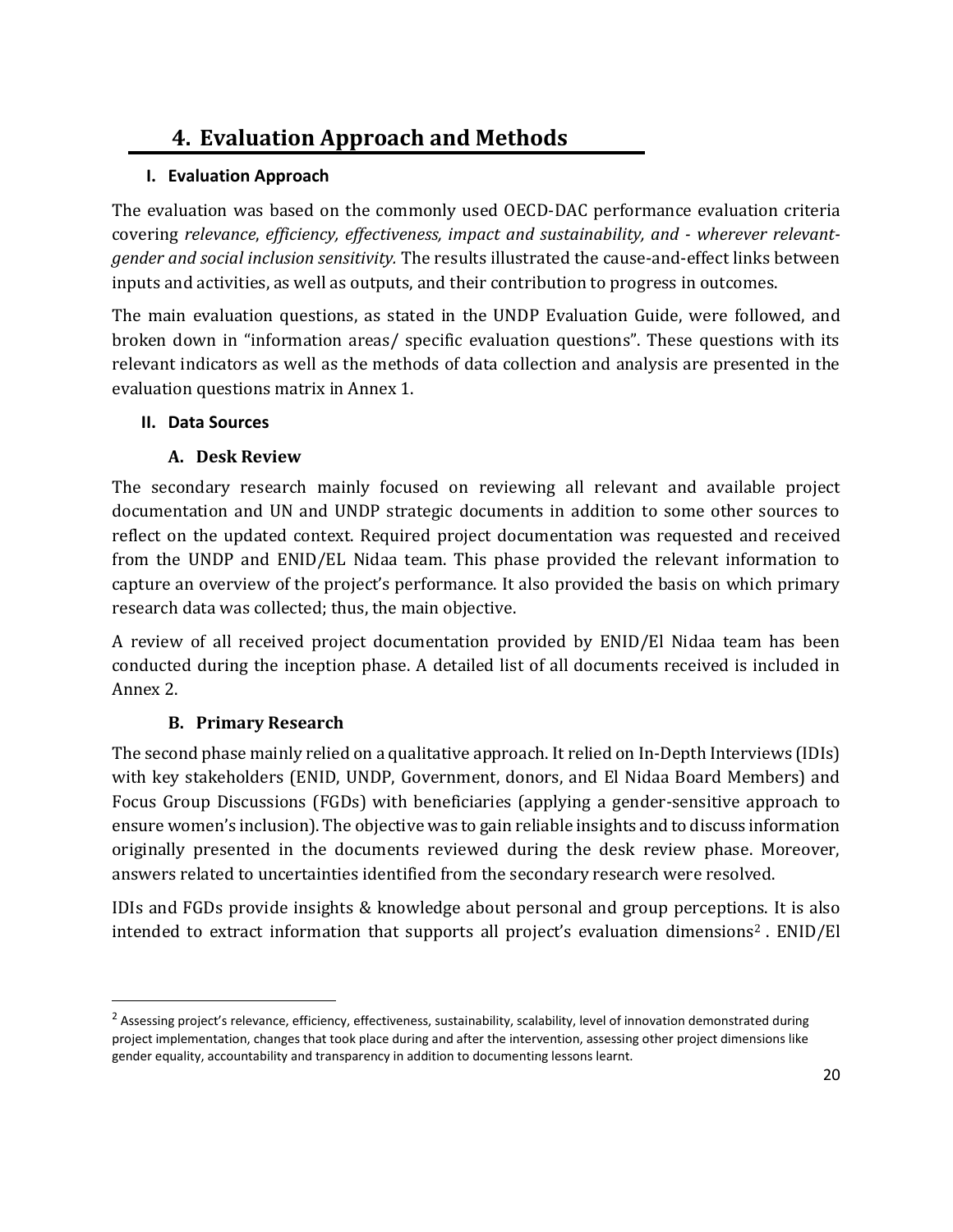Nidaa team were closely consulted and involved as well as relevant stakeholders throughout the evaluation process.

#### <span id="page-21-0"></span>**In-Depth Interviews (IDIs)**

These IDIs allowed for extraction of qualitative information that are difficult to collect otherwise. Moreover, it opened new fields of information that were unknown or under-represented prior to these IDIs. A total of **28 IDIs** were conducted with ENID, UNDP, Government, donors, and El Nidaa Board Members). IDIs discussed stakeholders' opinions regarding implementation and impact of the project – in terms of the OECD/DAC evaluation criteria<sup>3</sup>. The sample of stakeholders interviewed was representative to the population they belong to, for example, 50 percent of the main donors were interviewed along with key project staff in Cairo and Office, and all of the main El Nidaa founders and board members.

IDIs techniques that will be followed in this evaluation are:

- IDIs were around 1-1.5 hours long in a one-on-one meeting with each of the group/respondents. Some IDIs conducted in a semi-structured way during the field visits, specifically with the field staff, supervisors, and partner NGOs.
- Some IDIs were conducted virtually for convenience due to the implications of the COVID-19 pandemic conditions.
- IDIs content were transcribed, and its content was analysed according to the information areas identified.

#### <span id="page-21-1"></span>**Focus Group Discussions (FGDs) <sup>4</sup>**

Focus Groups were set to benefit from the group dynamics and capturing the diversified experiences and opinions. A total of **4 FGDs** were conducted with Leather, Brass, Wood, and RMG beneficiaries to gather the relevant information. To complement the FGD activity, field visits have been conducted to selected project sites.

FGDs techniques used in this evaluation are as follows:

- FGDs were around 1-1.5 hours long in a group setting of beneficiaries during their work activity at their facilities. In adaptation to field dynamics, discussions with beneficiaries were conducted in a relaxed manner allowing them to present their work and share their experience, while still adhering to the main information areas identified.
- FGDs applied a gender-sensitive approach to encourage strong female participation and to ensure that the views of women are well captured. FGDs were conducted at the premises of the activities to avoid any logistic arrangements that might discourage women from participating.
- The organization and logistics of FGDs was facilitated by ENID.

 $3$  A sample of the semi-structured discussion guide used during IDIs is included in Annex 4.

<sup>&</sup>lt;sup>4</sup> A sample of the semi-structured discussion guide used during FGDs is included in Annex 5.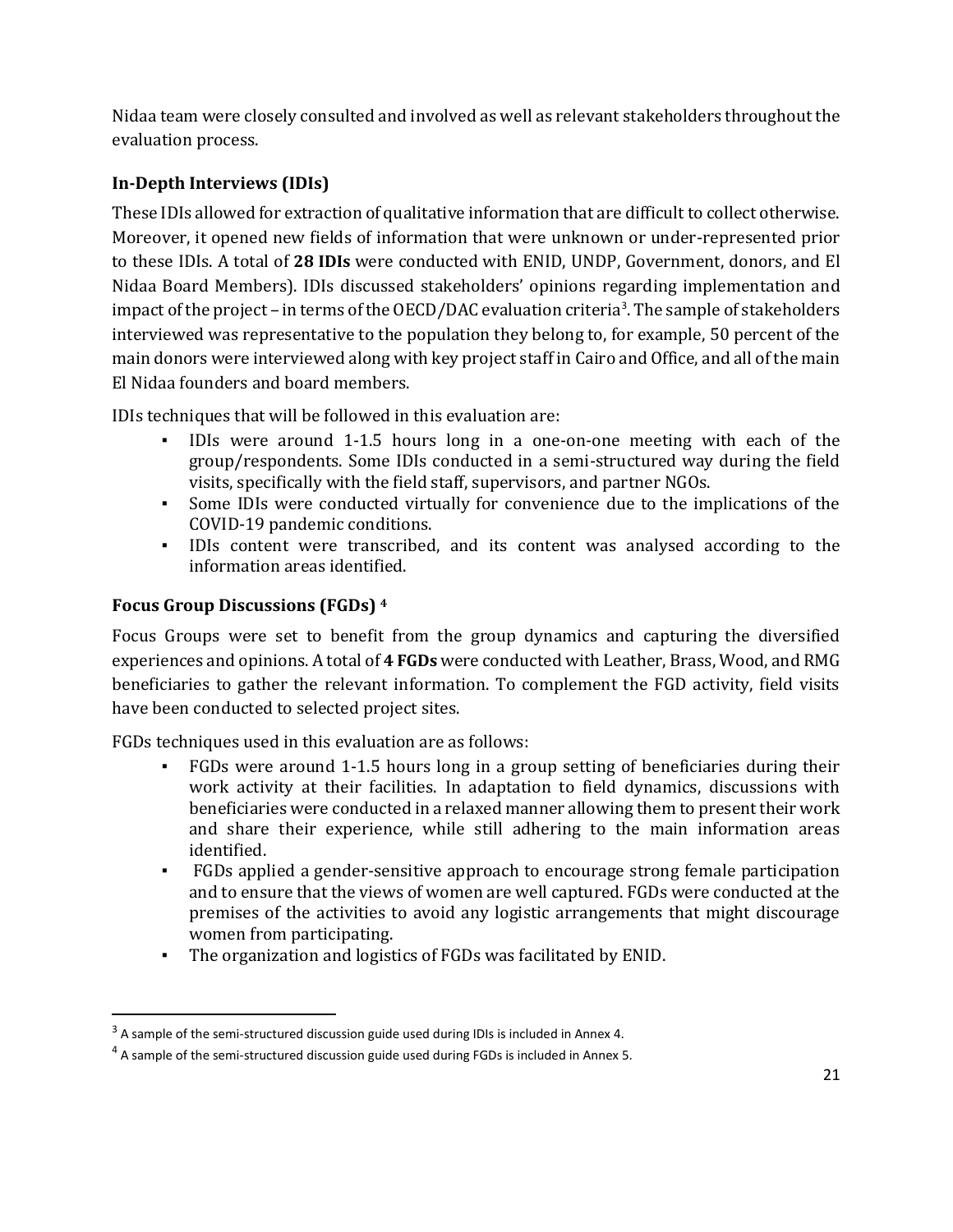The selection criteria of respondents were based on the geographical distribution of activities to allow the evaluation to have a balanced sample. The recruitment to the FGD was random and merely based on the beneficiaries available on the premise of the activity during the field visit. Prior interviews, interviewees were informed about the purpose of the visit and the next steps in the research process, including how the findings will be shared with them.

Based on the discussion that took place during IDIs and FGDs, the questions presented in the evaluation matrix have been amended to reflect the scope and the evaluation and information gathered. The construction of the final report's analysis was based on the extracted, clustered, and integrated information.

#### <span id="page-22-0"></span>**III. Data Analysis**

A review of the main documents provided was conducted and guided the formulation of the primary data collection tools used during the primary research phase. Findings from IDIs and FGDs were extracted and combined with findings from the provided documents – and other secondary sources of information. The triangulation of findings from the three outlined sources of data strengthens the analysis to gain deeper and more accurate insights.

Ideally, a sample of control individuals who did not benefit from the project's interventions would have been interviewed. This step could have helped in gaining more comprehensive insights about the outcomes of – relatively - similar individuals who did not benefit from the project. Moreover, it could have helped in understanding the extent of the social spill-over of the project's benefits and its effect on the surrounding social context and community. However, this step was not possible due to time and logistic restrictions and the tightness of the field visit's schedule. Nonetheless, this does not reduce the reliability, nor the validity of the insights gathered from both secondary and primary research – neither does it affect the validity of the analysis, findings, or conclusions.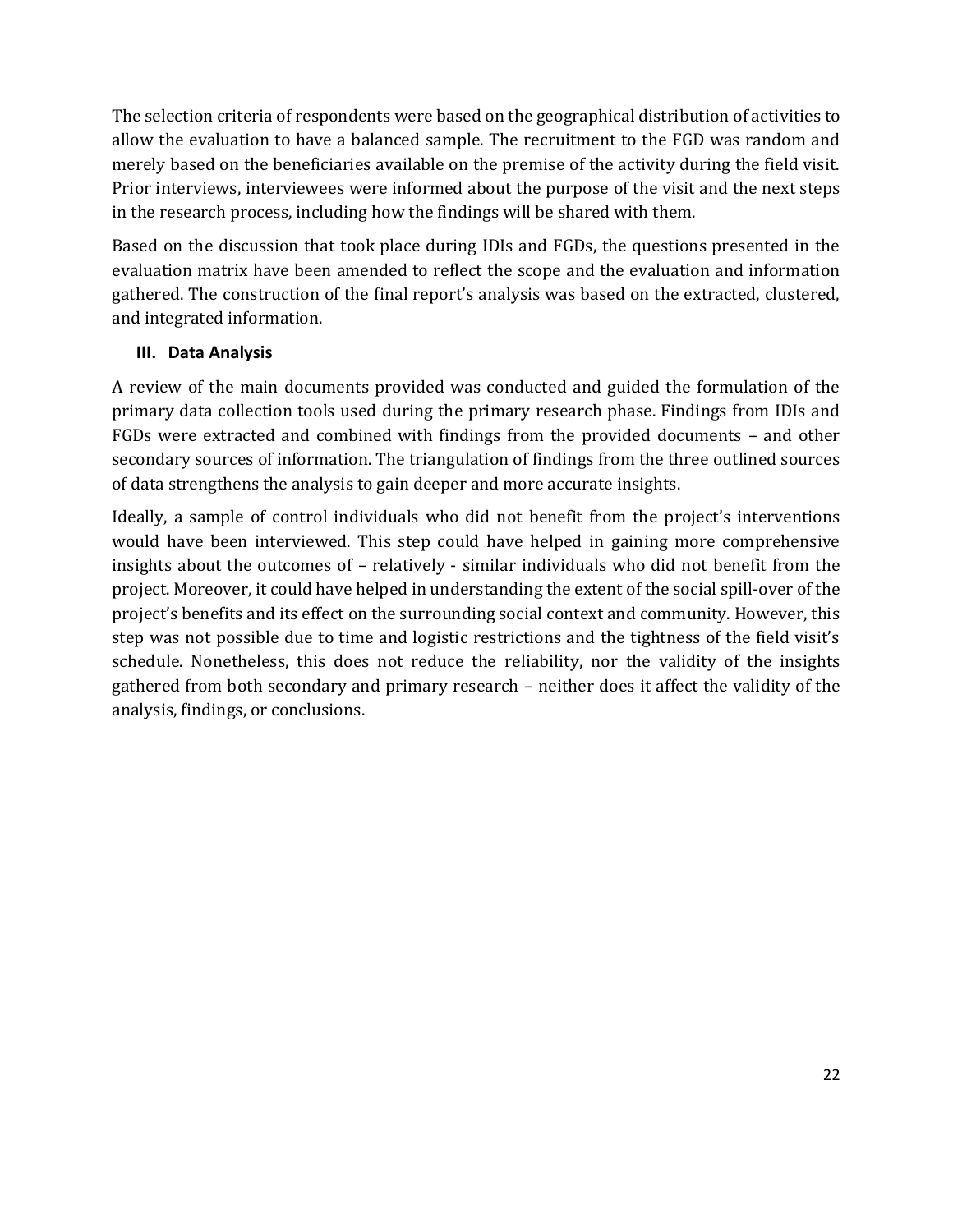### <span id="page-23-0"></span>**5. Findings and Analysis**

The analysis presented under this section evaluates the performance of ENID project's components as well as the overall performance of the project. The analysis follows the commonly used OECD/DAC criteria *relevance, efficiency, effectiveness, likelihood of impact and sustainability, and other cross-cutting themes*.

#### **I. Relevance**

<span id="page-23-1"></span>**The evaluation highlighted that the project remains relevant to several main national and international priorities for Egypt.** More specifically, the project was relevant to *seven* SDGs, *four* main sub-areas under the four UNDAF (2013-2017) outcomes, and four pillars of Egypt's Sustainable Development Strategy: Vision 2030. The project continued to show relevance to the UNPDF (2018-2022) four main outcome areas through its contribution to around *eleven* indicators. This indicates the alignment of ENID/El Nidaa on priority national sectors and areas of focus. The table presented below summarises the areas under international and national strategies that ENID to:

| <b>Sustainable</b>                                                                                                                                                                                                                                                                                                                                                                                                                          | <b>UNDAF</b>                                                                                                                                                                                                                                          | <b>Egypt's Sustainable</b>                                                                                                                                              | <b>UNPDF</b>                                                                                                                                                                                                                                                                                                                          |
|---------------------------------------------------------------------------------------------------------------------------------------------------------------------------------------------------------------------------------------------------------------------------------------------------------------------------------------------------------------------------------------------------------------------------------------------|-------------------------------------------------------------------------------------------------------------------------------------------------------------------------------------------------------------------------------------------------------|-------------------------------------------------------------------------------------------------------------------------------------------------------------------------|---------------------------------------------------------------------------------------------------------------------------------------------------------------------------------------------------------------------------------------------------------------------------------------------------------------------------------------|
| <b>Development Goals</b>                                                                                                                                                                                                                                                                                                                                                                                                                    | $(2013 - 2017)$                                                                                                                                                                                                                                       | <b>Development Strategy</b>                                                                                                                                             | $(2018-2022)$                                                                                                                                                                                                                                                                                                                         |
| SDG <sub>1</sub><br><b>Ending Poverty</b><br>SDG <sub>2</sub><br><b>Ending Hunger</b><br>SDG <sub>3</sub><br>Health and Wellbeing<br>SDG <sub>4</sub><br>Education<br>SDG <sub>5</sub><br><b>Empowering Women</b><br>SDG8<br>Creating Jobs<br>SDG <sub>9</sub><br>Infrastructure,<br>Industrialization and<br>innovation<br><b>SDG 10</b><br>Reducing Regional<br>Inequalities<br>SDGs 6 & 15<br>Promoting<br>Environmental<br>Conservation | Outcome 1.4<br>"Poverty alleviation<br>through pro-poor<br>growth and equity"<br>Outcome 2.6<br>"Quality basic<br>services"<br>Outcome 4.4<br>"Food security and<br>nutrition"<br>Outcome 5.3<br>"Environment and<br>natural resource<br>management". | "Economic<br>development" pillar<br>"Poverty reduction"<br>pillar<br>"Social justice" pillar<br>"Environmental<br>conservation" pillar<br>"Women Empowerment"<br>pillar | Indicators 1.1 and 1.9<br>under<br>"Inclusive Economic<br>Development"<br><b>Indicators 2.1, 2.10.</b><br>2.11, and 2.15 under<br>"Social justice"<br>Indicators 3.1 and 3.5<br>under<br>"Environmental<br>Sustainability and natural<br>resource management"<br>Indicators 4.4, 4.5, 4.9,<br>and 4.10 under "Women's<br>empowerment" |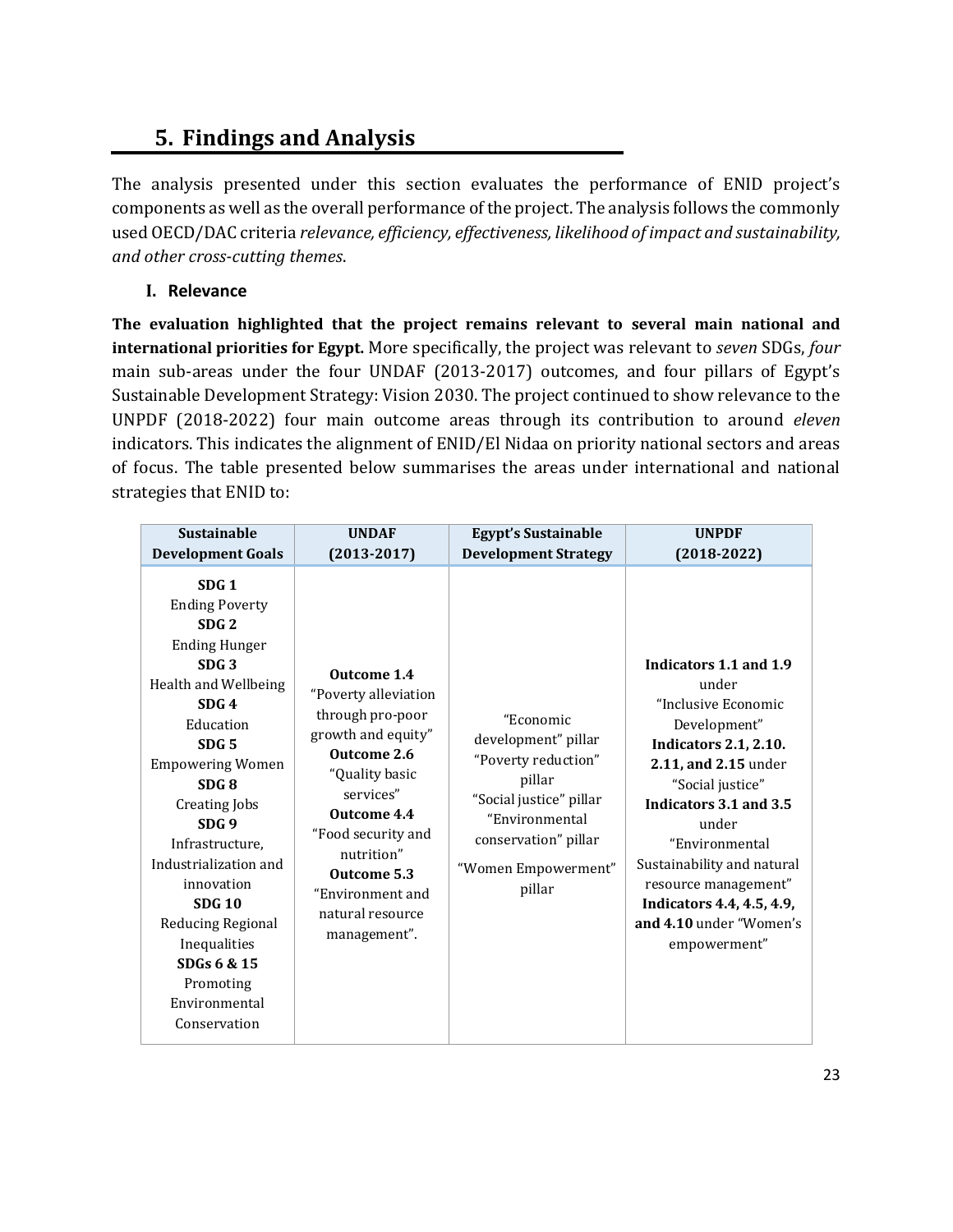**Furthermore, the project supports different ministries and government arms in the implementation of interventions and the realisation of synergies.** For example, and among other partners, ENID/El Nidaa assists the Ministry of Social Solidarity to empower and graduate *Takaful and Karama* beneficiaries. This is done through including them among the target group of the interventions and providing the needed support in the execution of *Forsa* graduation program. Moreover, the foundation and the project support the Ministry of Local Development and Qena Governorate authorities in establishing a cluster for handicrafts in Naqada district in Qena. In addition, ENID/El Nidaa collaborates with the General Authority of Investment (GAFI) on supporting the attraction of foreign and domestic investors to Upper Egypt – nonetheless with limited response from interested investors. Under the agricultural component, the project closely works with the Ministry of Agriculture and Land Reclamation at the central and governorate level to implement several projects and inform policy decisions. Furthermore, during the turbulent phase post  $25<sup>th</sup>$  of January Revolution - the project responded and adapted to political and socioeconomic changes that took place during that time. This included maintaining smooth and effective relations with relevant Governmental and Regulatory entities despite several changes in its leadership without interrupting the project's activities.

**Prior to the initiation of the intervention, rigorous research has been conducted to properly identify and address the needs of the target group.** The evaluation revealed that this has been reflected in the project's design that was originally based on *EDHR 2005 – Choosing our Future: Toward a New Social Contract, EHDR – 2008 - Egypt's Social Contract: The Role of Civil Society, EHDR 2010 – Youth in Egypt: Building Our Future, and Situation Analysis: Key Development Challenges Facing Egypt (2010).* Furthermore, the project has benefited in its design from several national strategies and policy documentation, such as *Egypt's Sustainable Development Strategy Vision:2030* and the *Sustainable Agricultural Development Strategy 2030*. These documentations offered an in-depth review on the situation of Egypt, Qena in specific, women, and youth. The findings derived from these documents have constituted the main basis on which the project was built and designed.

**The project was responsive to the shifts in the needs of the target group given the local context.** For example, due to changes that took place during the period of Covid-19 outbreak, the project realised the local demand for protective masks and their shortage in the market. The project responded by obtaining a licence for the production of hygienic masks and purchased the necessary equipment to cover the supply shortage in this area. This, also, increased the ability of the project to provide beneficiaries with the needed precautionary and protective measures to sustain the project's activities. Nonetheless, Covid-19 caused a general drop in Egypt's output resulting a loss of 600,000 jobs between April and June 20215. Job losses were mainly concentrated in the services sector i.e., hotels and restaurants, sports and recreational activities,

<sup>&</sup>lt;sup>5</sup> Breisinger, Clemens; Raouf, Mariam; Wiebelt, Manfred; Kamaly, Ahmed; and Karara, Mouchera. 2020. Impact of COVID-19 on the Egyptian economy: Economic sectors, jobs, and households. MENA Policy Note 6. Washington, DC: International Food Policy Research Institute (IFPRI).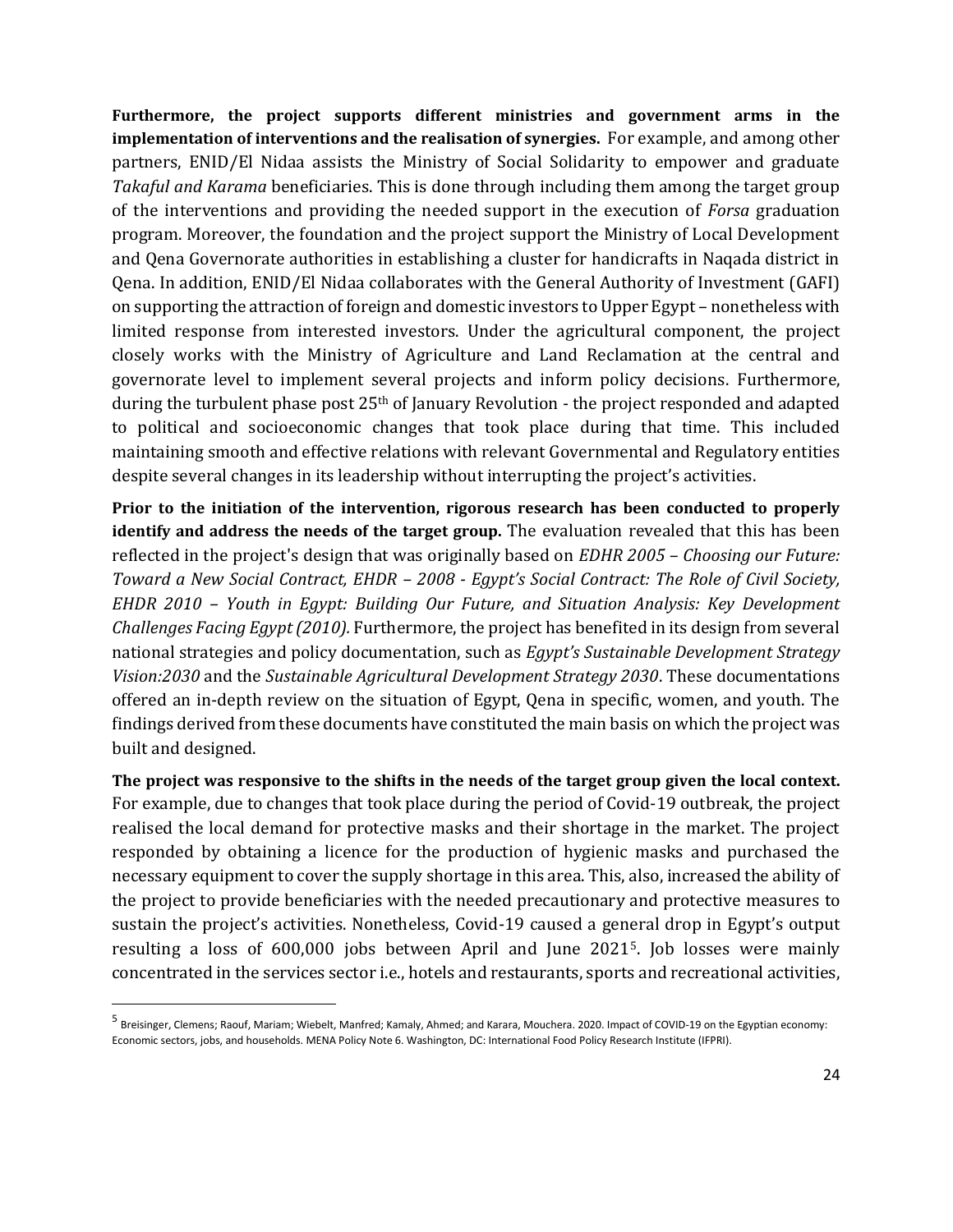household workers, and industry. More research should be done to assess this impact on workers from Upper Egypt and specifically from Qena to be considered in upcoming activities.

#### <span id="page-25-0"></span>**II. Effectiveness**

#### <span id="page-25-1"></span>**I. Performance against Output-level Targets**

#### *Component 1: Upgrading Basic Services*

The focus on this component is directed towards human capital development by focusing on education, health, and training. The project committed and delivered literacy classes to women and youth, preschool classes, trained and qualified preschool teachers, conducted awareness raising sessions on different topics related to women empowerment, conducted health campaigns, and supported a number of medical convoys at the village level. The main approach governing this component focused on providing literacy classes combined with vocational training, preschool, classes, medical services, and awareness sessions. Beneficiaries were offered a job opportunity conditional on taking and passing the national literacy exam. Successful candidates received training on sewing and manufacturing ready-made garments in order to join the RMG factory established by ENID/El Nidaa.

Approximately, 9,400 women, youth, and children benefited through the programme's activities. More specifically, more than 80 literacy classes were established in 36 villages benefiting around 1,900 women who – on average – showed 80 percent success rates in the national literacy exams (compared to an average of 54 percent through government adults' education classes). To incentivize women to join literacy classes and vocational workshops, around 45 preschool classes were established and delivered the pre-schooling curriculum - designed and internationally approved - by UNICEF in around 20 villages benefiting around 1,400 children.

Findings from FGDs and field observations go in line with the successfulness of the project in supporting women to overcome a rigid cultural and social barrier that hurdled women from engaging in activities. This reflects a "behavioural change" that has been realised among the target beneficiaries of the project and has been trickled down to their community. – based on field observations.

#### *Component 2: Promoting MSMEs and Entrepreneurship*

The second component of the project focused on introducing and expanding the "One-Village-One-Product (OVOP)" Japanese model to promote the development of traditional handicrafts in Qena, Luxor, and Suhag. The main goal is the formation of productive clusters across different locations. Through adopting the OVOP model synergies, economies of scale, and diversification economic activities could be achieved in the long run. The programme, also, established the Maana Manufacturing Complex that hosts the Ready-Made-Garments (RMG) factory and an Artisanal cluster for Kilim and Brass. In addition, the component provided other supporting marketing activities, including among several others: *fair trade certification, exports to the British*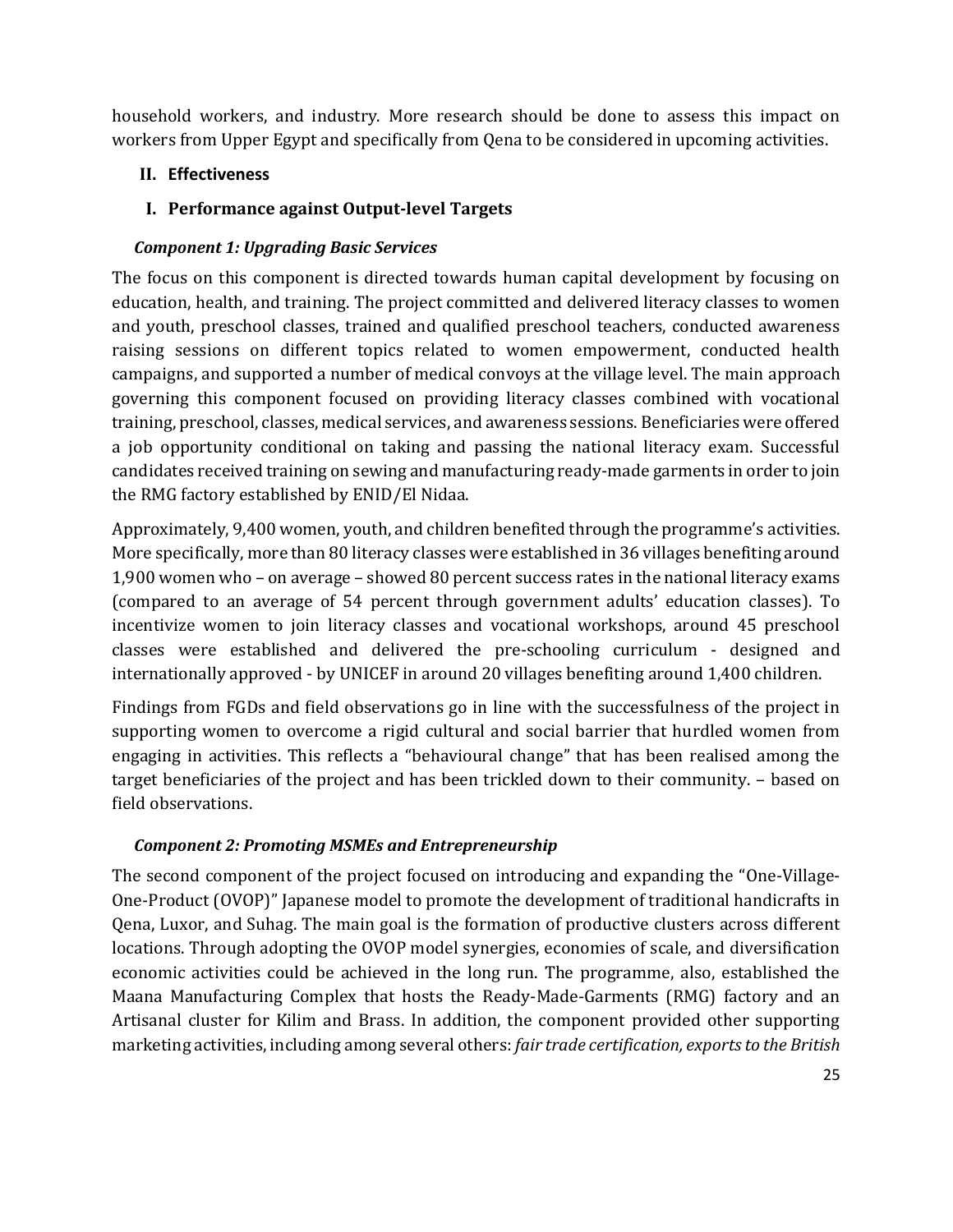#### *Museum, development of an E-shop, participation in China International Import Expo, and participation in other exhibitions.*

The programme introduced 26 handicrafts in 26 villages in Qena, Suhag, and Luxor benefiting more than 1,800 women and youth over the past 9 years. The project supported and developed the selected handicrafts based on a SWOT analysis conducted for the handicrafts that could be hosted at Qena. Based on a needs-assessment and track of available and competent NGOs to host activities, the project introduced and developed – among a number of others - the following handicrafts: *cut and sew, Arabesque and wood turning, sculpting with camel bone, jewellery and fashion accessories, mother of pearl, Alabaster sculpture, leather accessories, kilims, papier mâché, and Oyma woodwork.*

#### *Component 3:* **Sustainable Agricultural Development**

The activities of the third component under the project were derived based on the national Sustainable Rural Agricultural Development policy as well as situation analysis and research production indicating potential areas for interventions. The project interventions covered a wide range of activities including *recycling of residual agriculture waste, farmers field schools for hydroponics, integrated fish farms, milk processing and recycling network, poultry network chain and safe goat raising, molasses production, beekeeping and honey production, and silkworm rearing and silk production.* The programme's activities are active in 33 villages and benefits around 7,100 beneficiaries and created job opportunities for approximately 2,750 beneficiaries – this adds up to a total of 9,900 beneficiaries.

There is variation in the degree of successfulness and progress of activities under this component. This is attributed to the complexity of the innovations. The projects initiated under the component fall on a wide spectrum of interventions that combines *replicability and timespan of return*. For example, on one hand, the establishment of the silk rearing and production facility involves several complex steps across the value chain and the expected return from the activity is more likely to be realised after the completion of all value chain establishment/development activities. On the other hand, activities like recycling of agricultural residues are of high need and applicability, not costly to adopt and sustain, easy to learn, and generates results in the short term. With the same token, all activities under the component were able to demonstrate and provide a useful demo/pilot to community actors for inspiration and to promote the adoption of the activity.

#### *Component 4:* **Knowledge Dissemination and Policy Advocacy**

ENID was able to well document and disseminate the knowledge generated, case studies and lessons learnt to a wide spectrum of relevant stakeholders, development initiatives, practitioners, Government institutions and development partners. A total of 39 policy briefs on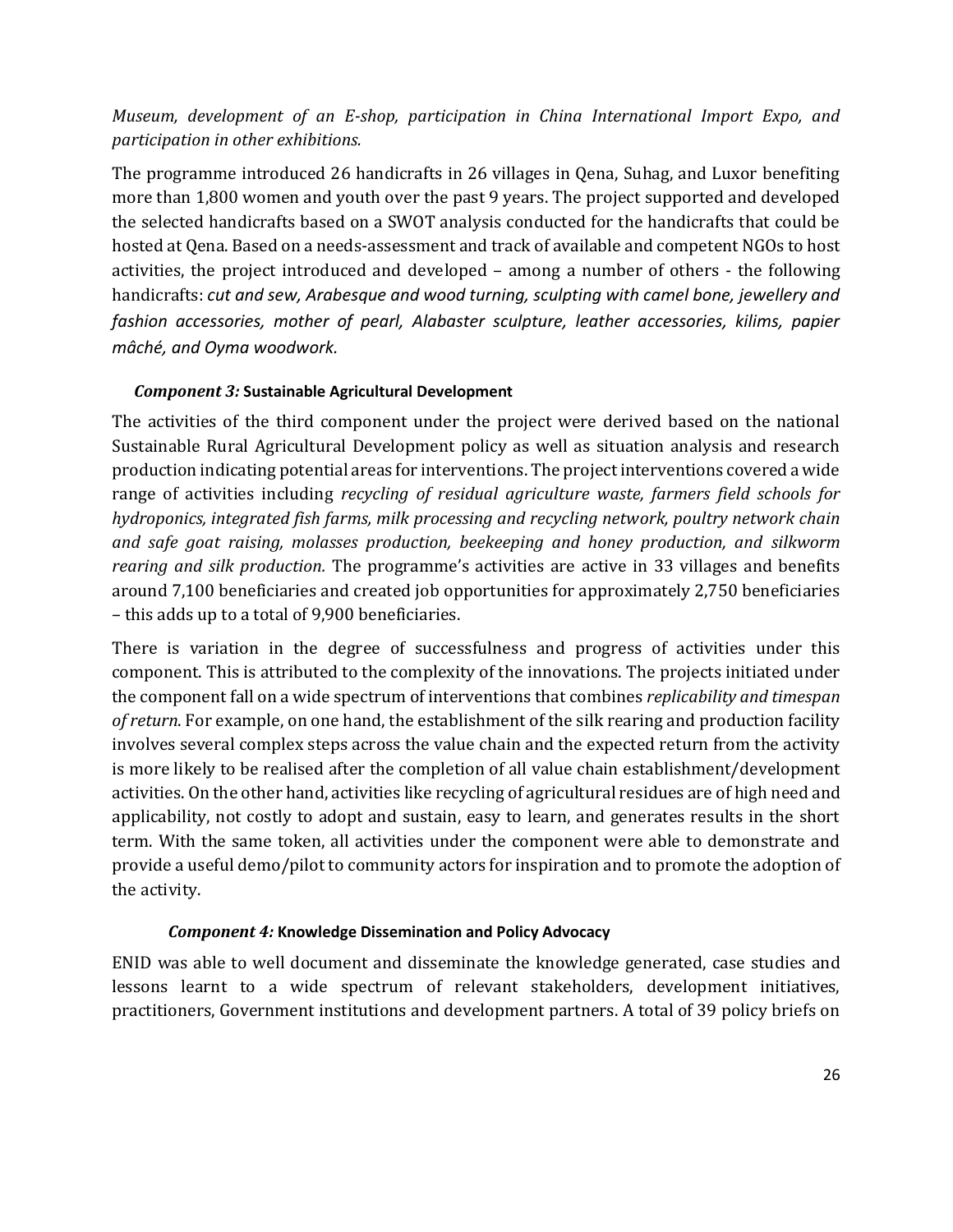relevant development topics and 19 case studies were developed and disseminated through different channels including ENID/El Nidaa website. Direct support was provided to

Governmental bodies including Qena Governorate, Ministry of Social Solidarity to link to Takaful and Karama" beneficiaries and to provide technical support and guidance to "Forsa" graduation program, as well as "Upper Egypt Local Development Program" supported by different ministries and coordinated by the Ministry of Local Development with focus on promoting different productive clusters and productive activities in Naqada district. ENID annual conference was a successful tool to share experiences and to promote the developed pilots through organized field visits.

#### <span id="page-27-0"></span>**III. Effectiveness of key Strategies**

**The logical framework provided by the project outlines a specific set of outputs that the project committed to deliver along with performance monitoring indicators.** The project positioned its model as a mean of women and youth empowerment through the eradication of poverty and generation of income to the household. furthermore, the project exerted significant efforts towards the outcome related to the improvement of food security. These outcomes were reflected in the outputs indicated in the logical framework of the project. A list of the activities conducted by the project since 2012 to data is presented in Annex 8. The project executed around 70 interventions – among which 4 was directed to Luxor and 1 to Sohag while the remaining were concentrated in Qena. Despite the considerable progress achieved by the project in the area of women empowerment, the logical framework does not spell-out this as one of the main outputs of the project. The interventions implemented were able to help women in Qena to overcome a major cultural and social barrier in terms of their ability to participate in the labour market. Field observations and FGDs findings revealed that women were able to overcome this cultural barrier and participate in paid work reflecting a realization in behavioural change in Qena. However, such an important output of the project remains unhighlighted in the logical framework - although considerable progress has been witnessed. The logical framework of the project for Phase II covering 2017-2021 – presented in Annex 7 - spells out the intended outcomes and outputs of the project. The table below reflects only the outcome of the project for Phase II and the corresponding indicators and target values.

**Despite setting the intended outcomes of the project and the respective metric indicators, the project's annual and progress reports did not directly report on the mentioned indicators.** Moreover, the project did not reflect on the logical framework and measure performance against the set outcomes and outputs. Nonetheless, the publish annual reports of ENID included ample information and proxies on progress on the mentioned indicators and outcomes. Furthermore, the indicators set to measure progress in outcomes are more of activity level indicators. These indicators reflect the direct result of the project's interventions conducted on the ground and their expected outputs. It is expected that outcome level indicators reflect a measurement more on the behavioural level showing the changes that have been witnessed as a result of the direct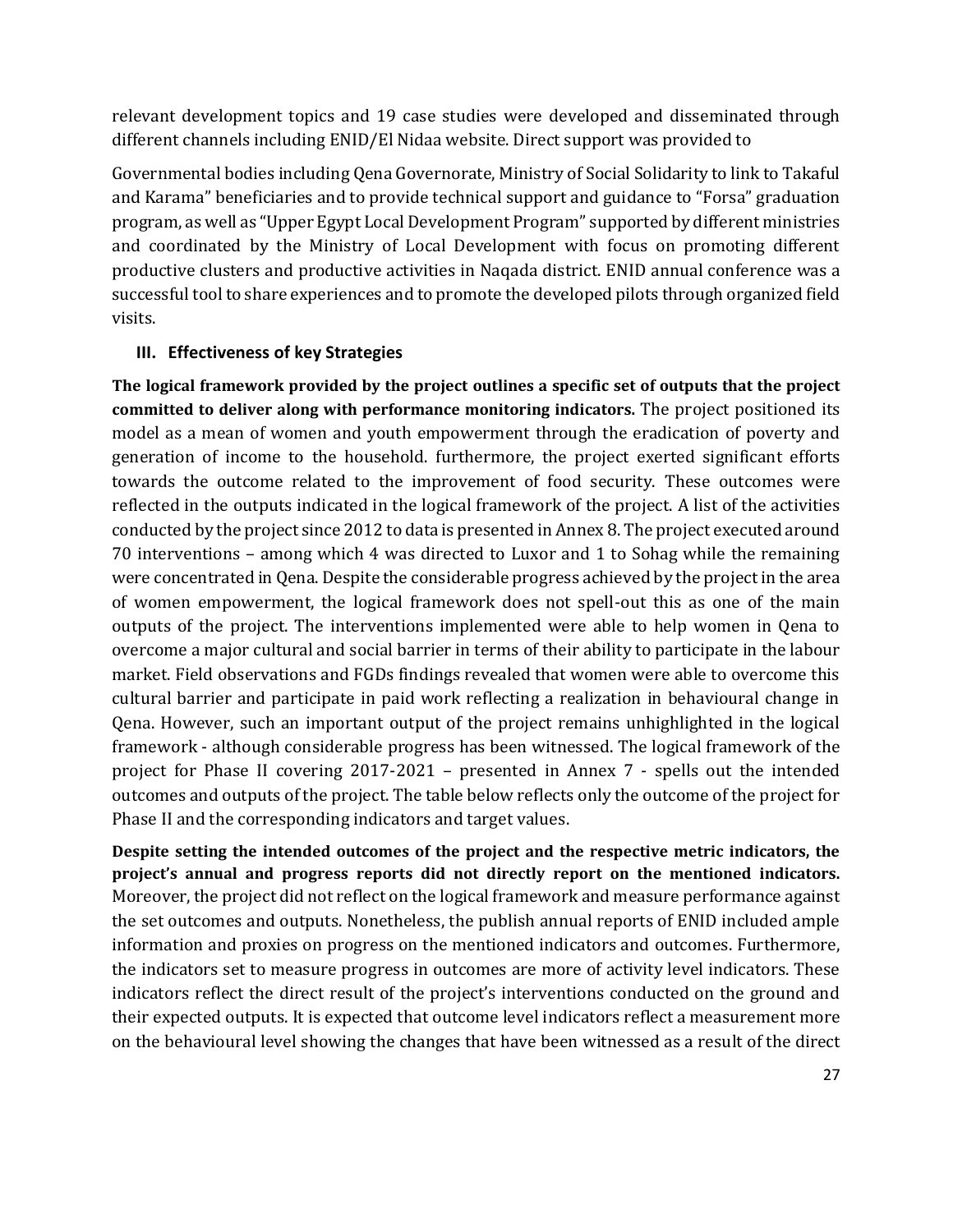outputs of the project. For example, among the indicators that might have been used to reflect "improved well-being of people in Upper Egypt" is the shifts and changes in perceptions towards the participation of women in income generating activities. Capturing the change in this area would have been useful in reflecting the change witnessed in the life of the project's beneficiaries. moreover, the phrasing of the outcome results would have benefited from being more specific and targeting outcomes that the beneficiaries of the project would benefit from as a result of the project. Consequently, assessing the achievement of intended results cannot be confirmed.

| Indicator<br>Outcome                                                                                                  |                                                                                                       | <b>Baseline Value</b>                                                                | <b>Target Value</b>                                                                |  |
|-----------------------------------------------------------------------------------------------------------------------|-------------------------------------------------------------------------------------------------------|--------------------------------------------------------------------------------------|------------------------------------------------------------------------------------|--|
| Improve the well-being                                                                                                | Number of Geographic<br>locations operationalizing<br>ENID approach                                   | 1 Governorate (42<br>villages)                                                       | 3 Governorates (60<br>villages)                                                    |  |
| of people in Upper Egypt                                                                                              | Number of direct &<br>indirect beneficiaries of<br>all ENID activities                                | 4,431 (direct) /<br>22,100 (indirect)                                                | 6,650 (direct) / 33,150<br>(indirect)                                              |  |
| Number of new<br>1.1. Increase income in<br>manufacturing clusters<br><b>Upper Egypt</b><br>established & operational |                                                                                                       | 2 manufacturing<br>clusters established<br>& operational                             | 5 manufacturing<br>clusters established &<br>operational                           |  |
| 1.2. Improved food<br>security in Upper<br><b>Egypt</b>                                                               | Number of innovative<br>sustainable agriculture<br>practices & value chains<br>promoted & operational | 4 practices & value<br>chains                                                        | 8 practices & value<br>chains                                                      |  |
| 1.3. Improved<br>basic/public services<br>in Upper Egypt                                                              | Number of basic services<br>facilities (educational &<br>health) renovated &<br>supported             | 7 basic services<br>facilities<br>(educational &<br>health) renovated &<br>supported | 11 basic services<br>facilities (educational &<br>health) renovated &<br>supported |  |
| 1.4. Enhanced knowledge<br>& networks for local<br>economic<br>development                                            | Number of knowledge<br>products & policy events<br>launched to promote<br>ENID approach               | 30 products $+5$<br>events                                                           | 50 products + 10 events                                                            |  |

**Overall, the project was able to deliver the set of outputs spelled out and indicated at the beginning of its first phase and committed to the objectives outlined for the second phase.** In addition, along the project's course of implementation, it was able to generate a set of positive results. Although originally motivated to empower women and youth, the -implicitly implied -results chain and framework did not spell-out specific objectives/outputs related to the social and cultural change realised on the ground. Therefore, the results achieved on the social and behavioural change remain "unintended" and should be well reflected in the logical framework of the project. Despite missing indicators that directly measure this dimension, insight from field visits reflected change on the local in this area. FGDs with beneficiaries revealed the shift in cultural and behavioural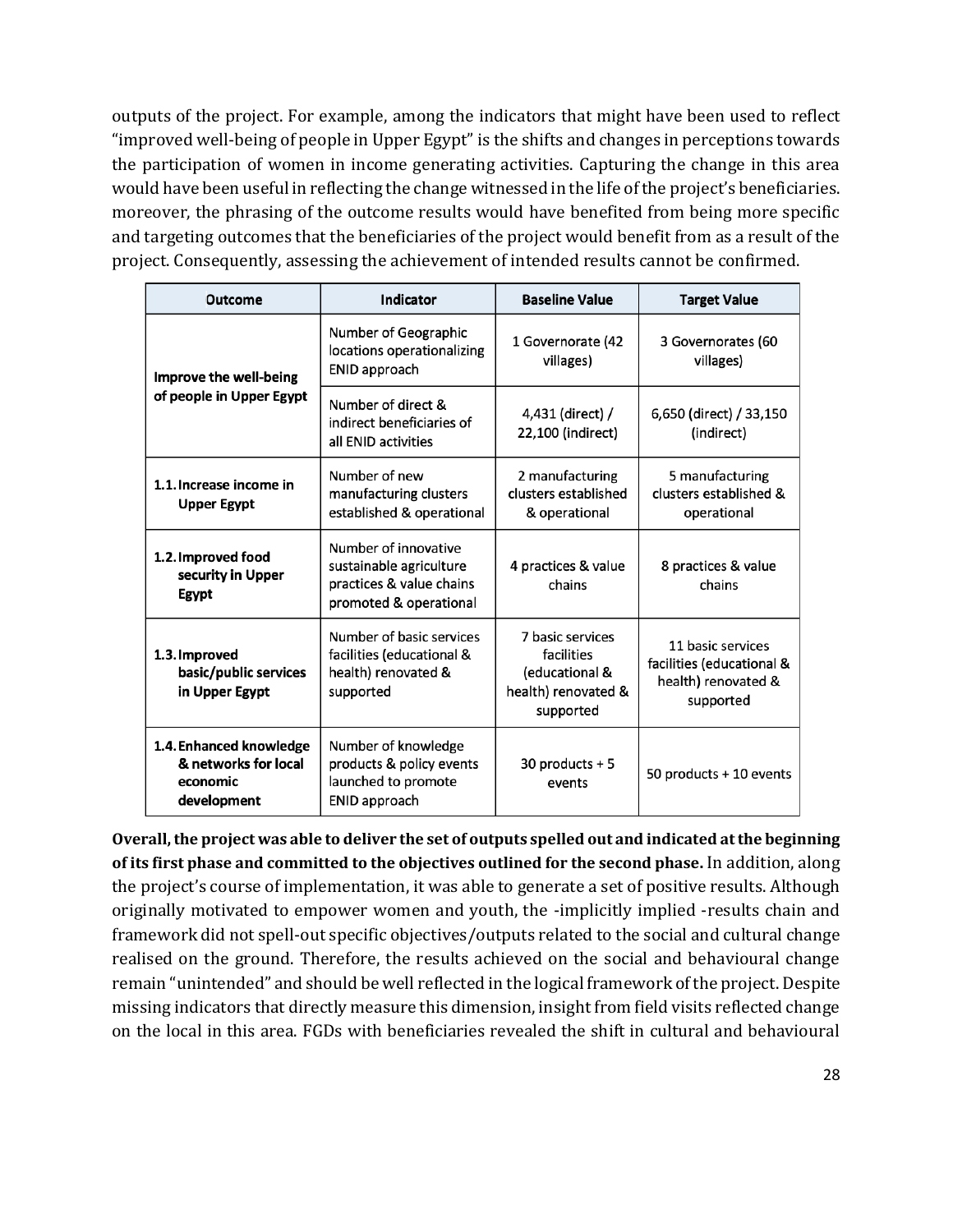change witnessed during the lifetime of the project. Unlike the norm, females are now able to join jobs and interact with member within their community. Moreover, it was revealed during field visits that woman were not given the chance to participate in decision-making within their household and voice their opinions. Moreover, women reflected on the acquisition of social and interpersonal skills that they have learned during a variety of sessions facilitated and delivered through the project. therefore, FGD and field insights reflected a significant positive change in this dimension that was not reflected neither in the logical framework not the annual report system.

**The activities implemented by ENID -generally – showed satisfactory quality of activity/intervention choice compared to the beneficiaries' needs and quality of technical input.** The majority – if not all – project activities were based on rigorous research and situation analysis that informed the design of interventions. Therefore, this has been further reflected in the limited number of activities deemed ineffective and terminated (for example, roof gardening activities terminated in rural areas while promoted by private sector in urban areas). Based on the findings of FGDs, beneficiaries indicated that the trainings they received at ENID/El Nidaa helped them to acquire a skill that they were not familiar with prior to joining the activity. The analysis of the findings reflected that beneficiary regarded the trainings they received to be of high quality and relevance to their level of understanding.

**The project design focused on developing and enhancing the ecosystem for entrepreneurship in Qena as a prerequisite to ensure the realization of change.** This was conducted by ENID/El Nidaa team through – as mentioned in ENID/El Nidaa annual reports - the exploitation of partnerships with key central and local government bodies, such as *Ministries of Investment and International Cooperation, Local Development, Youth and Sports, Housing, Monitoring, Planning, Monitoring, and Administrative Reforms, Social Solidarity, and Agriculture and Land Reclamation*. Furthermore, ENID/El Nidaa was able to establish partnerships with government arms such as *Exports Development Authority, Industry Modernization Centre, and Industrial Training Council.* In addition, to facilitate international market access and opportunities, El Nidaa foundation is, also, a member in both the handicrafts and furniture export councils. Furthermore, the project utilised the strong ties of its founding members to establish partnerships with the private sector to implement a number of interventions. This included collaborations with *National Bank of Egypt, Banque Misr, Banque du Caire, Alexbank, and Commercial International Bank.* Although ENID/El Nidaa succeeded in establishing these partnerships, they resulted in job creation activities rather than fostering entrepreneurship per se.

29 **The private sector engagement within planned and designed activities of the project remains limited, yet a strong foundation was built to support future private-sector-led development.** The interventions applied were based on a situation analysis that indicated the existence of a market opportunity that has potential. Consequently, the project's approach was not fully "market driven" i.e., establishing productive units under non-profit NGOs, building capacities of the labour force, and developing the supply chain and market linkages. Market-driven development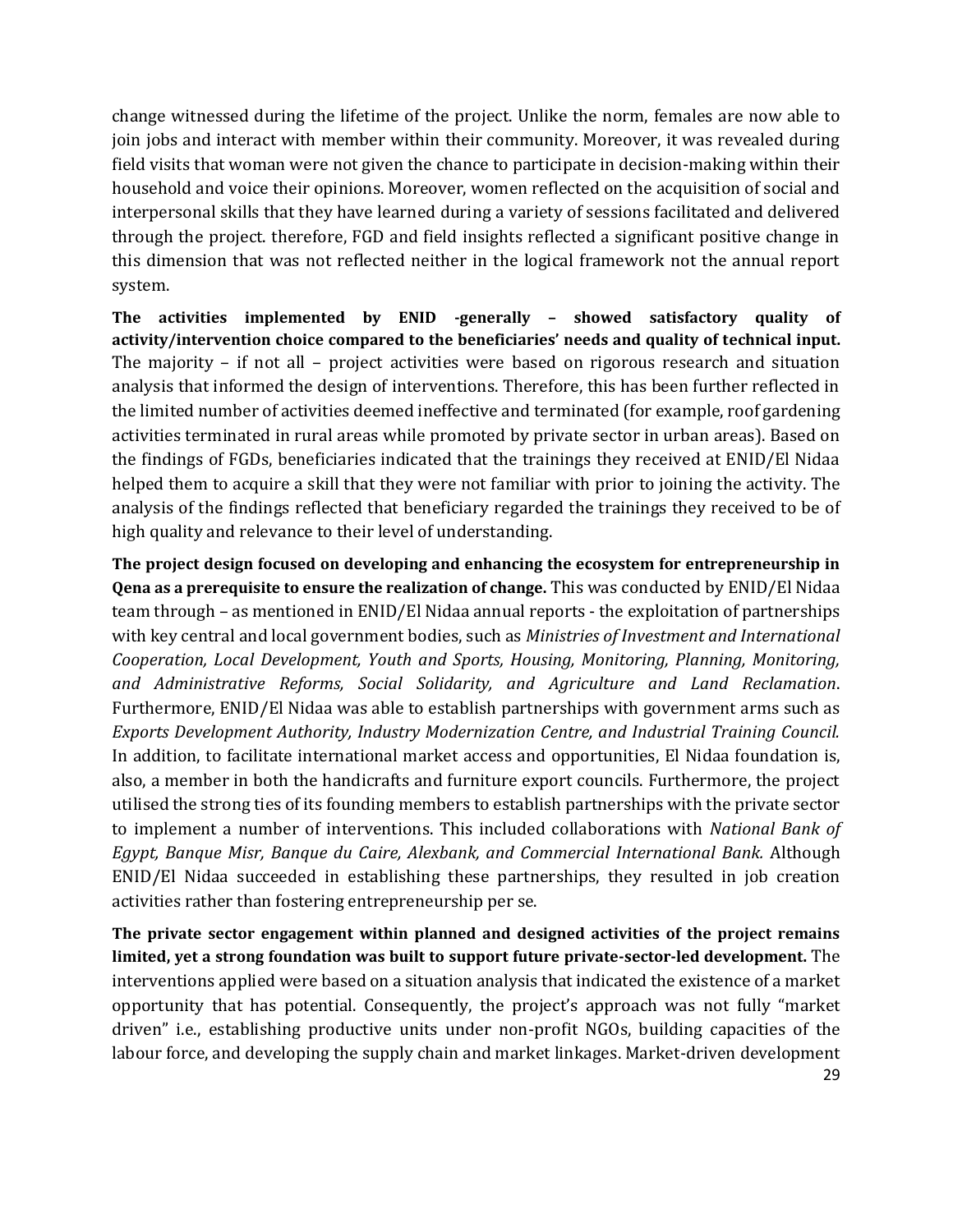activities based on for-profit private businesses or for-profit producer cooperatives tend to be more sustainable since they are based on market needs and ensures the continuation of these activities independently based on free-market forces. In a different context, market demand dynamics would have been assessed and mapped prior the design of interventions followed by providing support to entrepreneurs and pioneering businesses around identified priority crafts and sub-sectors. Nonetheless, the activities and interventions implemented by ENID remain of high benefit and priority as it was building productive activities and supply chains from scratch. This, also, hold true given the limited private sector activity in Qena -and Rural Upper Egypt in general. With the same token of analysis, the evaluation highlighted the importance of shifting more attention towards deeper understanding of the market dynamics and to integrate privatesector-led approaches in future activities to replicate successful pilots and bring it to scale.

**The flagship model implemented under ENID (under the promotion of MSMEs and entrepreneurship component) is the "One-Village-One-Model (OVOP)" adopted from the Japanese successful experience and implemented in several countries.** The OVOP model is considered among the endogenous development schemes building on three main pillars: *(1) creating globally accepted products that reflect pride in the local culture, (2) realisation of OVOP through independent action utilising the potential of the region, and (3) fostering of people with challenging and creative spirit.* Countries that provided successful adoption experiences followed an entrepreneurship fostering approach that called for the application for the OVOP through competitions and the provision of start-up accelerating and supporting activities. For example, the application of the "One Commune, One Producer (OCOP)" in Quang province in Vietnam followed the model of encouraging entrepreneurship and supporting them in promoting the exports of their products. The example of applying a private sector led-approach motivates the inclusion of young-entrepreneurs who provide ideas that fit their community. This paves the road for sustainable change and the initiation of activities that can be maintained by the community after the withdrawal of the project. ENID implemented the OVOP model primarily through creating productive units under an NGO (El Nidaa and others) and training workers on the crafts from the Egyptian heritage, in many cases implanting a new craft to the that has been already fading. This is an effective step for initiating future productive clusters, which indicates potential likelihood of future success. This could be observed through the creation of technical and business skills, and supply chain networks that is likely to spur further productive activities. Nonetheless, future activities should - consciously - shift towards cluster development through encouraging entrepreneurship within implanted and developed productive activities. The majority of families' income in Qena comes from agricultural activities that includes limited value added with limited income generated. Therefore, introducing new activities and crafts to the region was of high importance.

**The evaluation revealed that the significant results of the project observed can be attributed to the project's effective targeting to the partnering NGOs.** This stems from the **Bottom-Up Approach** which- that ENID/El Nidaa follows and – entails extensive work at the grassroot level with local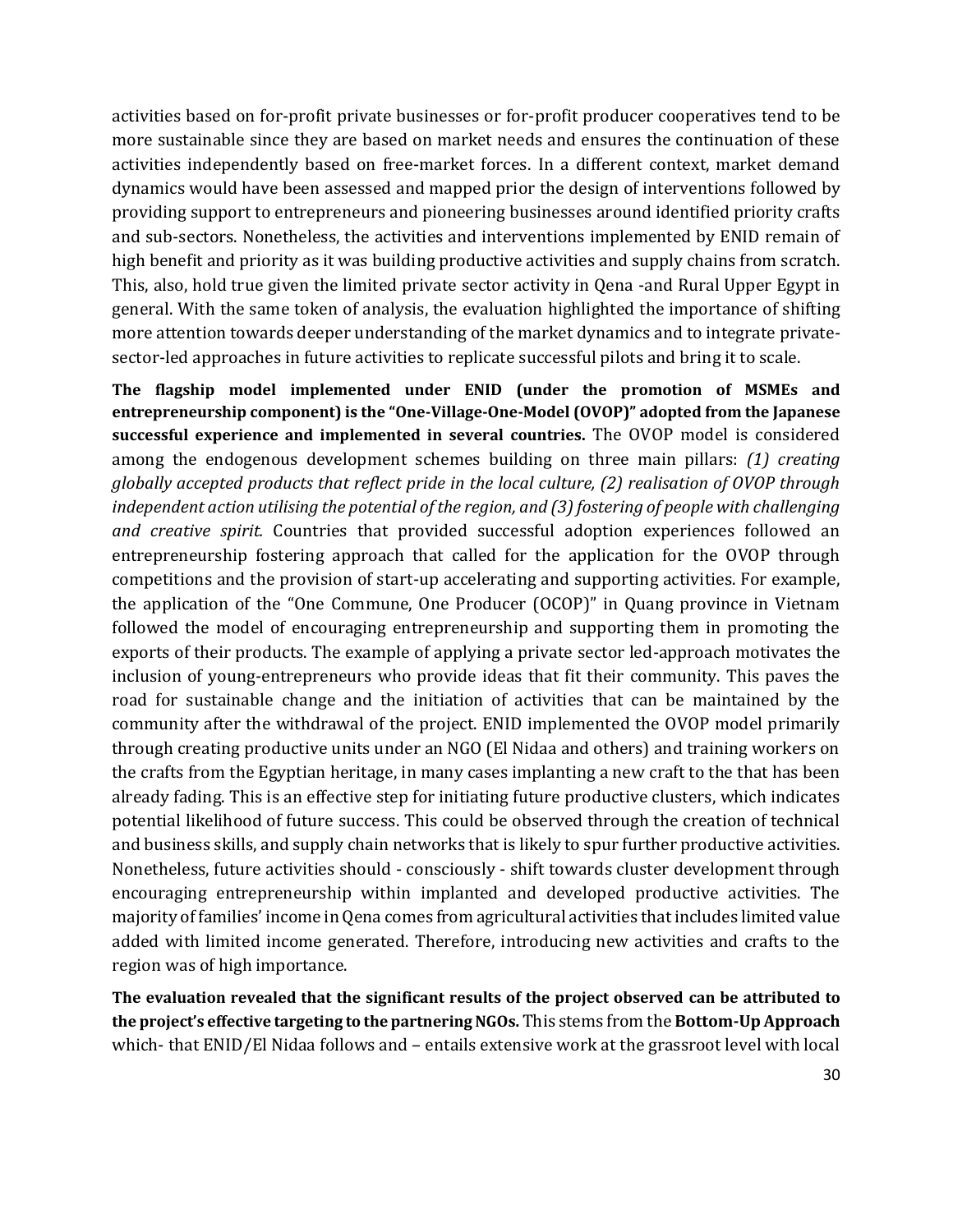key market players. The project surveyed around 400 active NGOs operating in Qena of which competent NGOs were selected. ENID shortlisted and partnered with approximately 75 NGOs who proved *practical experience record in community development, organizational structure and book-keeping transparency, potential to effectively host and accommodate indicative activities, ability to sustain activities after the withdrawal of ENID and committed to sign protocols that clearly indicates statements of rights and duties.* IDIs with a number of NGOs reflected the results of the capacity building sessions delivered by the project to strengthen their capacity. Furthermore, an NGO among the ones that host a preschool class started to independently apply the curriculum they adopted from ENID to additional new cohorts not supported by the project.

**The evaluation showed that the successful participation of women and the realisation of behavioural change was fostered by a gender sensitive approach**. The project followed a gender sensitive approach to ensure the effective engagement of women in the project's activities. The approach has been mainstreamed across activities through working with grassroot NGOs that are relatively close to women's location and have previous record of social work with the surrounding community. This has been fostered further through delivering other awareness raising sessions that contributed to women's participation in the provided activities and widened their areas of knowledge. These factors helped the project to establish and build trust with the beneficiaries which facilitated the engagement of women. The trust and reputation of the project allowed El Nidaa foundation to have social rapport within the community and encourage other potential beneficiaries to be interested to join the activities provided. FGDs with beneficiaries revealed that the activities of the project take place in a neighbouring and reputable NGO. This enabled women to convince their families to participate in the activities and interact with other members within the community. This further confirms the application and successfulness of a gender sensitive approach.

#### <span id="page-31-0"></span>**IV. Efficiency**

**The cost of the overall project's activities against achieved outputs is reasonable and justified.** The project was able to result in positive cultural and behavioural change towards women empowerment. To realise social change, activities implemented should have been sustained for a long period of time to set examples, break the culture, and raise aspirations. Consequently, given the behavioural shift witnessed, the project was able to result in a positive social change in a considerable period of time at a – seemingly- justified cost. Nonetheless, the direction of future directions and efforts should be directed more towards capitalising on the provided proof of concepts and successful pilots. Moreover, the provided examples should be used for demonstration to expand the benefit realised on a wider scale.

31 **The project relied on establishing a strong grassroot team at Qena to facilitate decentralized project governance.** The division of tasks among Cairo and Qena offices allowed the project to ensure high efficiency of activities. The availability of a team based in Qena ensures the creation of best practices that might be scaled up to other governorates in Upper Egypt. Qena's team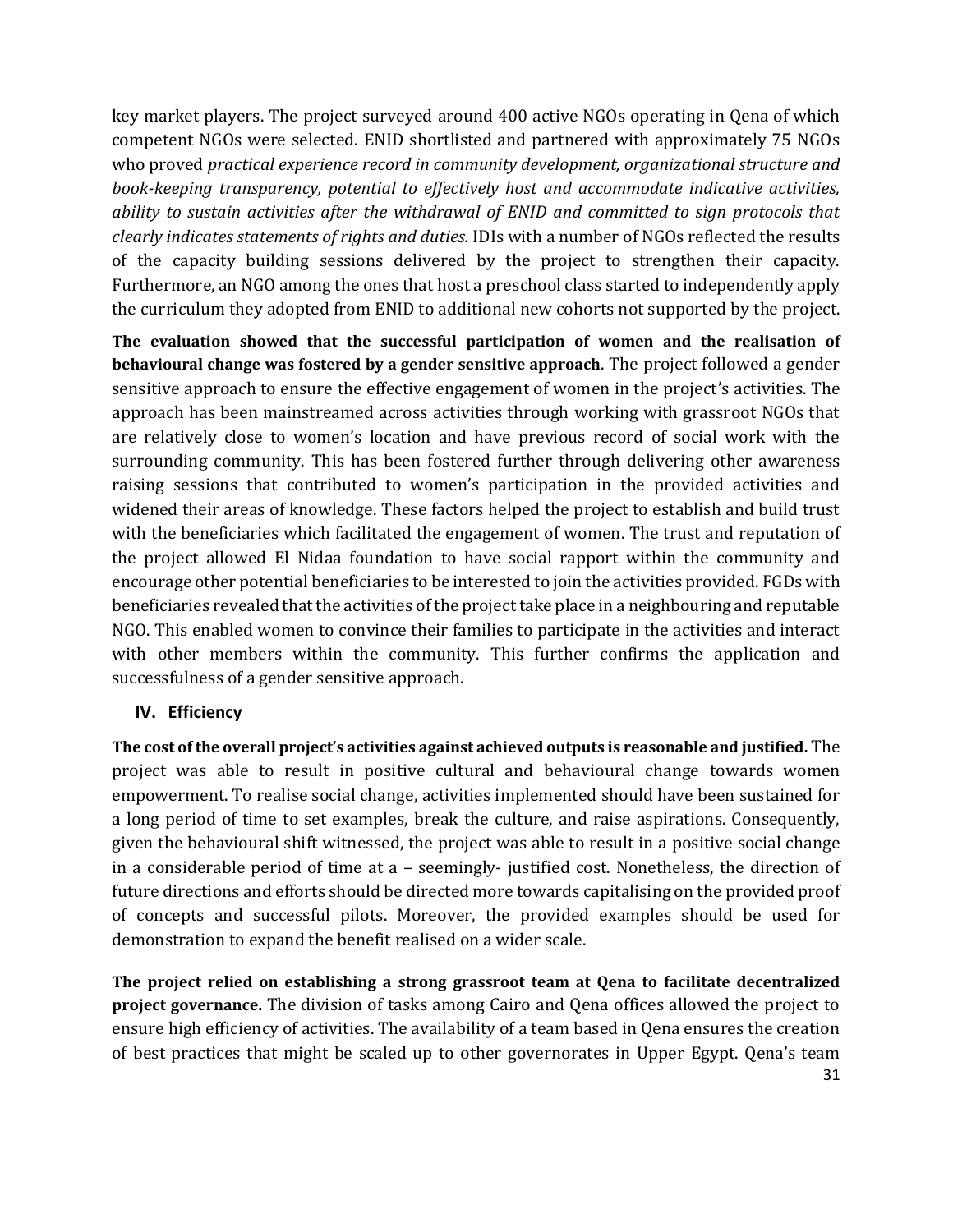consists of almost 25 employees responsible for project management, carrying administrative tasks, monitoring and evaluating project's interventions, liaising between grassroot NGOs, beneficiaries, and Cairo's office to keep the project responsive to the needs of the target group. The establishment of a competent team ensured the ease and efficiency of operations in Qena as well as reduced unnecessary budget burdening expenditures, such as travel expenses.

**Based on the available and initial budget allocation among different categories of expenses, the evaluation revealed that around 50 percent of the budget is directed towards expertise, technical assistance, and management of activities.** The personnel costs of ENID/EL Nidaa amounted for \$1,546,849 which is equivalent to 26 percent of ENID/EL Nidaa expenditures between 2016- 2021. Moreover, the cost of establishing the activities and technical assistance reached 23 percent of the expenditures allocated covering the same period – amounting for 23 percent. On the other hand, travel and logistics constituted a smaller share equivalent to 5 percent which amounts to \$298,259. This is very legitimate for the type of pioneering interventions implemented by ENID/ El Nidaa. Business models needed to be carefully studied and assessed, supply chains were built from scratch, substantial work was done on developing the human capital in a challenging context, and a remarkable effort was exerted to make the different models and facilities work in a very challenging business and public governance environment. All of this indicate that the project was able to provide the right mix of technical and management expertise efficiently. Moreover, the project capitalized on the competent local calibres who informed and ensured smooth implementation of activities.

**The project's annual reports follow an activity-based reporting style that does not emphasize the multidimensional results of the project.** Through the interventions implemented in Qena, ENID/El Nidaa was able to break a cultural and social norm that has been prevailing in the region for years. Based on FGD findings, the project succeeded to engage women in its activities and changed their behaviour and the behaviour of the members of their surrounding environment. Despite the valuableness of the result achieved, this was not captured through the monitoring system and the annual reports of the project. If this – challenging - change was captured, it could have quantitatively portrayed a higher return-on-costs/funds invested into the project activities and further highlighted the achievements of the project in the area of efficiency.

#### **I. Likelihood of Impact and Sustainability**

<span id="page-32-0"></span>**Despite the progress in the macroeconomic and development indicators of Qena the contribution ENID/El Nidaa cannot be quantitatively measured.** The project provided an ample number of achievements and benefited a wide number of beneficiaries. However, the causal relationship attributing this progress to the interventions implemented by ENID/Al Nidaa is challenging and almost impossible to be proven. There are several external factors that could have contributed to the change witnessed in these indicators that goes beyond ENID/El Nidaa. For example, improvements in transportation and infrastructure, remittances sent by internal or external migrants, community-based initiatives, and other development projects/interventions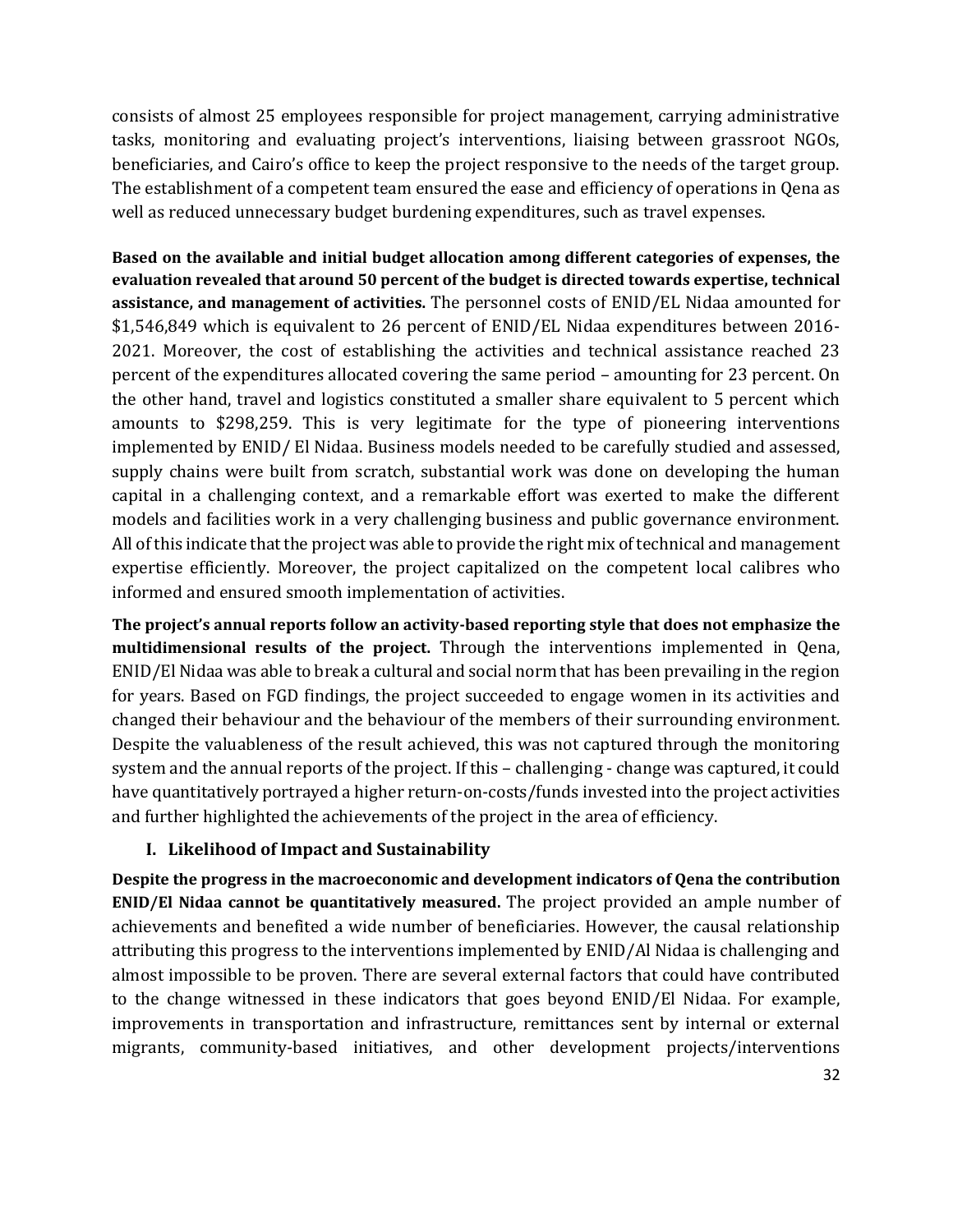operating in Qena as well. This is reflected in the Local Development Program commissioned by the government in Upper Egypt which encompasses Qena. Therefore, the existence of external and confounding factors affecting the macroeconomic and development indicators of Qena makes the exercise of measuring the contribution of ENID/El Nidaa to these indicators challenging and a causal relationship cannot be confirmed.

**The provision of capacity building and technical assistance to partnering NGOs ensures the continuation of activities after ENID/El Nidaa's withdrawal.** Capacity building was provided to NGOs and a pool of active leaders included, among several others, trainings on monitoring and evaluation, curriculum development, and human resources management. This introduces an element of sustainability into the interventions implemented. Moreover, the project in many interventions depended on trainers and figures from local communities and created agents of change adding to sustainability. Given the social responsibility of the NGOs, many of the activities will continue to be operated through this drive. To ensure the maximum benefit of initiated productive activities, and to realize a multiplier effect, it should be replicated by aspiring and profit-driven entrepreneurs. This calls for the design and implementation of an exit and graduation strategy to ensure that partnering NGOs can sustain and expand their activities independently - or with minimum support. Furthermore, future interventions should focus on encouraging and promoting the replication of the presented and piloted economic activities by local entrepreneurs.

**The evaluation reflected that ENID/El Nidaa capitalised on the successful calibres that the project contributed to their formulation to manage some of the project's facilities.** This strengthens the local lens of the project since these graduate beneficiaries have a fair understanding of the environment in which the facility is operating. This promises the graduation of beneficiaries to the withdrawal phase smoothly and the cost-efficiency the project is realising through this channel.

**ENID/El Nidaa has been contributing to the development of the entrepreneurial mindset and an enabling ecosystem that shall be harvested in the medium and long run.** An important aspect of building entrepreneurs is the accumulation of hands-on experience on the job and the development of skills, business awareness and networks. Through the exposure of women and youth to the business environment within the implemented productive activities, the likelihood of realising impact through these interventions in the long run increases. This has been reflected in the number of calibres who graduated from the workshops of the project to be responsible for the management of activities and currently running the managerial responsibilities of different project's sites. This increases their exposure to the business and market environment as well as exposes them to on-the-job acquaintance with legal procedures, finance and cash flow responsibilities, supply chain management, and other essential entrepreneurial skills. This constitutes an important element in the likelihood of impact and sustainability of the project's activity through behavioural change. Consequently, calibres built as a result of the previous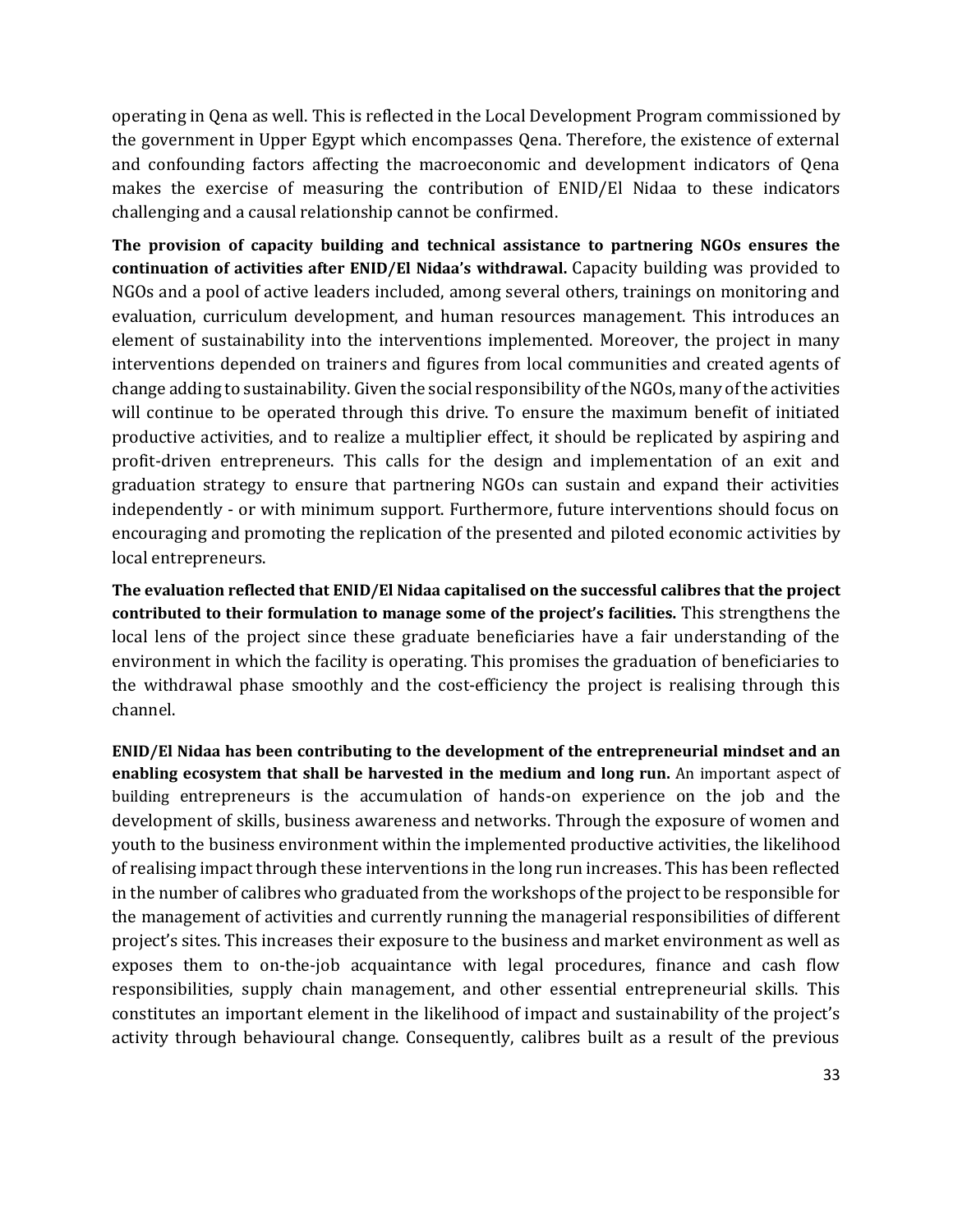project interventions should be capitalised on and used as agents of knowledge/change. During the coming phase, ENID is planning to exposure beneficiaries to the business and market environment to ensure their ability to sustain their operations after the phase out of the project. Nonetheless, El Nidaa remains an important player acting as the link between the beneficiaries in Qena and the local market in Cairo as well as facilitating exporting opportunities. Furthermore, to improve the exit strategy of the project, ENID could initiate to collaborate with other initiatives and projects that can work on the support of the MSMEs established to reach maturity.

**The project contributed to the empowerment of women in Qena and showed significant cultural as well as behavioural change in the beneficiaries' perception and their surrounding community.** The majority of men tend to work-migrate from Upper Egypt – either internally or externally – to improve the standard of living of their family. This left the region with a large population of women comprising an untapped potential that if utilised effectively and complemented with other factors, it could initiate an initial step towards realising change in the business activity in the region. This cultural and behavioural change is likely to stay and multiply within the community as well as within the coming generations. Nonetheless, the organic rate at which this change can multiply and accelerate could be catalysed through interventions that specifically target this area. This expands and accelerates the incidents of positive deviance realised and ensures sustainability – if relevant interventions have been incorporated in future plans.

**The model depicted by ENID/El Nidaa provided an example of the utilisation of the labour force endowment of Qena to develop their skills and improve their standard of living.** The continuation and sustainability of the activities benefiting this target group mainly depends on their ability to sustain these market transactions independently from ENID. For sustainability, activities addressing women empowerment issues should include easy-to-acquire skills, home-based activities, and market-driven in order for women to be able to continue the transactions on their own.

**The trade-off between the maturity and extent of impact, time, and cost of the interventions remains a challenge to the project.** The previous phases of the project were able to provide an ample number of demonstrations and pilots that could guide future successful interventions. Consequently, the approach through which some interventions are implemented on the ground calls for a change in the model's mandates in future phases. For example, under the agriculture development component, there is a wide spectrum of activities that can be utilized for immediate replication with short-term gains such as utilization of agricultural waste or safe keeping of improved goat breed among other examples. Other examples still need future efforts in establishing and completing the supply / value chain such as the silk production. Future investments shall take into consideration the budgets and durations imposed by development partners in the smartest ways to ensure highest possible impact.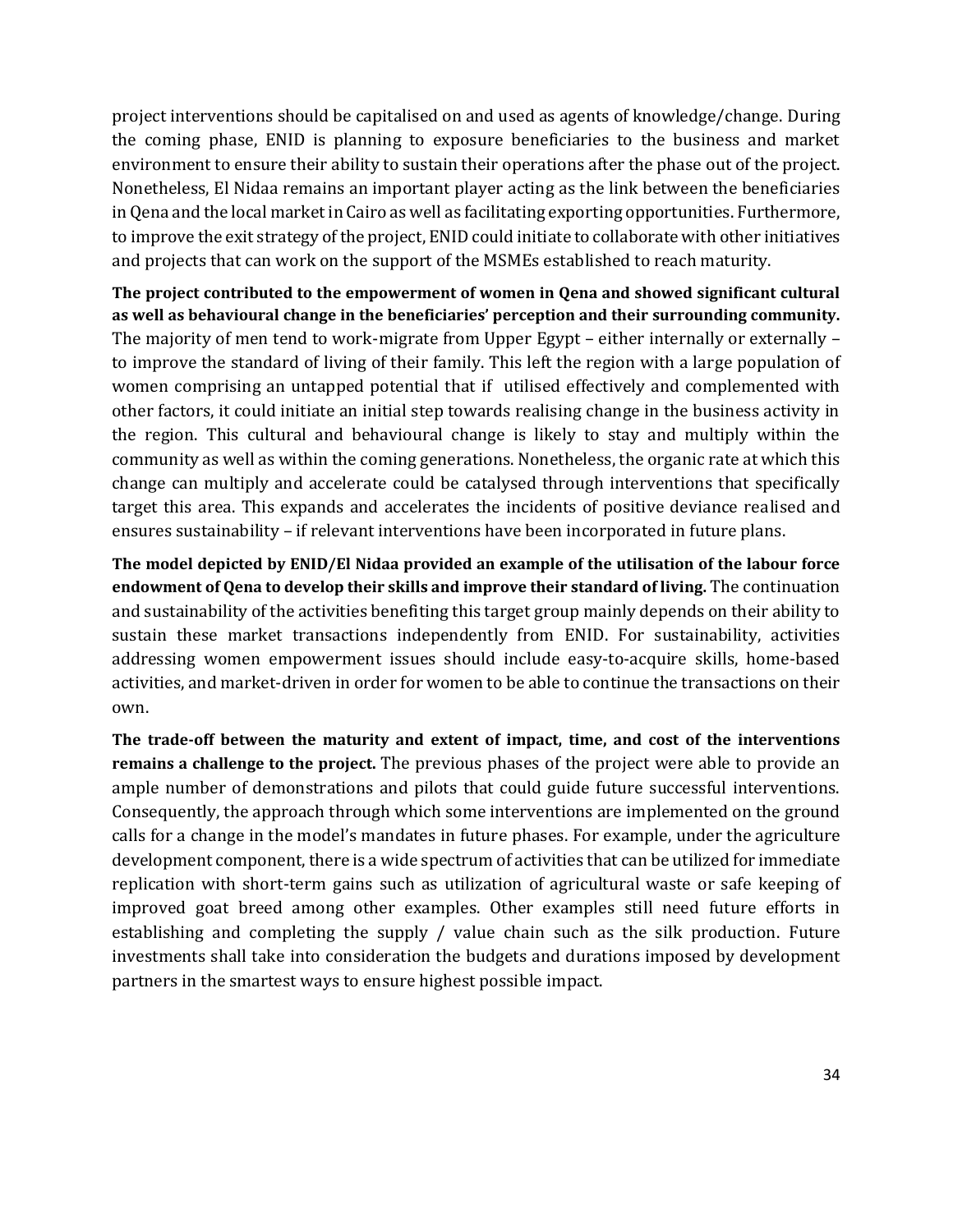### <span id="page-35-0"></span>**6. Conclusions**

#### **I. The project is overall relevant and designed to address the needs of the target group.**

The project was able to properly design an integrated development model that addresses priority areas in Egypt's development plan and vision. Furthermore, the interventions designed and implemented responds to the needs of the target group and addresses some of the main challenges they face.

The project was able to respond and adapt to contextual changes that affected the activities happening on the ground, such as socioeconomic and political turbulences. Furthermore, the project presence on the ground increased its ability to understand and respond to local dynamics. For example, the project was able to adapt quickly and provide hygienic masks in a period of shortage in supply during the Covid-19 pandemic outbreak.

#### **II. The project's design offered an "Integrated Development Model" while reviving crafts that were fading.**

This has been reflected in the provision of literacy classes combined with vocational training workshops that later provides a job opportunity to successful graduates within the productive activities that the project offers. Accounting for the cultural and social context in Qena, preschool classes were offered to (1) upgrade basic services offered to children and (2) encourage women to participate in the activities knowing that they can leave their children to take part in these activities. In addition, most of the project's interventions were offered within a geographically proximate location to the beneficiaries to help them overcome any logistical challenges that they might face.

The project conducted rigorous research and analysis to the situation of Qena to identify the sectors of interest. This resulted in a design that was catered to the needs of the target group. Therefore, the crafts in which project activities were concentrated were among the cultural and historical crafts on the edge of fading from the market. Furthermore, the skills needed to master the crafts initiated did not seem impossible for women to get acquainted with and learn.

#### **III. Notable performance in terms of project management and resource efficiency.**

The distribution of tasks across Cairo and Qena's office increased the efficiency of management and contributed to the swift responsiveness of the project to contextual shifts. Qena's team is aware of the needs and challenges of the target group, thus, this increases the relevance and effectiveness of the project interventions.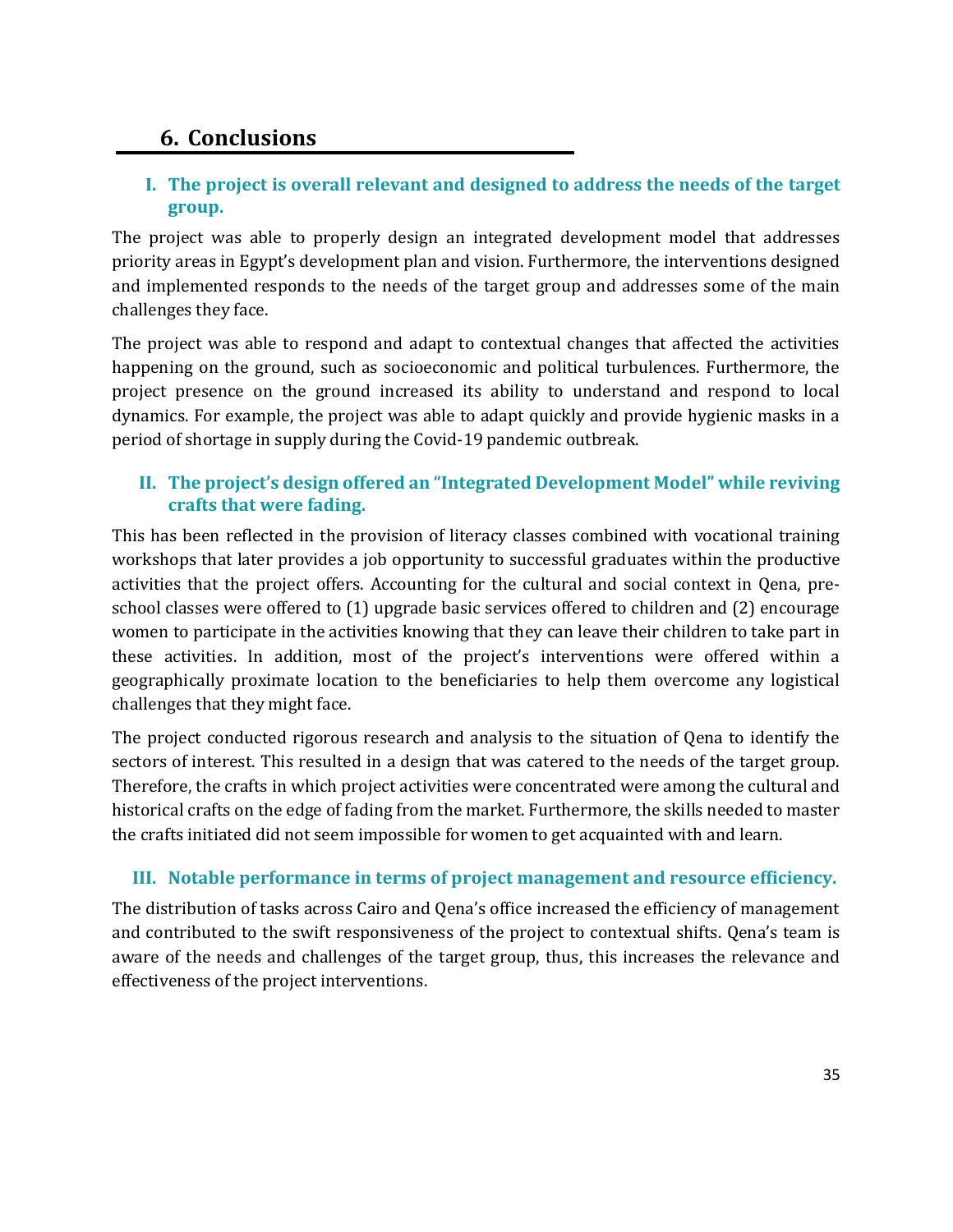The project capitalised on the beneficiaries who showed notable performance among their peers and offered them the chance to manage project facilities. This motivates the beneficiaries and increases their aspirations through crystallizing a successful model that comes from

their group/community. Furthermore, this enhances the efficiency of the project in terms of capitalising on the human capital generated and the handover of activities to community actors.

#### **IV. The project generated behavioural and cultural change tackling the condition of women.**

Given that the design of the model accounts for cultural factors, the project was able to offer supporting facilities that enabled women to participate in the activities. This contributed to a cultural and behavioural breakthrough that women witnessed within their community through which they were able to participate in income generating activities, interact with other members of their community, get acquainted with social and interpersonal skills, get exposed to the market and business environment, affect other women in their community, and contribute to having an impact that would multiply within their society and trickle down to future generations.

#### **V. Several elements of sustainability are embedded within the model's design which will generate results in the long run.**

These elements include the activities that contribute to the development of the entrepreneurial mindset in the future. This is happening through the exposure of the beneficiaries to the business and market environment while building the skills required to perform the job. In the long run, this will echo into a number of entrepreneurs who are capable of starting and running their own business.

Furthermore, the design induced behavioural and cultural change that shall echo into other dimensions of women's lives. In addition, the shift in norms and perceptions will continue spreading within the community and to neighbouring ones. These elements of sustainability have been dictated on the project by design, which contributes to the likelihood of a lasting impact of the project activities. Moreover, the capacity building and technical assistance provided to partnering NGOs contributes to the development of the community in the long run and to the dissemination of knowledge that will eventually occur.

#### **VI. There is a good opportunity to include private-sector-led approaches in an upcoming phase.**

The project studied the potential of the work force in Qena and identified the sectors that will be the focus of the interventions provided. At this stage, the project used the NGO model in many of the interventions and proceeded with implementing the interventions and acquainting the beneficiaries with the needed technical and business skills.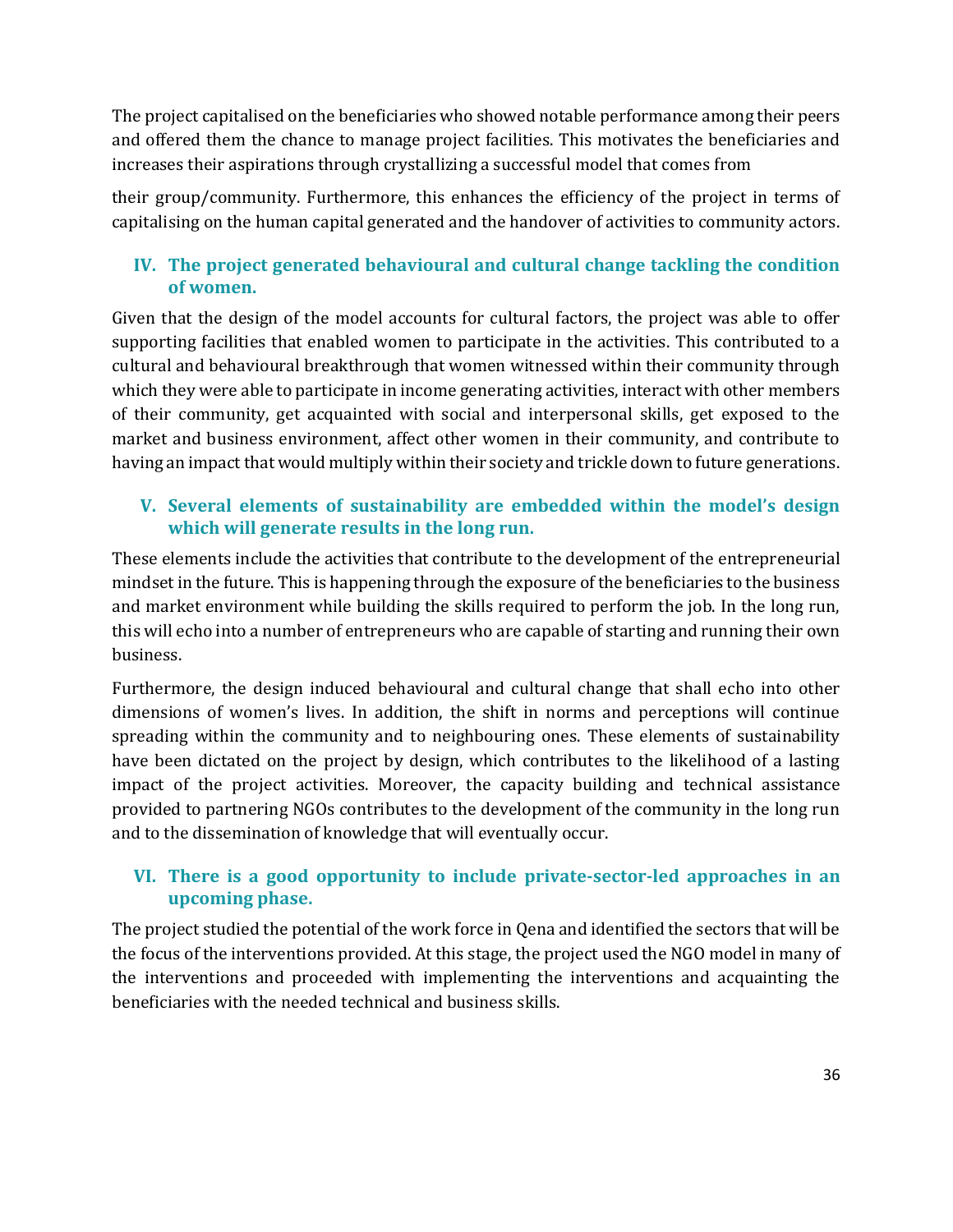The interventions and activities have reached a satisfactory maturity level that allows the introduction of private-sector-led approaches to the model. This would enhance the sustainability and impact of the activities and contributes to the ability of beneficiaries to sustain these activities on their own after the withdrawal of ENID/El Nidaa.

#### **VII. There is room for improvement in the project's logical framework and progress indicators.**

Despite showing notable and exceptional progress in terms of witnessing a behavioural shift within the community and empowerment of women, this is not reflected in the logical framework of the project. Therefore, revising the logical framework and reflecting the behavioural change witnessed and the contribution to building an entrepreneurial mindset needs to be reflected in the outputs, outcomes, and progress indicators.

#### **VIII. The achieved success under the piloted interventions calls Successful pilots and demonstrations presented leave room for shifts in the project's mandates towards scalability and replicability.**

ENID/El Nidaa successfully offered more than 50 piloted interventions over the past 9 years. These interventions – under different components – fall on a spectrum where there is a trade-off between results' maturity, time, and cost. Therefore, future interventions and efforts should be focused on the interventions that – relatively - balances the trade-off and other activities that increases the replicability of the activities implemented.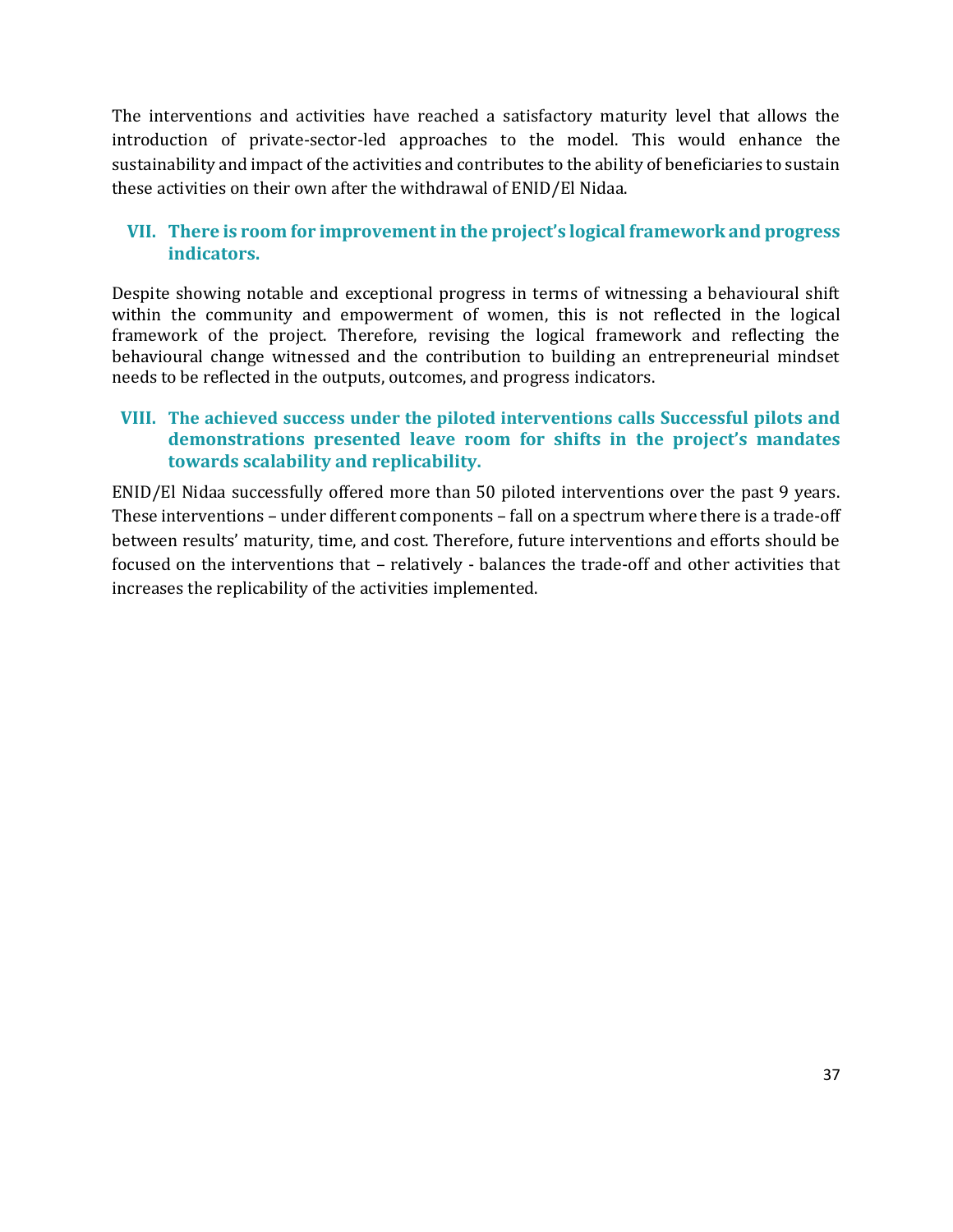### <span id="page-38-0"></span>**7. Recommendations and Lessons Learned**

#### <span id="page-38-1"></span>**I. Recommendations**

Since this evaluation serves as the final evaluation for ENID/El Nidaa (for which activities will end in 2021), the recommendations are categorized and directed to ENID/El Nidaa team, UNDP, and the Government.

#### **A. Recommendations for ENID/El Nidaa**

<span id="page-38-2"></span>*It is recommended that ENID/El Nidaa continue implementing its interventions with a special focus on expanding successful models while focusing on elements of sustainability.* 

**Recommendation 1:** Focus future efforts towards improving the business maturity of existing successful initiatives rather than initiating new ones, unless highly recommended based on community needs or complementing segments of the value chain. Given the achieved cultural change, skills development, and operational stability, there is an imminent need for improving business stability and better integration in the market system. With this, more attention needs to be diverted towards capturing these activities through the logical framework indicators on the outcome and output level.

**Recommendation 2:** Increase the coverage of selected successful models to reach a higher impact. Expansion could entail increasing home-based productive activities, graduating entrepreneurs from an existing base of skilled workers and supervisors, covering additional phases of the value chain, new interventions based on contemporary community needs and establishing partnerships with the private sector to replicate successful models with profitoriented investors. This could be further supported by the government through the facilitation of the establishment and development of productive cooperatives.

**Recommendation 3:** Expand in the knowledge dissemination role as a core function. Thus, to act as a "Knowledge Hub" for local communities, women groups, other development initiatives, private sector, and policy makers. This requires focused efforts not only in documenting and publicising lessons learnt, success stories and policy recommendations, but could be expanded to organizing practical trainings, field visits, apprenticeships, and frequent awareness raising visits to women groups.

#### **B. Recommendations for UNDP**

<span id="page-38-3"></span>*It is recommended that UNDP utilize ENID's successful pioneering interventions as a development vehicle with focus on knowledge management, replicability, and increased impact.* 

**Recommendation 1:** Continue supporting the project in resource mobilization and design for a coming phase to reach sustainability of existing successful initiatives considering its core role as a "Knowledge Hub" serving scalability and higher impact. Moreover, further support can be provided in digitization some of the activities. Further support should be provided to the innovation activities under the agricultural component and to encourage expanding it to other programs under ENID. Furthermore, this include providing support to the government in implementing national programs and initiatives inspired by best practices from ENID/El Nidaa.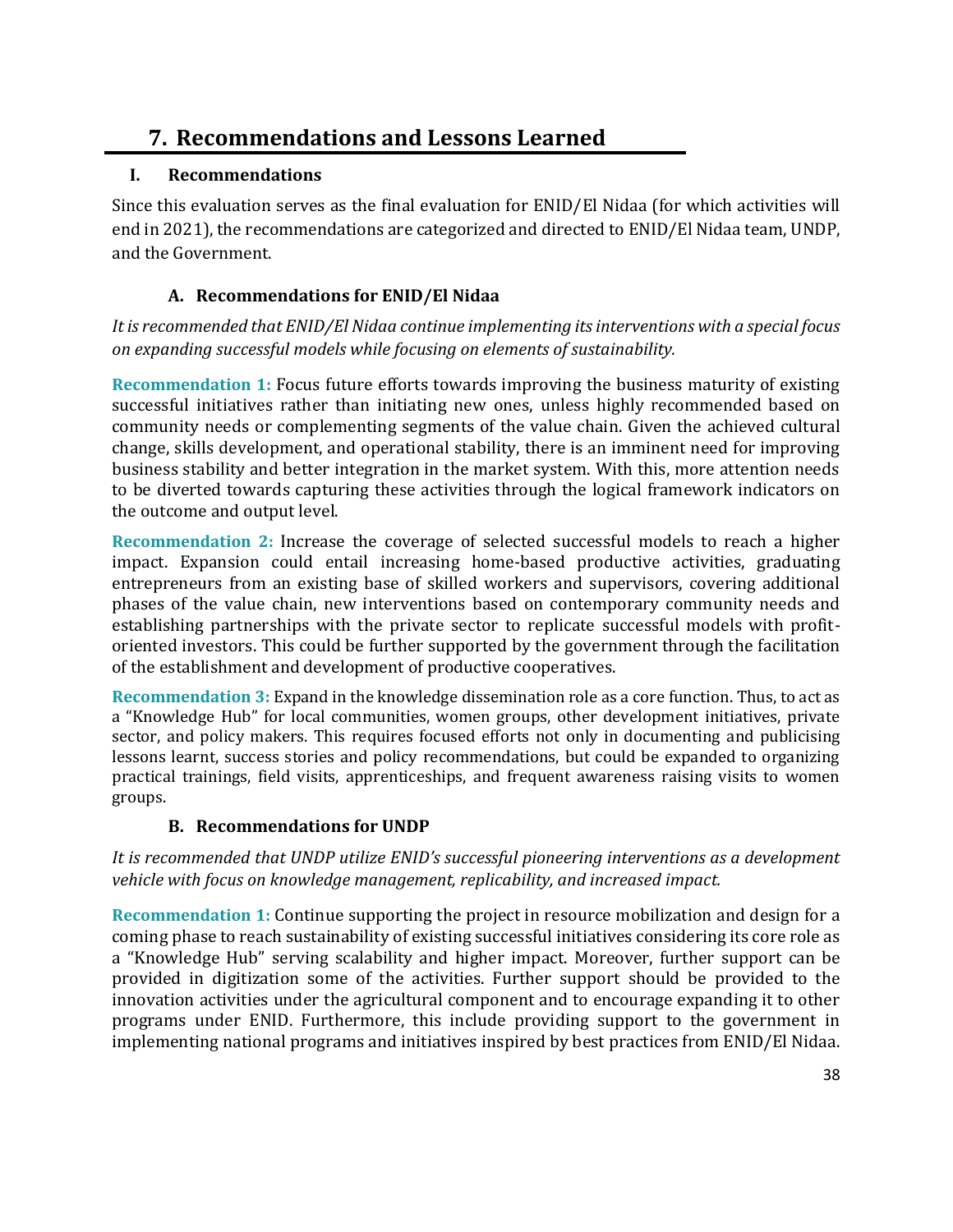It is recommended to develop clear success indicators reflecting scale and impact such as spinoff women led businesses, private investments, and number of replications.

**Recommendation 2:** Integrate private-sector-led approaches in the local development formula to ensure development of local entrepreneurs and flow of private sector investments. In challenging contexts, impact and innovation funds could be used as incentivizing tools supporting technical assistance and business development services. ENID/El Nidaa is also considering working on reverse migration of potential local investors.

#### <span id="page-39-0"></span>**II. Lessons Learned Throughout the Evaluation**

- The notable achievements under ENID were facilitated by the continuation of the activities' operation for a considerable period of time. This is essential to ensure that it reached maturity and to build a strong foundation for replication and scaling.
- The results of evidence-based research and policy briefs produced through the experience of ENID informed public policies. This accelerates and fosters the effectiveness of public policies.
- **•** The observed inability of activities to be independently sustained and operated calls for the integration of Private-Sector-Led approaches in the development formula.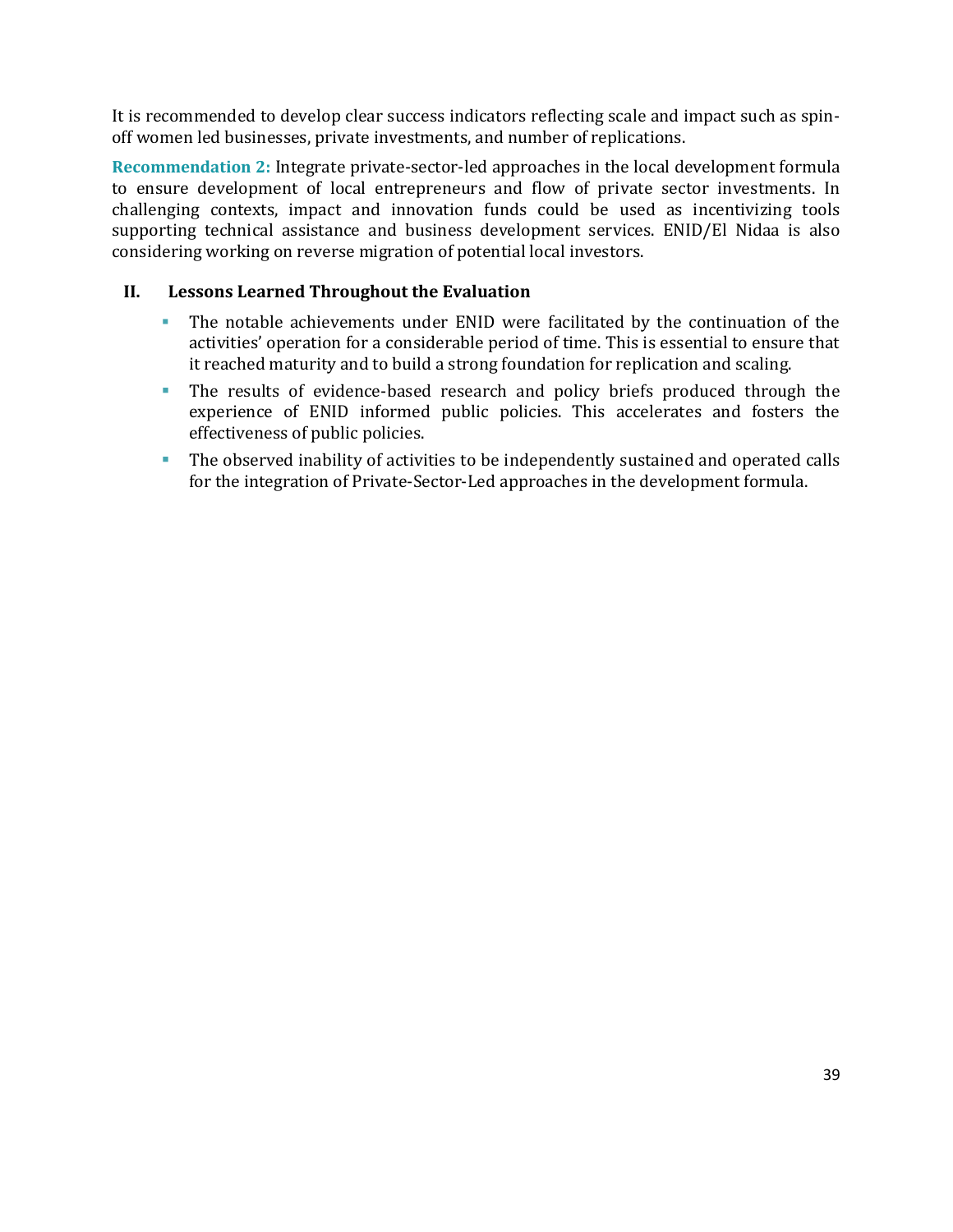### **1. Evaluation Matrix**

#### **Relevance**

#### **Main Evaluation Question**

1. To what extent was the project in line with the SDGs, national development priorities, and the UNDP Egypt's Country Outcomes Programme?

| <b>Specific Evaluation Question</b>                                                                                      | Indicator                                                                                                                    | <b>Data Source/Collection Method</b>                                                                                                   | <b>Method of Data</b><br><b>Analysis</b> |
|--------------------------------------------------------------------------------------------------------------------------|------------------------------------------------------------------------------------------------------------------------------|----------------------------------------------------------------------------------------------------------------------------------------|------------------------------------------|
| a. What are the SDGs tackled through the project?                                                                        | • # of pillars under the project's focus<br>areas aligned with SDGs                                                          | • Project document/secondary<br>• SDGs Report/secondary                                                                                |                                          |
| b. What and how are the national development priorities<br>addressed in the project design?                              | • Extent to which project outcomes fit<br>under each identified pillar in the<br>Egypt's Sustainable Development<br>Strategy | • Egypt's SDS Vision Report/Secondary<br>• Project document/secondary<br>• SDGs Report/secondary<br>• Annual project reports/secondary | • Documents                              |
| c. To what extent does the project contribute to achieving<br>the outputs of UNDP Egypt's Country Outcomes<br>Programme? | • Extent to which project outcomes are<br>in line with Egypt's Country Outcomes<br>Programme                                 | • UNDP Country Programme<br>Report/Secondary<br>• Project document/secondary                                                           | analysis                                 |
| d. To what extent does the project align with other national<br>programs and initiatives?                                | ● Extent to which project<br>initiatives/activities/outcomes aligned<br>with national programs and initiatives               | • Egypt's SDS Vision Report/Secondary<br>• Project document/secondary<br>• Annual program reports/secondary                            |                                          |

#### **Main Evaluation Question**

2. To what extent is the project relevant to the theory of change proposed to achieve the country's main priorities?

| <b>Specific Evaluation Question</b>                                                                                 | Indicator                                                                                                                                                                                  | <b>Data Source/Collection Method</b>                                                                                                                                              | <b>Method of Data</b><br><b>Analysis</b>                               |  |  |
|---------------------------------------------------------------------------------------------------------------------|--------------------------------------------------------------------------------------------------------------------------------------------------------------------------------------------|-----------------------------------------------------------------------------------------------------------------------------------------------------------------------------------|------------------------------------------------------------------------|--|--|
| To which pillars of Egypt's Sustainable Development<br>а.<br>Strategy are the different project's outcomes aligned? | • # and category of pillars in Egypt's SDS<br>tackled in the project's outcomes                                                                                                            | • Logical framework/secondary<br>• Project document/secondary<br>• Egypt's SDS plan/secondary                                                                                     | • Documents<br>analysis                                                |  |  |
| b. To what extent to which strategic cooperation was<br>fostered between the project and national entities?         | • # of meetings/workshops/discussions<br>conducted with local governmental<br>entities<br>• # of activities/initiatives agreed upon<br>with the government prior and during<br>the project | • Project document/secondary<br>• Project progress reports/secondary<br>• IDIs with representatives from<br>governmental entities/primary<br>• IDIs with the project team/primary | • Documents<br>analysis<br>• Interviews and<br>qualitative<br>analysis |  |  |
| <b>Main Evaluation Question</b>                                                                                     |                                                                                                                                                                                            |                                                                                                                                                                                   |                                                                        |  |  |
| 3. To what extent were lessons learned from other relevant projects considered in the project's design?             |                                                                                                                                                                                            |                                                                                                                                                                                   |                                                                        |  |  |
| <b>Specific Evaluation Question</b>                                                                                 | Indicator                                                                                                                                                                                  | <b>Data Source/Collection Method</b>                                                                                                                                              | <b>Method of Data</b><br><b>Analysis</b>                               |  |  |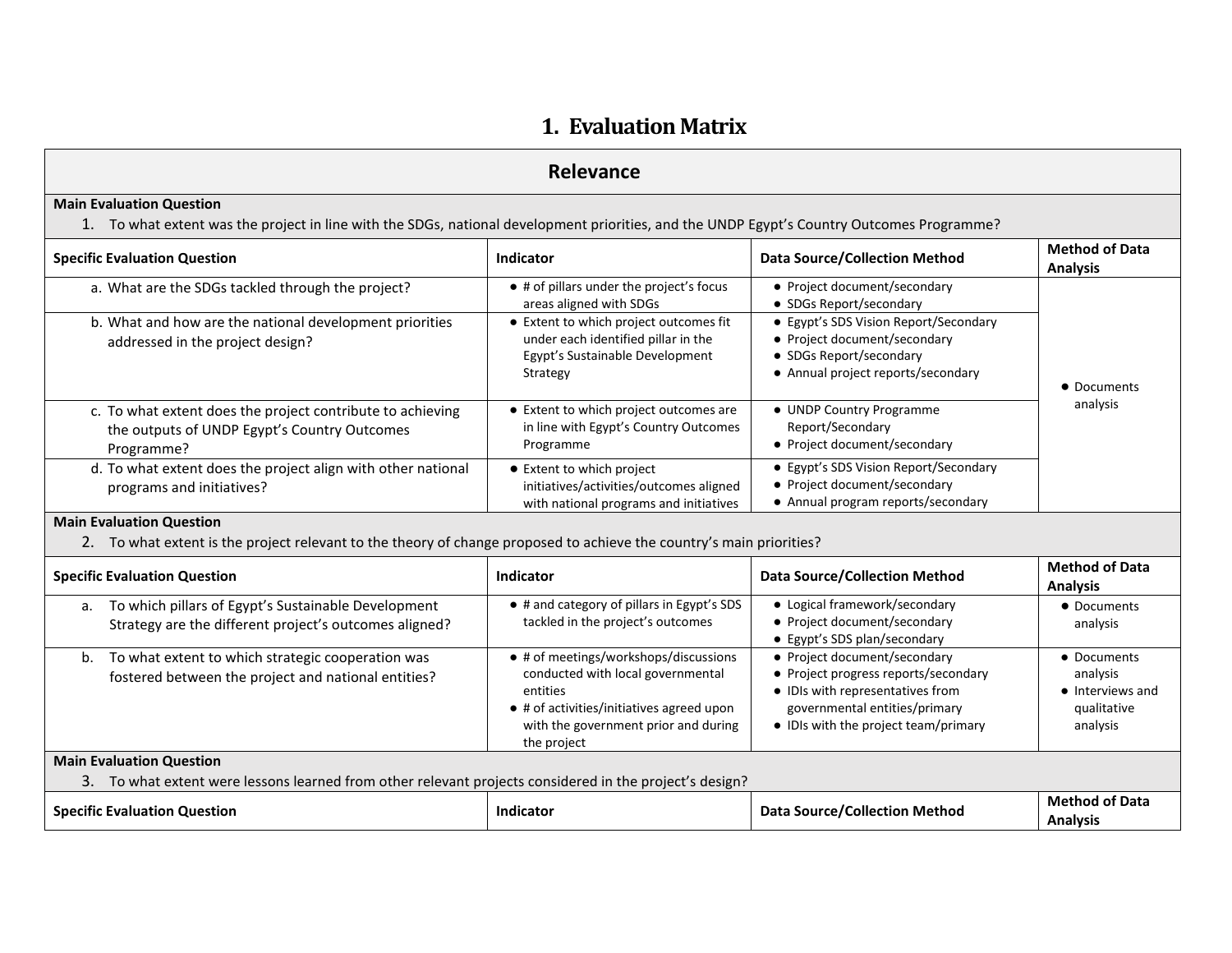| a. | What are other relevant projects and initiatives that ENID<br>is building on/collaborating with and in which areas?                                | $\bullet$ # and area/type of key relevant<br>activities/projects/initiatives that the<br>project is adopting                               | • UNDAF reports/secondary<br>• UNDP country reports/secondary<br>• governmental publications / secondary<br>• FGDs with NGOs/primary<br>• IDIs with team members/primary | • Documents<br>analysis<br>• Interviews and<br>qualitative<br>analysis |
|----|----------------------------------------------------------------------------------------------------------------------------------------------------|--------------------------------------------------------------------------------------------------------------------------------------------|--------------------------------------------------------------------------------------------------------------------------------------------------------------------------|------------------------------------------------------------------------|
| b. | What challenges and further lessons learned during<br>implementation of relevant experiences? (relevance to<br>local context/degree of adaptation) | • # and type of challenges identified<br>prior and during implementation<br>• # of suggestions for improvements<br>recommended by the team | • Project documents / secondary<br>• IDIs with project team/primary                                                                                                      |                                                                        |

4. To what extent were perspectives of those who could affect the outcomes, and those who could contribute with information or other resources to the attainment of stated results, considered during the project design processes?

| <b>Specific Evaluation Question</b>                                                                         | Indicator                                                                                                                                                                                                                                                     | <b>Data Source/Collection Method</b>                                                                                                                                                                         | <b>Method of Data</b><br><b>Analysis</b>    |
|-------------------------------------------------------------------------------------------------------------|---------------------------------------------------------------------------------------------------------------------------------------------------------------------------------------------------------------------------------------------------------------|--------------------------------------------------------------------------------------------------------------------------------------------------------------------------------------------------------------|---------------------------------------------|
| To what extent were local communities and local actors<br>a.<br>participating in the project design?        | • #of meetings, workshops, research<br>activities conducted, MOUs signed<br>prior/during project design<br>$\bullet$ # and type of key development<br>areas/project activities/investments<br>aligned with local communities and<br>local actors' initiatives | • Project documents / secondary<br>• Project progress reports/secondary<br>• IDIs with local communities/primary<br>• IDIs with project team/primary                                                         | • Documents<br>analysis<br>• Interviews and |
| To what extent were project's key activities pre-discussed<br>b.<br>with relevant governmental authorities? | • #of meetings, workshops,<br>agreements, and support letters<br>• # of key activities/ investments agreed<br>upon with the government during the<br>design of different project proposals                                                                    | • Project documents / secondary<br>• Project progress reports/secondary<br>• Proposals to donors/secondary<br>• IDIs with representatives from the<br>government/primary<br>• IDIs with project team/primary | qualitative<br>analysis                     |

#### **Main Evaluation Question**

**5.** To what extent does the project contribute to the socio-economic empowerment of the target group (women and youth)?

| <b>Specific Evaluation Question</b>                                                         | Indicator                                                                                                                                                                                               | <b>Data Source/Collection Method</b>                                                                                                                                                                   | <b>Method of Data</b><br><b>Analysis</b>                               |
|---------------------------------------------------------------------------------------------|---------------------------------------------------------------------------------------------------------------------------------------------------------------------------------------------------------|--------------------------------------------------------------------------------------------------------------------------------------------------------------------------------------------------------|------------------------------------------------------------------------|
| To what extent does the project outcomes benefit all<br>a.<br>segments of the target group? | • % and type of project activities<br>directed towards youth<br>• % of project activities disaggregated<br>by gender and age<br>• % of project activities disaggregated<br>by gender, age, and location | • Project document /secondary<br>• Logical framework/secondary<br>• Annual progress reports/secondary<br>• Proposals reports/secondary<br>• FGDs with NGOs/primary<br>• IDIs with team members/primary | • Documents<br>analysis<br>• Interviews and<br>qualitative<br>analysis |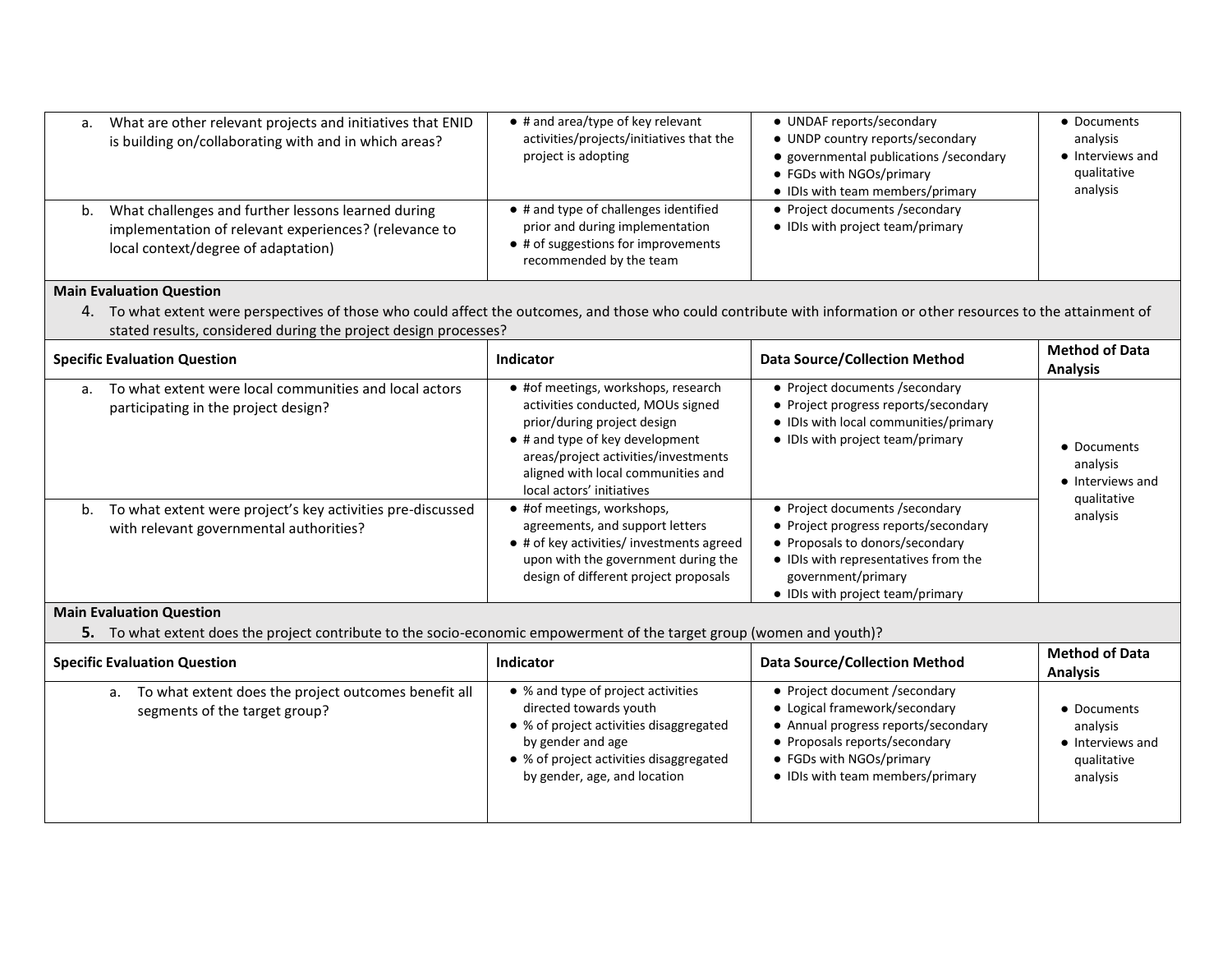| To what extent did NGOs focusing on both target<br>b.<br>groups contributed-with knowledge and expertise -<br>to the project? | • # of NGOs focusing on youth and<br>women issues<br>• # of NGOs activities disaggregated by<br>age and gender | • Project documents / secondary<br>• Logical framework/secondary<br>• Proposals reports/secondary<br>• FGDs with NGOs/primary<br>• IDIs with team members/primary                                      |  |
|-------------------------------------------------------------------------------------------------------------------------------|----------------------------------------------------------------------------------------------------------------|--------------------------------------------------------------------------------------------------------------------------------------------------------------------------------------------------------|--|
| Does the design project activities/strategies<br>c.<br>empower all segments of target groups equally?                         | • % of project activities disaggregated<br>by gender, age, and location                                        | • Project document /secondary<br>• Logical framework/secondary<br>• Annual progress reports/secondary<br>• Proposals reports/secondary<br>• FGDs with NGOs/primary<br>• IDIs with team members/primary |  |

| <b>Effectiveness</b>                                                                                            |                                                                                                                           |                                                                                                                                                                                                       |                                                            |
|-----------------------------------------------------------------------------------------------------------------|---------------------------------------------------------------------------------------------------------------------------|-------------------------------------------------------------------------------------------------------------------------------------------------------------------------------------------------------|------------------------------------------------------------|
| <b>Main Evaluation Question</b><br>To what extent were the project outputs achieved?                            |                                                                                                                           |                                                                                                                                                                                                       |                                                            |
| <b>Specific Evaluation Question</b>                                                                             | Indicator                                                                                                                 | <b>Data Source/Collection Method</b>                                                                                                                                                                  | <b>Method of Data</b><br><b>Analysis</b>                   |
| a. To what extent were targets per project components<br>(training/education/infrastructure/policies) achieved? | • % of targets per project component<br>achieved                                                                          | • Project document/secondary<br>• Logical framework/secondary<br>• Annual progress reports/secondary<br>• Proposals reports/secondary<br>• FGDs with NGOs/primary<br>• IDIs with team members/primary |                                                            |
| b. How did the design of the project enable the achievement<br>of its outputs?                                  | • # of success enabling factors                                                                                           | • Project document/secondary<br>• Logical framework/secondary<br>• Annual progress reports/secondary<br>• Proposals reports/secondary<br>• FGDs with NGOs/primary<br>• IDIs with team members/primary | • Documents<br>analysis<br>• Interviews and<br>qualitative |
| c. Are there any external factors that contributed to the<br>achievement of project's operations?               | • # of identified external factors<br>• % of identified external factors that<br>affected the project's operations        | • Project document/secondary<br>• Logical framework/secondary<br>• Annual progress reports/secondary<br>• Proposals reports/secondary<br>• FGDs with NGOs/primary<br>• IDIs with team members/primary | analysis                                                   |
| d. What challenges did external factors impose on the<br>project? How were they addressed?                      | • # and type of challenges caused by<br>external factors identified<br>$\bullet$ # of challenges addressed by the project | • Project document/secondary<br>• Logical framework/secondary<br>• Annual progress reports/secondary                                                                                                  |                                                            |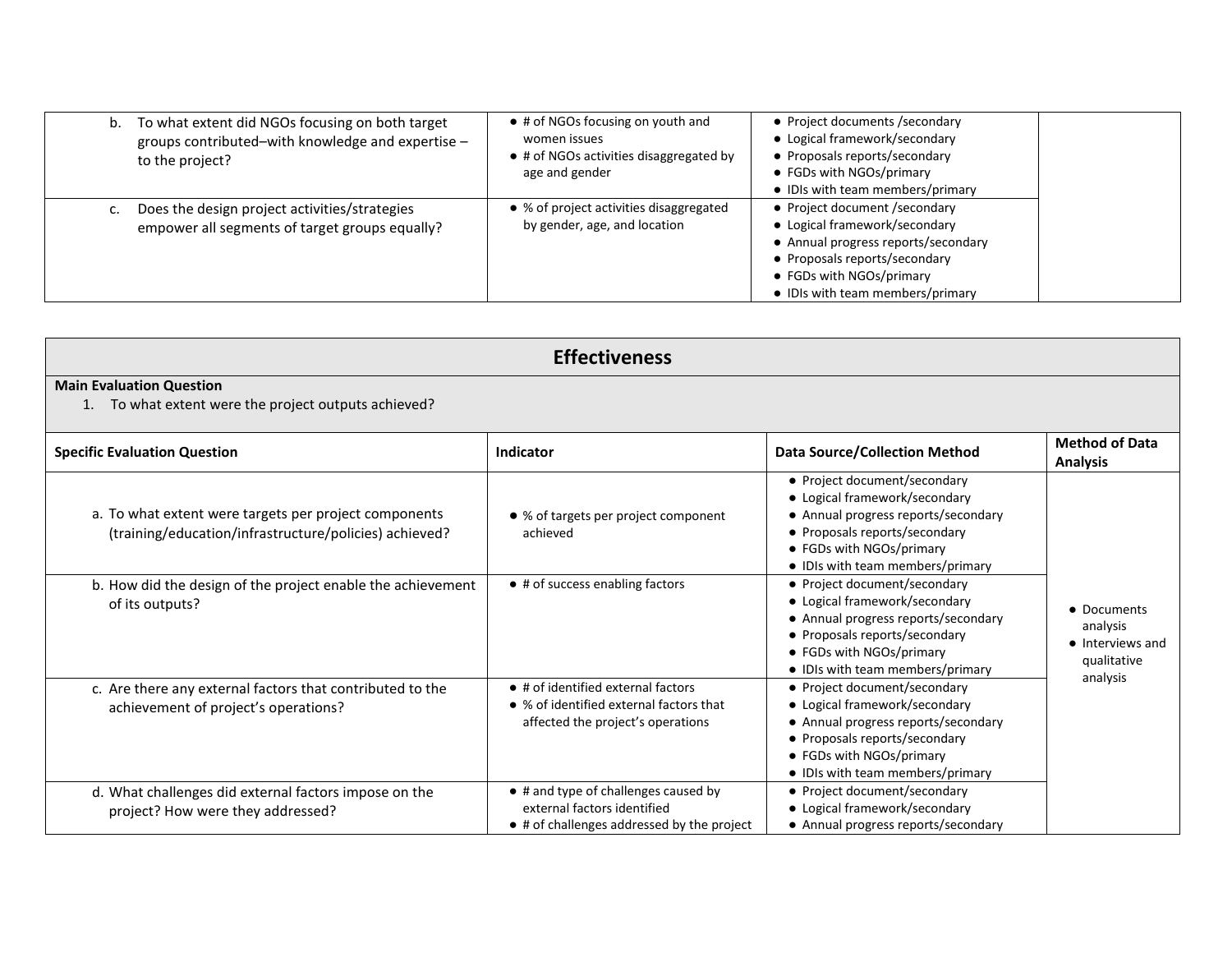|                                                                                                   | • # of factors that enabled/disabled the<br>mitigation of challenges                                                                                                                          | • Proposals reports/secondary<br>• FGDs with NGOs/primary<br>• IDIs with team members/primary                                                                                                         |  |
|---------------------------------------------------------------------------------------------------|-----------------------------------------------------------------------------------------------------------------------------------------------------------------------------------------------|-------------------------------------------------------------------------------------------------------------------------------------------------------------------------------------------------------|--|
| e. Where there any unintended outcomes? If any, what are<br>the factors that contributed to them? | • # of unintended outcomes identified<br>• # and type of factors contributing to the<br>unintended outcomes<br>• % of external/internal factors<br>contributing to the unintended<br>outcomes | • Project document/secondary<br>• Logical framework/secondary<br>• Annual progress reports/secondary<br>• Proposals reports/secondary<br>• FGDs with NGOs/primary<br>• IDIs with team members/primary |  |

2. In which areas does the project have the greatest achievements? what have been the supporting factors? How can the project build on or expand these achievements?

| <b>Specific Evaluation Question</b>                                                                                                                   | <b>Indicator</b>                                                                       | <b>Data Source/Collection Method</b>                                                                                                | <b>Method of Data</b><br><b>Analysis</b>                   |
|-------------------------------------------------------------------------------------------------------------------------------------------------------|----------------------------------------------------------------------------------------|-------------------------------------------------------------------------------------------------------------------------------------|------------------------------------------------------------|
| What were the main areas of achievements under each of<br>a.<br>the four project components?                                                          | • % of outputs achieved under each<br>project component                                | • Project document/secondary<br>• Annual progress reports/secondary                                                                 |                                                            |
| What have been the enabling factors and why?<br>b.<br>(design/execution strategies/external factors/regulatory<br>issues/lack of enabling conditions) | • # and type of success enabling factors<br>identified                                 | • Project document/secondary<br>• Annual progress reports/secondary<br>• FGDs with NGOs/primary<br>• IDIs with team members/primary | • Documents<br>analysis<br>• Interviews and<br>qualitative |
| How and to what extent did the project contribute to<br>facilitating these factors? If not, why?                                                      | • % of success enabling factors caused/not<br>caused by project activities/initiatives | • Project document/secondary<br>• Annual progress reports/secondary<br>• FGDs with NGOs/primary<br>• IDIs with team members/primary | analysis                                                   |

#### **Main Evaluation Question**

3. In which areas does the project have the fewest achievements? What have been the constraining factors and why? How can or could they be overcome?

|    | <b>Specific Evaluation Question</b>                                                                                                                 | Indicator                                                                                                 | <b>Data Source/Collection Method</b>                                                                                                | <b>Method of Data</b><br><b>Analysis</b>                |
|----|-----------------------------------------------------------------------------------------------------------------------------------------------------|-----------------------------------------------------------------------------------------------------------|-------------------------------------------------------------------------------------------------------------------------------------|---------------------------------------------------------|
| а. | What were the main challenges faced in each of the four<br>project components?                                                                      | • # and type of challenges identified under<br>each project component                                     | • Project document/secondary<br>• Annual progress reports/secondary<br>• FGDs with NGOs/primary<br>• IDIs with team members/primary | • Documents                                             |
| b. | What have been the constraining factors and why?<br>(design/execution strategies/external factors/regulatory<br>issues/lack of enabling conditions) | $\bullet$ # and type of contributing factors<br>identified disaggregated by direct and<br>indirect impact | • Project document/secondary<br>• Annual progress reports/secondary<br>• FGDs with NGOs/primary<br>• IDIs with team members/primary | analysis<br>• Interviews and<br>qualitative<br>analysis |
|    | How and to what extent did the project address these<br>factors? If not, why?                                                                       | $\bullet$ # and type of contributing factors<br>addressed by the project                                  | • Project document/secondary<br>• Annual progress reports/secondary<br>• FGDs with NGOs/primary                                     |                                                         |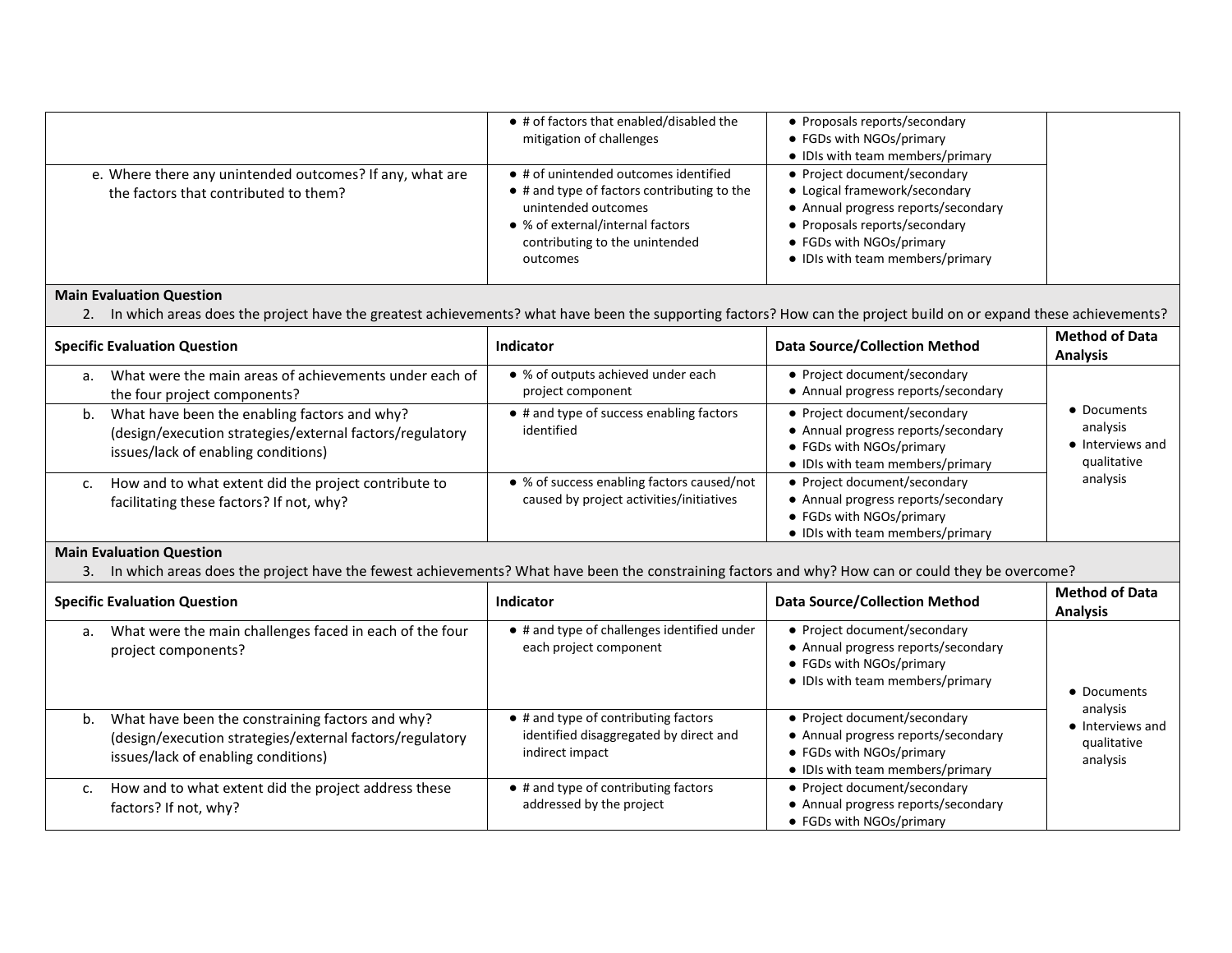|                                                                                                                                                          |                                                                                                                                    |                                                                                                                                                                                    | • IDIs with team members/primary                                                                                                                                        |                                                                                |  |
|----------------------------------------------------------------------------------------------------------------------------------------------------------|------------------------------------------------------------------------------------------------------------------------------------|------------------------------------------------------------------------------------------------------------------------------------------------------------------------------------|-------------------------------------------------------------------------------------------------------------------------------------------------------------------------|--------------------------------------------------------------------------------|--|
| <b>Main Evaluation Question</b><br>4. Are the project's outputs clear, practical, and feasible within its frame? And linked to the project's objectives? |                                                                                                                                    |                                                                                                                                                                                    |                                                                                                                                                                         |                                                                                |  |
|                                                                                                                                                          | <b>Specific Evaluation Question</b>                                                                                                | Indicator                                                                                                                                                                          | <b>Data Source/Collection Method</b>                                                                                                                                    | <b>Method of Data</b><br><b>Analysis</b>                                       |  |
| a.                                                                                                                                                       | To what extent are the project's key activities and<br>outputs relevant to the intended outcomes?                                  | • % of key activities aligned with the<br>intended outcomes,                                                                                                                       | • Project document/secondary<br>• Annual progress reports/secondary                                                                                                     | • Documents<br>analysis                                                        |  |
| b.                                                                                                                                                       | To what extent is the project monitoring the<br>behavioral/institutional changes resulting from<br>implemented activities/outputs? | • # and type of outcome level/change<br>indicators captured by the project<br>• level of awareness/implementation of<br>RBM throughout project activities                          | • Project document/secondary<br>• IDIs with project team/primary<br>• Annual progress reports/secondary<br>• FGDs with NGOs/primary<br>• IDIs with team members/primary | • Documents<br>analysis<br>• Interviews and<br>qualitative<br>analysis         |  |
| C <sub>1</sub>                                                                                                                                           | What is the extent of measurability, validity, and<br>relevance of the KPIs mentioned in the logical<br>framework?                 | • % of measurable/relevant KPI for each<br>component                                                                                                                               | • Project document/secondary<br>• Annual progress reports/secondary<br>• FGDs with NGOs/primary<br>• IDIs with team members/primary                                     | • Documents<br>analysis<br>• Interviews and                                    |  |
| d.                                                                                                                                                       | To what extent were the project's outputs feasible within<br>the project's set time frame?                                         | • % of activities or projects completed on<br>time under each component                                                                                                            | • Project document/secondary<br>• Annual progress reports/secondary<br>• FGDs with NGOs/primary<br>• IDIs with team members/primary                                     | qualitative content<br>analysis                                                |  |
|                                                                                                                                                          | <b>Main Evaluation Question</b><br>5. To what extent have stakeholders been involved in project implementation?                    |                                                                                                                                                                                    |                                                                                                                                                                         |                                                                                |  |
|                                                                                                                                                          | <b>Specific Evaluation Question</b>                                                                                                | Indicator                                                                                                                                                                          | <b>Data Source/Collection Method</b>                                                                                                                                    | <b>Method of Data</b><br><b>Analysis</b>                                       |  |
| a.                                                                                                                                                       | To what extent partnerships with NGOs/local<br>communities/local actors/government/private sector<br>were utilised?                | • # and type of partnerships established<br>prior and during the project with local<br>organisations and partners<br>• % of activities conducted in collaboration<br>with partners | • Project document/secondary<br>• Annual progress reports/secondary<br>• Proposals reports/secondary<br>• FGDs with NGOs/primary<br>• IDIs with team members/primary    | • Documents<br>analysis<br>· Interviews and<br>qualitative content<br>analysis |  |

**Efficiency**

**Main Evaluation Question**

1. To what extent was the project management structure as outlined in the project document efficient in generating the expected results?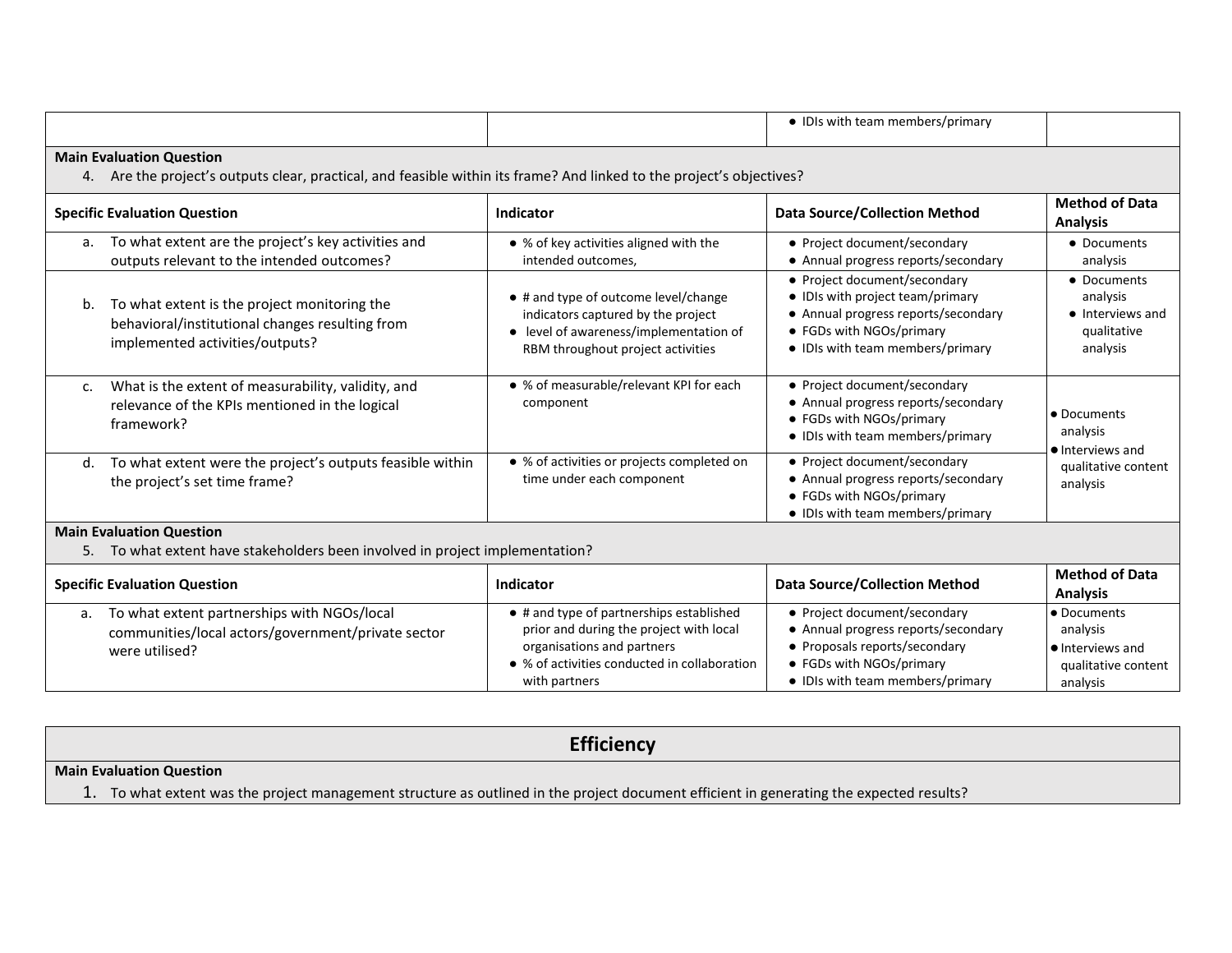| <b>Specific Evaluation Question</b>                                                        | <b>Indicator</b>                                                                 | <b>Data Source/Collection Method</b>                                                                                                        | <b>Method of Data</b><br><b>Analysis</b> |
|--------------------------------------------------------------------------------------------|----------------------------------------------------------------------------------|---------------------------------------------------------------------------------------------------------------------------------------------|------------------------------------------|
| a. The division of labour between senior and junior staff and<br>across project components | • % and type of division of labour<br>across project components and<br>locations | • Project document/secondary<br>• Annual progress reports/secondary<br>• Organisational chart/secondary<br>• IDIs with team members/primary | • Documents analysis<br>• Interviews and |
| b. The degree of task division between Cairo Office and<br>Qena office                     | • % and type of task division between<br>Cairo Office and Qena Office            | • Project document/secondary<br>• Annual progress reports/secondary<br>• Organizational chart/secondary<br>• IDIs with team members/primary | qualitative content<br>analysis          |

2. To what extent have the project implementation strategy and execution been efficient and cost-effective in the use of all available resources (funds, human, ..etc.)?

| <b>Specific Evaluation Question</b>                                                                                                                | Indicator                                                                                                        | <b>Data Source/Collection Method</b>                                                                                                                               | <b>Method of Data</b><br><b>Analysis</b> |  |
|----------------------------------------------------------------------------------------------------------------------------------------------------|------------------------------------------------------------------------------------------------------------------|--------------------------------------------------------------------------------------------------------------------------------------------------------------------|------------------------------------------|--|
| To what extent did the project rely on NGOs in executing<br>a.<br>the project activities?                                                          | • # and type of activities implemented<br>by NGOs<br>• # and type of activities implemented<br>by other partners | • Project document/secondary<br>• Organisational chart/secondary<br>• FGDs with NGOs/primary<br>• IDIs with team members/primary                                   |                                          |  |
| To what extent did the project rely on in-kind<br>b.<br>contributions from partnering NGOs? Were they useful?                                      | • % of contributions by NGOs                                                                                     | • Project document/secondary<br>• Annual progress reports/secondary<br>• Budget document/secondary<br>• FGDs with NGOs/primary<br>• IDIs with team members/primary | Documents<br>analysis<br>Interviews and  |  |
| Were participants required to provide financial<br>c.<br>contributions to benefit from the project's activities?                                   | • % of in-flow of funds from<br>participants contributions                                                       | • Project document/secondary<br>• Annual progress reports/secondary<br>• Budget document/secondary<br>• FGDs with NGOs/primary<br>• IDIs with team members/primary | qualitative<br>content analysis          |  |
| What were the most time and budget consuming<br>d.<br>activities conducted by the project team?                                                    | • % of funds spent across different<br>project activities                                                        | • Project document/secondary<br>• Annual progress reports/secondary<br>• Budget document/secondary<br>• FGDs with NGOs/primary<br>• IDIs with team members/primary |                                          |  |
| <b>Main Evaluation Question</b><br>3. To what extent do the M&E systems utilized by the project ensure effective and efficient project management? |                                                                                                                  |                                                                                                                                                                    |                                          |  |
| <b>Specific Evaluation Question</b>                                                                                                                | Indicator                                                                                                        | <b>Data Source/Collection Method</b>                                                                                                                               | <b>Method of Data</b><br><b>Analysis</b> |  |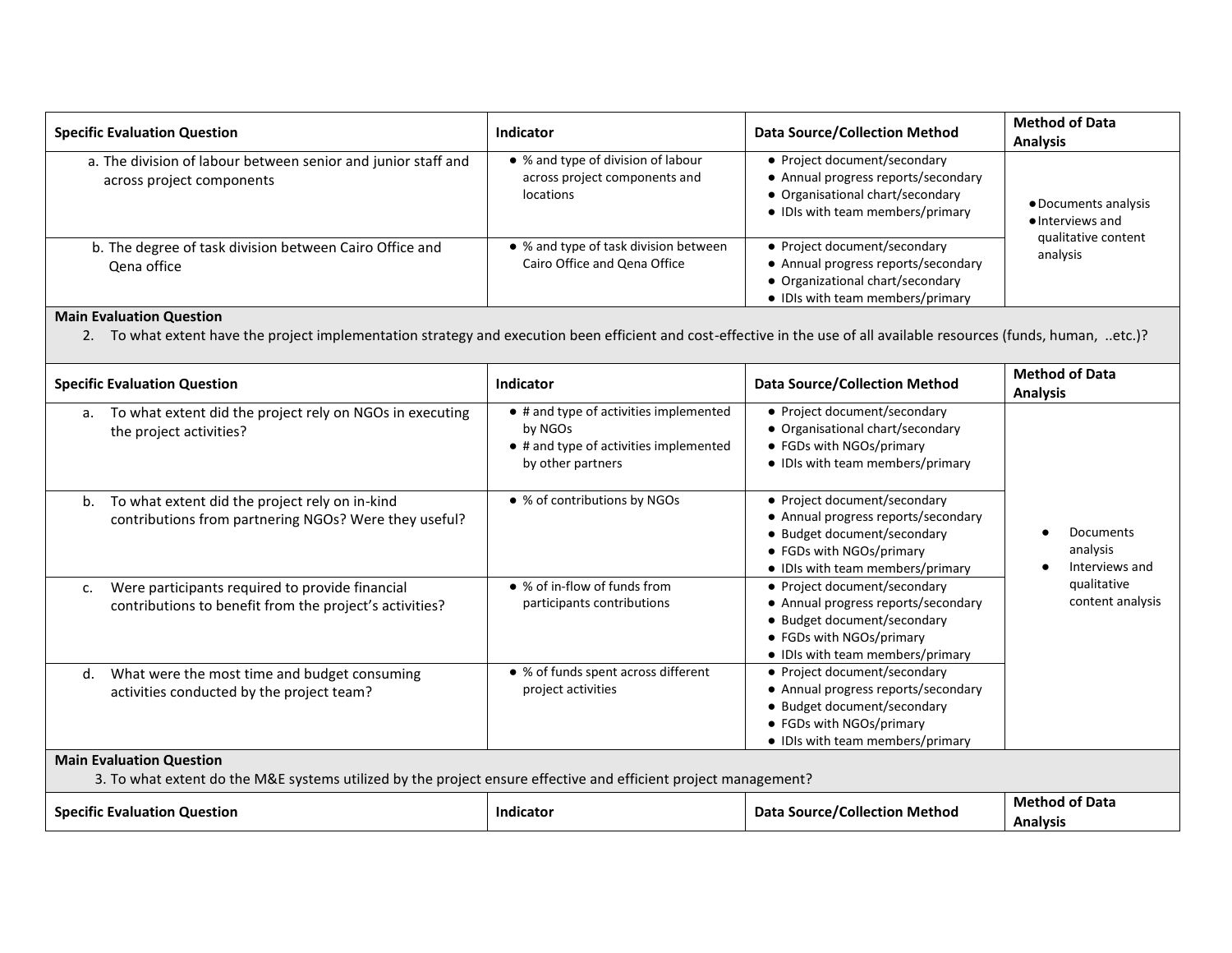| a. Do the project's M&E procedures provide sufficient<br>basis (clear causal links/theory of change/logical<br>framework/data/indicators) for evaluating<br>performance and decision making? | • # of clear causal links identified<br>• # of relevant and clear indicators<br>• % of indicators that have data<br>references<br>• % of outputs to its respective<br>indicators | • Project document/secondary<br>• Annual progress reports/secondary<br>• IDIs with project team/primary<br>• IDIs with NGOs/primary | • Documents analysis<br>• Interviews and<br>qualitative content |
|----------------------------------------------------------------------------------------------------------------------------------------------------------------------------------------------|----------------------------------------------------------------------------------------------------------------------------------------------------------------------------------|-------------------------------------------------------------------------------------------------------------------------------------|-----------------------------------------------------------------|
| b. To what extent were project operations altered<br>during implementation in response to M&E results?<br>(Adaptive management techniques)                                                   | • # of project operations altered in<br>response to M&E feedback                                                                                                                 | • Project document/secondary<br>• Annual progress reports/secondary<br>• IDIs with project team/primary<br>• IDIs with NGOs/primary | analysis                                                        |

| <b>Results and Sustainability</b>                                                                                                                   |                                                                                                                                           |                                                                                                                                              |                                                                 |  |  |
|-----------------------------------------------------------------------------------------------------------------------------------------------------|-------------------------------------------------------------------------------------------------------------------------------------------|----------------------------------------------------------------------------------------------------------------------------------------------|-----------------------------------------------------------------|--|--|
| <b>Main Evaluation Question</b><br>1. Are there any financial risks that may jeopardize the sustainability of project outputs?                      |                                                                                                                                           |                                                                                                                                              |                                                                 |  |  |
| <b>Specific Evaluation Question</b>                                                                                                                 | Indicator                                                                                                                                 | <b>Data Source/Collection Method</b>                                                                                                         | <b>Method of Data</b><br><b>Analysis</b>                        |  |  |
| How and to what extent did the project's design account for<br>a.<br>creating financial sustainability for activities established?<br>(indicators?) | • #of indicators that measure financial<br>sustainability<br>• # and type of activities designed for<br>ensuring financial sustainability | • Project document/secondary<br>• Annual progress reports/secondary<br>• IDIs with project team/primary<br>• IDIs with NGOs/primary          | • Documents                                                     |  |  |
| To what extent will project activities continue to operate after<br>b.<br>the end of the project and donor's support?                               | • # and type of projects that can<br>achieve self-sustaining financial<br>stability                                                       | • Project document/secondary<br>• Annual progress reports/secondary<br>• FGDs with beneficiaries/primary<br>• FGDs with project team/primary | analysis<br>• Interviews and<br>qualitative<br>content analysis |  |  |
| What are the financial risk mitigation strategies developed by<br>c.<br>the project to ensure long-term sustainability?                             | • # and method of financial mitigation<br>strategies introduced by the project                                                            | • Project document/secondary<br>• Annual progress reports/secondary<br>• FGDs with beneficiaries/primary<br>• IDIs with project team/primary |                                                                 |  |  |
| <b>Main Evaluation Question</b><br>2. Are there any social or political risks that may jeopardize sustainability of project outputs?                |                                                                                                                                           |                                                                                                                                              |                                                                 |  |  |
| <b>Specific Evaluation Question</b>                                                                                                                 | Indicator                                                                                                                                 | <b>Data Source/Collection Method</b>                                                                                                         | <b>Method of Data</b><br><b>Analysis</b>                        |  |  |
| How and to what extent was the project designed given the<br>a.<br>continuously turbulent social and political conditions in Egypt?                 | • # of risk mitigation strategies<br>outlined to overcome possible social<br>and political risk                                           | • Project document/secondary<br>• Annual progress reports/secondary<br>• FGDs with beneficiaries/primary<br>• IDIs with project team/primary | • Documents<br>analysis                                         |  |  |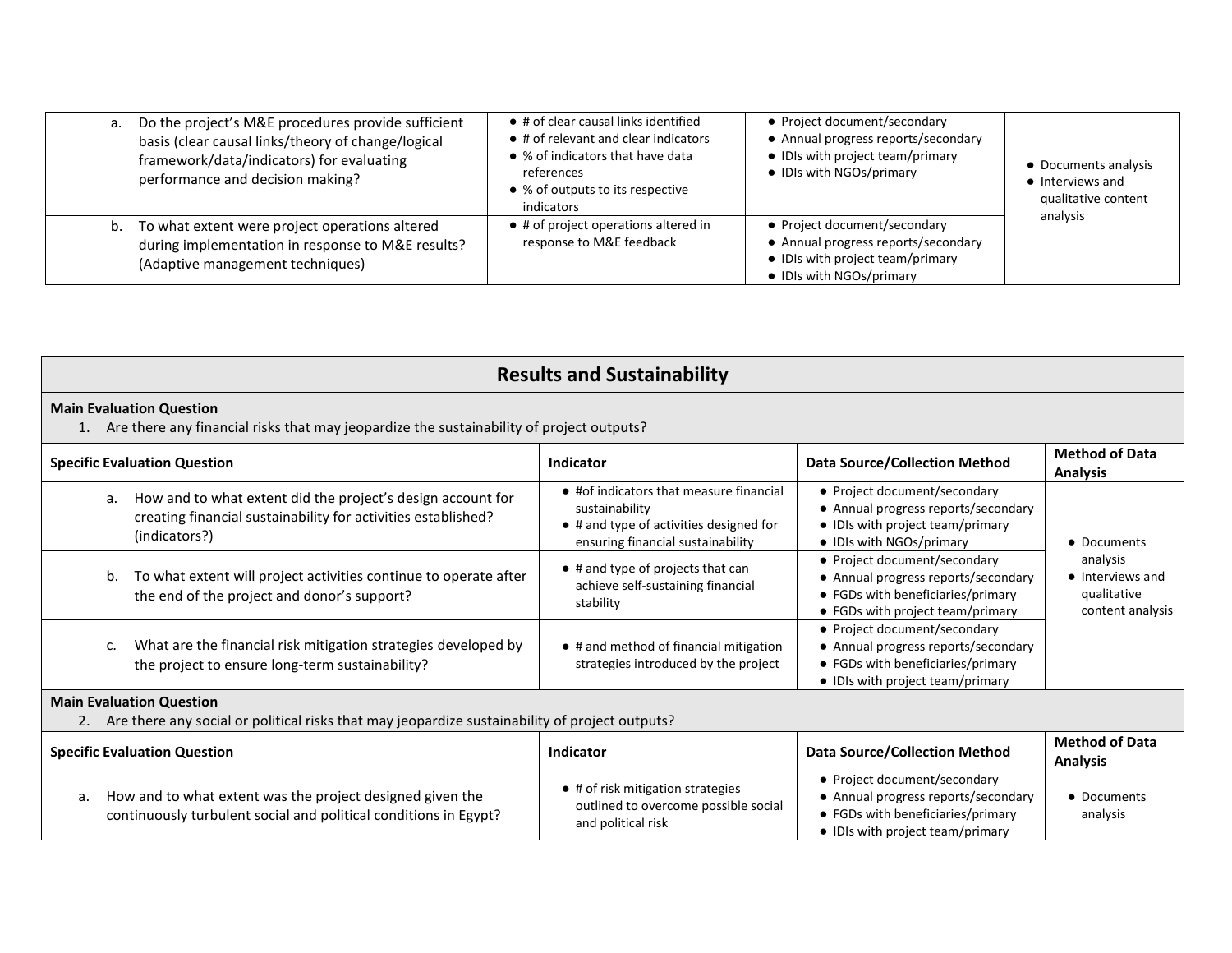|                                                                                                | $\bullet$ # and type of policies pre-designed in<br>anticipation of political or social<br>unrest |                                                                                                                                              | • Interviews and<br>qualitative<br>content analysis |
|------------------------------------------------------------------------------------------------|---------------------------------------------------------------------------------------------------|----------------------------------------------------------------------------------------------------------------------------------------------|-----------------------------------------------------|
| b. To what extent project activities are flexible or adaptable to<br>unforeseen circumstances? | $\bullet$ # and type of project activities that<br>responded to sudden changes                    | • Project document/secondary<br>• Annual progress reports/secondary<br>• FGDs with beneficiaries/primary<br>• IDIs with project team/primary |                                                     |

3. Do the legal frameworks, policies and governance structures and processes within which the project operates pose risks that may jeopardize sustainability of project benefits?

|    | <b>Specific Evaluation Question</b>                                                                                                          | Indicator                                                                                                                                                                                                                       | <b>Data Source/Collection Method</b>                                                                                                                                                     | <b>Method of Data</b><br><b>Analysis</b>    |
|----|----------------------------------------------------------------------------------------------------------------------------------------------|---------------------------------------------------------------------------------------------------------------------------------------------------------------------------------------------------------------------------------|------------------------------------------------------------------------------------------------------------------------------------------------------------------------------------------|---------------------------------------------|
| а. | What are the legal and regulatory challenges that pose threats to<br>the sustainability of the project benefits? How were they<br>addressed? | • # and nature of laws and regulations<br>addressed by the project<br>$\bullet$ # of discussions and letter of<br>agreements with local governmental<br>entities                                                                | • Project document/secondary<br>• Annual progress reports/secondary<br>• IDIs with representatives with<br>relevant governmental<br>entities/primary<br>• IDIs with team members/primary | • Documents<br>analysis<br>• Interviews and |
|    | b. To what extent were ENID's best practices<br>adopted/replicated/scaled-up by other<br>organisations/government?                           | • # of organisations that partnered<br>with the project<br>• # of national initiatives building on<br>ENID's best practices<br>$\bullet$ # of third-party organsiations that<br>benefited from the project capacity<br>building | • Annual reports/secondary<br>• IDIs with partnering<br>organisations/primary                                                                                                            | qualitative<br>content analysis             |

#### **Main Evaluation Question**

4. To what extent do mechanisms, procedures, and policies to exist allow primary stakeholders to carry forward the results attained by, both, women and youth in human development and sustainability?

| <b>Specific Evaluation Question</b>                                                                                            | Indicator                                                              | <b>Data Source/Collection Method</b>                                                                                                         | <b>Method of Data</b><br><b>Analysis</b>  |
|--------------------------------------------------------------------------------------------------------------------------------|------------------------------------------------------------------------|----------------------------------------------------------------------------------------------------------------------------------------------|-------------------------------------------|
| Does the project strategies facilitate continuous future<br>а.<br>participation of target groups in all activities?            | • # and type of activities designed<br>disaggregated by gender and age | • Project document/secondary<br>• Annual progress reports/secondary<br>• FGDs with beneficiaries/primary<br>• FGDs with project team/primary | • Documents<br>analysis<br>Interviews and |
| What specific business models have been adopted to ensure<br>b.<br>the sustainable involvement of the target groups beyond the | • # and type of changes done in nature<br>of activities implemented    | • Project document/secondary<br>• Annual progress reports/secondary<br>• FGDs with beneficiaries/primary                                     | qualitative<br>content analysis           |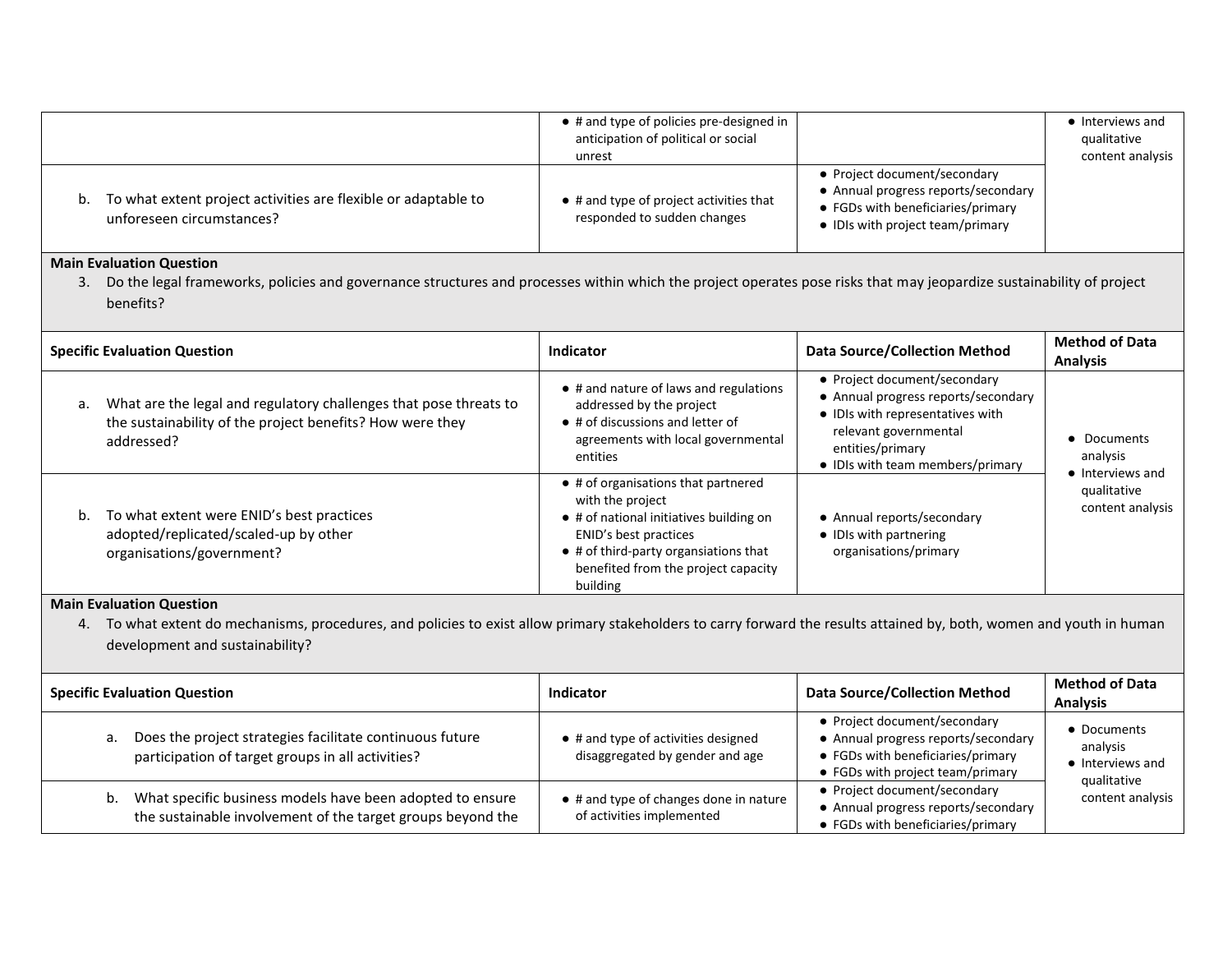| life-time of the project? (sector, type of activity, location,<br>mode of activity)                                    |                                                                                                               |                                                                                                          |
|------------------------------------------------------------------------------------------------------------------------|---------------------------------------------------------------------------------------------------------------|----------------------------------------------------------------------------------------------------------|
| How and to what extent institutional frameworks affecting<br>both target groups were changed to ensure sustainability? | • # and effects of regulatory laws and<br>policies affected by the project<br>disaggregated by gender and age | • Project document/secondary<br>• Annual progress reports/secondary<br>• FGDs with beneficiaries/primary |

**5.** To what extent are lessons learned being documented by the project team on a continual basis and shared with appropriate parties who could learn from the project?

| <b>Specific Evaluation Question</b>                                                                                                     | Indicator                                                                                                                                                 | <b>Data Source/Collection Method</b>                                                                     | <b>Method of Data</b><br><b>Analysis</b>                                       |
|-----------------------------------------------------------------------------------------------------------------------------------------|-----------------------------------------------------------------------------------------------------------------------------------------------------------|----------------------------------------------------------------------------------------------------------|--------------------------------------------------------------------------------|
| a. To what extent did the project's experience contribute to<br>replications in other regions?                                          | • # of projects replicated based on the<br>documents/lessons/case studies<br>shared                                                                       | • Project document/secondary<br>• Annual progress reports/secondary<br>• FGDs with beneficiaries/primary |                                                                                |
| b. Extent of beneficiaries and stakeholders' awareness about the<br>knowledge products produced?                                        | $\bullet$ # of beneficiaries aware of the<br>availability of the material                                                                                 | • Project progress reports/secondary<br>• FGDs with beneficiaries/primary                                | • Documents<br>analysis<br>• Interviews and<br>qualitative<br>content analysis |
| c. Are there sufficient and convenient methods through which<br>beneficiaries can access the relevant documented project's<br>material? | $\bullet$ # of beneficiaries who were able to<br>access the material<br>• # factors that enabled/disabled<br>beneficiaries from accessing the<br>material | • Project progress reports/secondary<br>• FGDs with beneficiaries/primary                                |                                                                                |

#### **Gender, Social Inclusion, and Environment**

#### **Main Evaluation Question**

1. To what extent have disadvantaged and marginalised groups benefited from the work of UNDP in the country?

| <b>Specific Evaluation Question</b>                                                                                                     | Indicator                                                                                                                      | <b>Data Source/Collection Method</b>                                                                     | <b>Method of Data</b><br><b>Analysis</b> |
|-----------------------------------------------------------------------------------------------------------------------------------------|--------------------------------------------------------------------------------------------------------------------------------|----------------------------------------------------------------------------------------------------------|------------------------------------------|
| a. How and to what extent the designed strategies empower,<br>and benefit disadvantaged and marginalized groups?                        | • % and type project activities<br>participants disaggregated by<br>poor, indigenous, and physically<br>challenged individuals | • Project document/secondary<br>• Annual progress reports/secondary<br>• FGDs with beneficiaries/primary | • Documents analysis<br>• Interviews and |
| b. To what extent is the infrastructure for project location<br>and facilities accessible for disadvantaged and<br>marginalized groups? | • % of projects activities/facilities<br>accessible for poor, indigenous,<br>and physically challenged<br>individuals          | • Project document/secondary<br>• Annual progress reports/secondary<br>• FGDs with beneficiaries/primary | qualitative content<br>analysis          |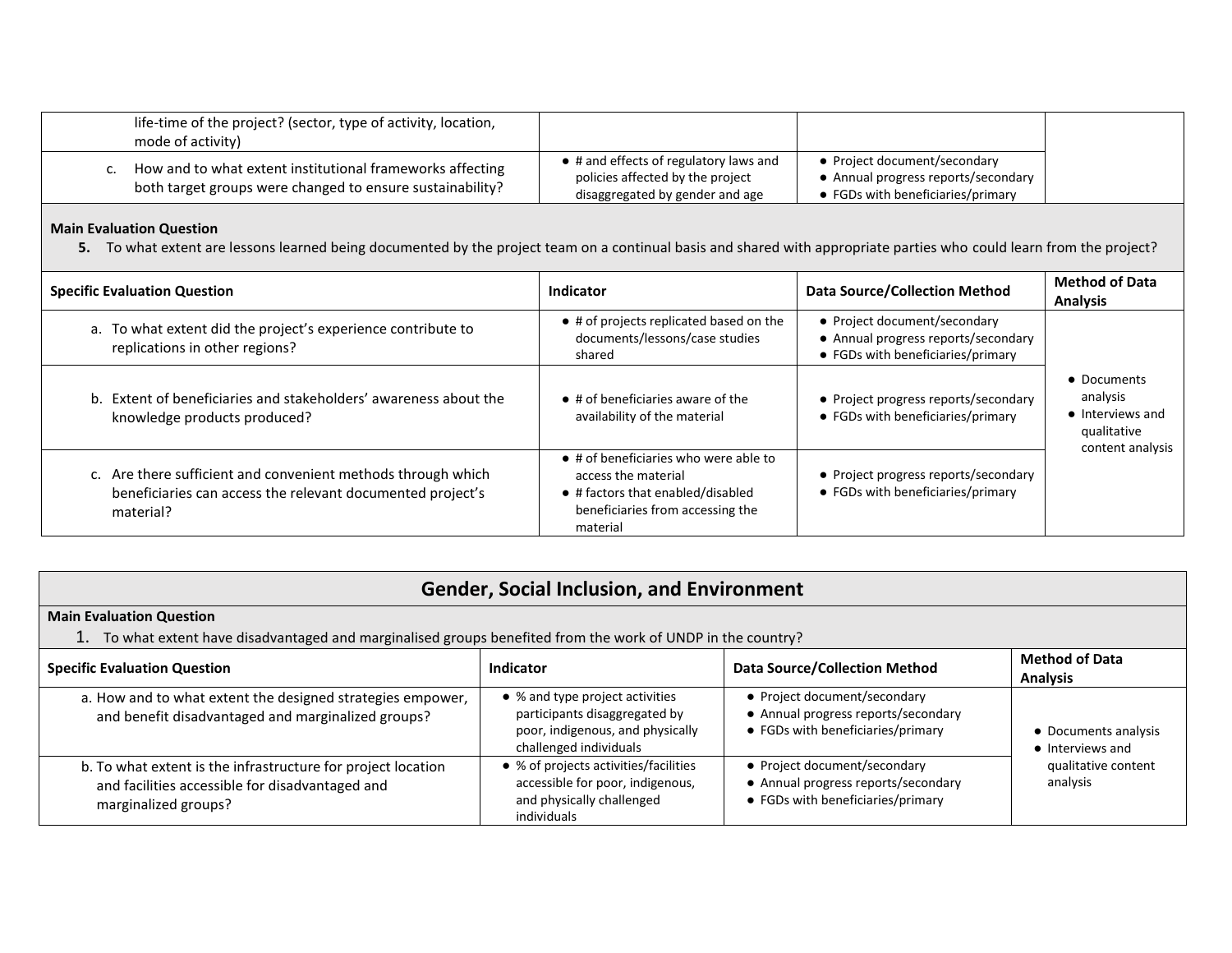2. To what extent have gender equality and the empowerment of women been addressed in the design, implementation, and monitoring of the project?

|                | <b>Specific Evaluation Question</b>                                                                                                                                                | Indicator                                                                                                                                        | <b>Data Source/Collection Method</b>                                                                                                                                     | <b>Method of Data</b><br><b>Analysis</b>                                    |
|----------------|------------------------------------------------------------------------------------------------------------------------------------------------------------------------------------|--------------------------------------------------------------------------------------------------------------------------------------------------|--------------------------------------------------------------------------------------------------------------------------------------------------------------------------|-----------------------------------------------------------------------------|
|                | a. How and to what extent the designed/implemented<br>strategies empower and protect women equally as men?                                                                         | • % and type of activities<br>implemented                                                                                                        | • Project document/secondary<br>• Annual progress reports/secondary<br>• FGDs with beneficiaries/primary                                                                 |                                                                             |
| b.             | Were women and men equally involved in the project<br>design?                                                                                                                      | $\bullet$ # of contributing individuals<br>disaggregated by gender                                                                               | • Project document/secondary<br>• Annual progress reports/secondary<br>• FGDs with beneficiaries/primary                                                                 | • Documents analysis<br>• Interviews and                                    |
| C.             | To what extent is the infrastructure for project location<br>accessible for both men and women?                                                                                    | • % of both genders able to access<br>project facilities                                                                                         | • Project document/secondary<br>• Annual progress reports/secondary<br>• FGDs with beneficiaries/primary                                                                 | qualitative content<br>analysis                                             |
| d.             | Does the project activity timings allow for equal<br>participation of both men and women? Were there any<br>special arrangements designed for women?                               | • % of participants during different<br>time slots disaggregated by gender                                                                       | • Project document/secondary<br>• Annual progress reports/secondary<br>• FGDs with beneficiaries/primary                                                                 |                                                                             |
|                | <b>Main Evaluation Question</b><br>3. To what extent has the project promoted positive changes in gender equality and the empowerment of women? Were there any unintended effects? |                                                                                                                                                  |                                                                                                                                                                          |                                                                             |
|                | <b>Specific Evaluation Question</b>                                                                                                                                                | <b>Indicator</b>                                                                                                                                 | <b>Data Source/Collection Method</b>                                                                                                                                     | <b>Method of Data</b><br><b>Analysis</b>                                    |
| a.             | To what extent has the project changed community's<br>perception on women inclusion and empowerment?                                                                               | • Degree of change in perceptions                                                                                                                | • Project document/secondary<br>• Annual progress reports/secondary<br>• FGDs with beneficiaries/primary                                                                 | • Documents analysis<br>• Interviews and<br>qualitative content<br>analysis |
| b.             | How likely women are expected to continue participating<br>in similar economic activities? And why?                                                                                | • % of beneficiary women expected<br>to continue participating in<br>activities                                                                  | • Project document/secondary<br>• Annual progress reports/secondary<br>• FGDs with beneficiaries/primary                                                                 | • Documents analysis<br>• Interviews and                                    |
| $\mathsf{C}$ . | Were there any unintended effects of the project on<br>gender equality? (ex. increased self-esteem)                                                                                | • # of unintended effects of the<br>project<br>• % of affected individuals<br>disaggregated by gender                                            | • Project document/secondary<br>• Annual progress reports/secondary<br>• FGDs with beneficiaries/primary                                                                 | qualitative content<br>analysis                                             |
|                | <b>Main Evaluation Question</b><br>4. To what extent has the project promoted positive environmental practices? Were there any unintended effects?                                 |                                                                                                                                                  |                                                                                                                                                                          |                                                                             |
| a.             | To what extent did project activities produce<br>intended/unintended environmental gains? What were<br>the contributing factors?                                                   | • % change in environmental<br>conditions during the project<br>implementation<br>$\bullet$ # and nature of factors that<br>affected this change | • Project document/secondary<br>• Annual progress reports/secondary<br>• IDIs with project team/primary<br>• IDIs with NGOs/primary<br>• FGDs with beneficiaries/primary | • Documents analysis<br>• Interviews and<br>qualitative analysis            |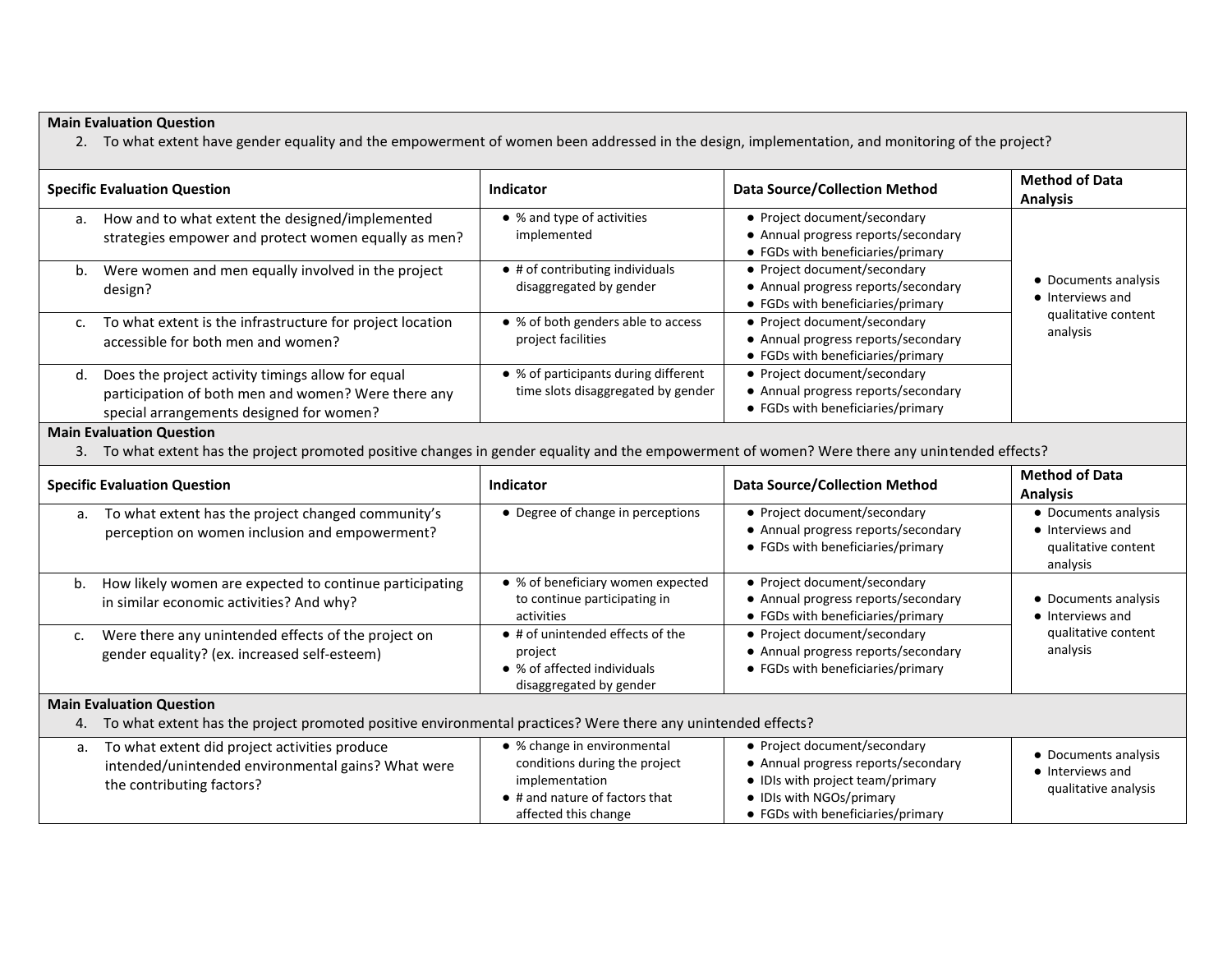| b. To what extent is the infrastructure facilitating project's<br>activities affect the environment?     | • % of environmentally friendly<br>infrastructure involved in the<br>project                                     | • Project document/secondary<br>• Annual progress reports/secondary<br>• IDIs with project team/primary<br>• IDIs with NGOs/primary                                      |  |
|----------------------------------------------------------------------------------------------------------|------------------------------------------------------------------------------------------------------------------|--------------------------------------------------------------------------------------------------------------------------------------------------------------------------|--|
| How and to what extent did the project's activities<br>improve environmental awareness for stakeholders? | • % change in stakeholders' level of<br>environmental awareness<br>• # of factors contributing to this<br>change | • Project document/secondary<br>• Annual progress reports/secondary<br>• FGDs with beneficiaries/primary<br>• IDIs with project team/primary<br>• IDIs with NGOs/primary |  |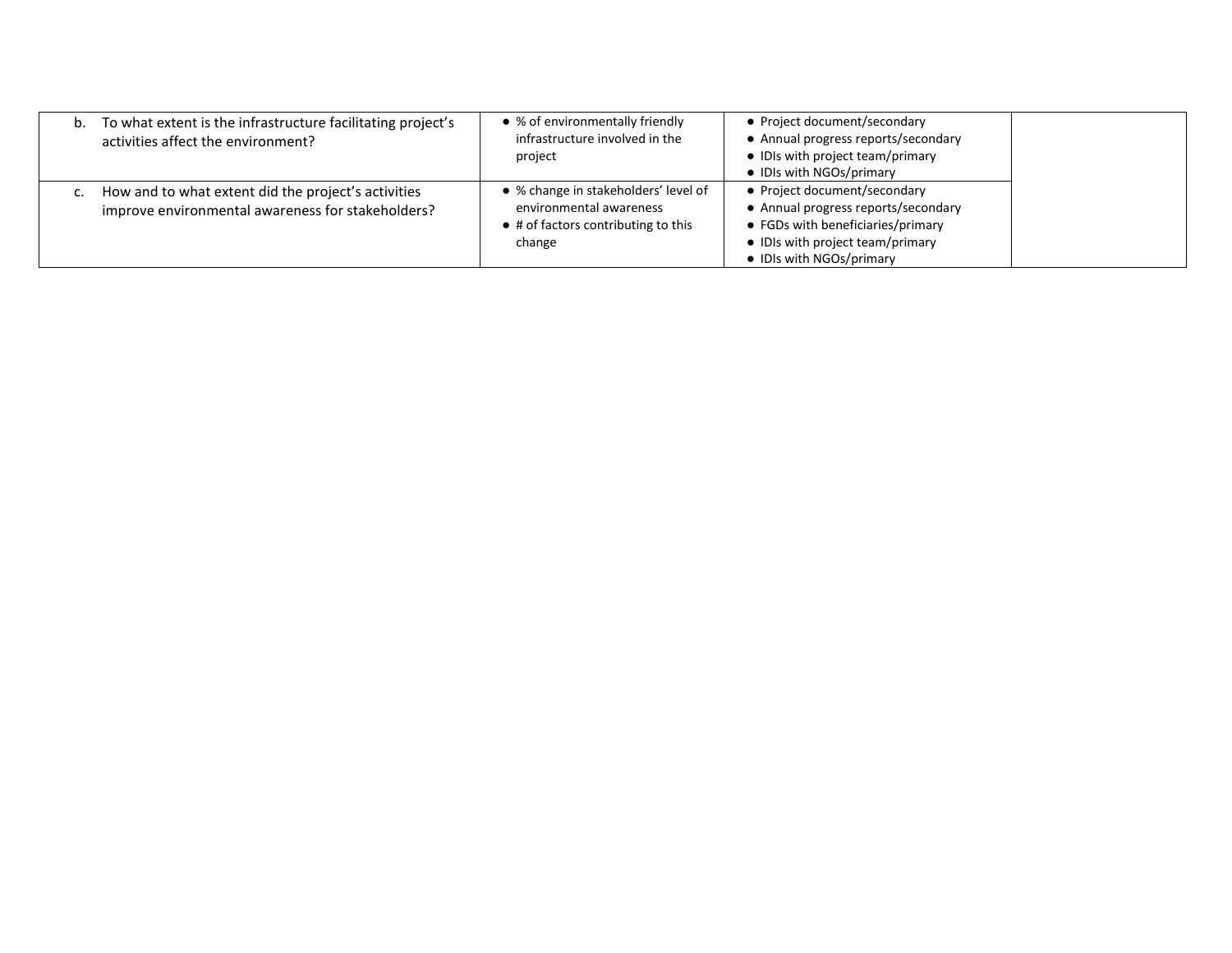# **2. List of Documents Received**

| <b>Project Documents</b>                                                                     |
|----------------------------------------------------------------------------------------------|
| Project document (including Logical Framework in Annex)                                      |
| Justification for extension document                                                         |
| Logical Framework with progress updates until 2014                                           |
| Revised logical framework in January 2020                                                    |
| Annual reports (2016-2019)                                                                   |
| Original budget and revisions                                                                |
| Organisational chart and work plan division (by activity/responsible stakeholder/donor/share |
| of budget allocated)                                                                         |
| Mid-term Evaluation Report                                                                   |
| List of agriculture experts contacted                                                        |
| Draft UNDP Progress Report 2020                                                              |
| <b>ENID DFID completion report</b>                                                           |
| <b>Project Proposal to Donors</b>                                                            |
| Big Heart Foundation project proposal and                                                    |
| DROSOS project proposal                                                                      |
| The government of Netherlands - budget                                                       |
| The government of Netherlands - proposal for "Promoting Women and Youth                      |
| Entrepreneurship in Artisanal Production in Upper Egypt" project                             |
| The government of Netherlands - proposal for "Poverty Alleviation for Women in Qena          |
| Governorate, Upper Egypt" project                                                            |
| Italian Cooperation Fund project proposal                                                    |
| New World Project -" Improving Water Management in Upper Egypt: An Integrated Model for      |
| Using Recycled Agricultural Residues Through Innovative and Energy-Saving Protected          |
| Agriculture" project proposal                                                                |
| New World Project - "Integrated Model for Water Saving and Environment Protection (Water     |
| Saving - Food Security - Energy Saving Nexus)" proposal                                      |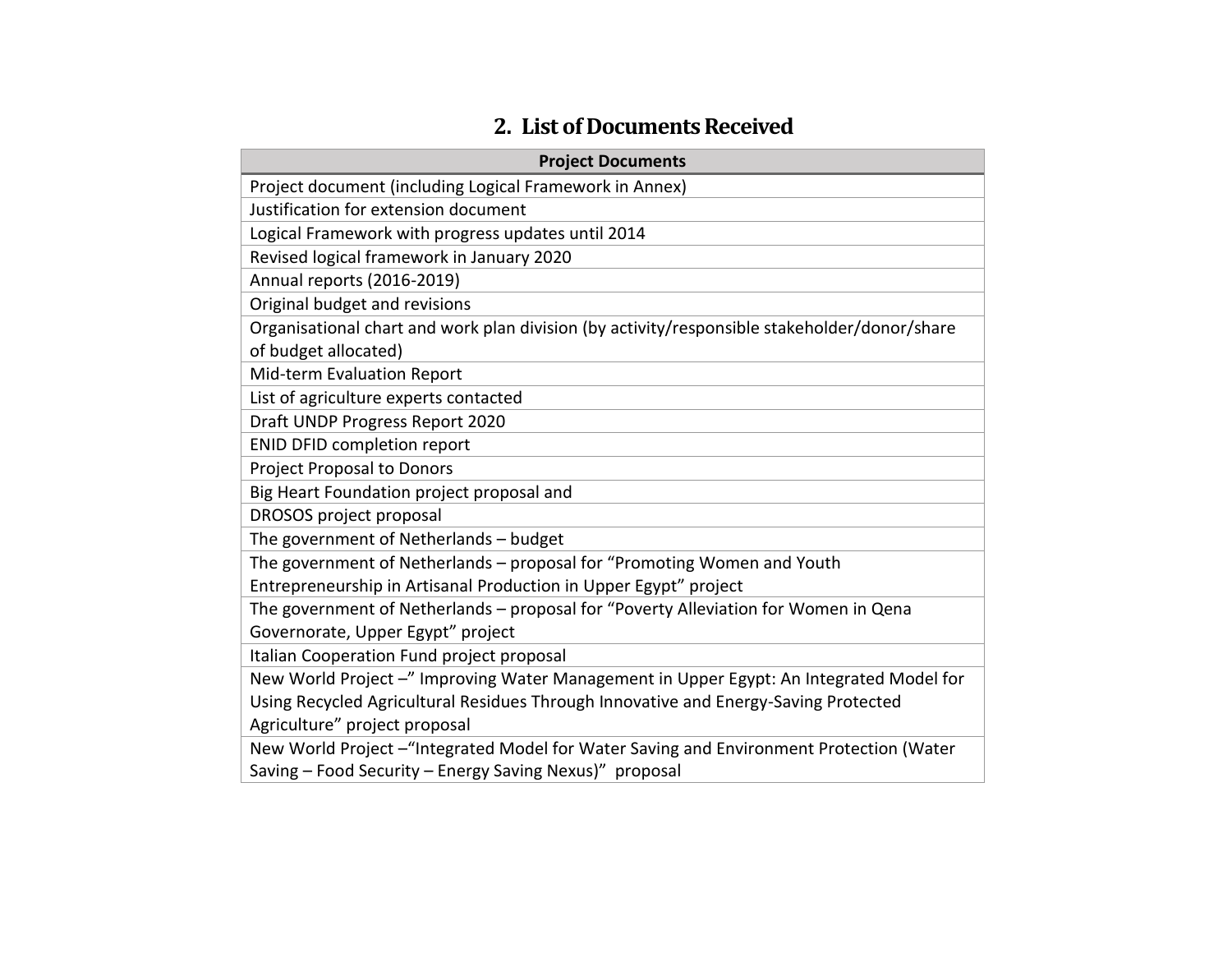New World Project – success story for "" Improving Water Management in Upper Egypt: An Integrated Model for Using Recycled Agricultural Residues Through Innovative and Energy-Saving Protected Agriculture" project.

New World Project – success story for "Integrated Model for Water Saving and Environment Protection (Water Saving – Food Security – Energy Saving Nexus)" project.

Progress Reports submitted to Donors

Big Heart Foundation progress report (2016-2018)

DROSOS baseline study and MTE report

Italian Cooperation Fund progress report

New World Project –" Improving Water Management in Upper Egypt: An Integrated Model for Using Recycled Agricultural Residues Through Innovative and Energy-Saving Protected Agriculture" progress report.

New World Project –"Integrated Model for Water Saving and Environment Protection (Water Saving – Food Security – Energy Saving Nexus)" progress report.

ENID's Research Production

NAR by ENID – Awsat Komola

NAR by ENID - Mottera

ENID's case study "India Handicrafts: Best Practice Lessons for Policy and Programs in Egypt"

ENID's policy brief on "Towards improving water management in upper Egypt"

ENID and EL Nidaa Financial Reports

Two ENID PPTs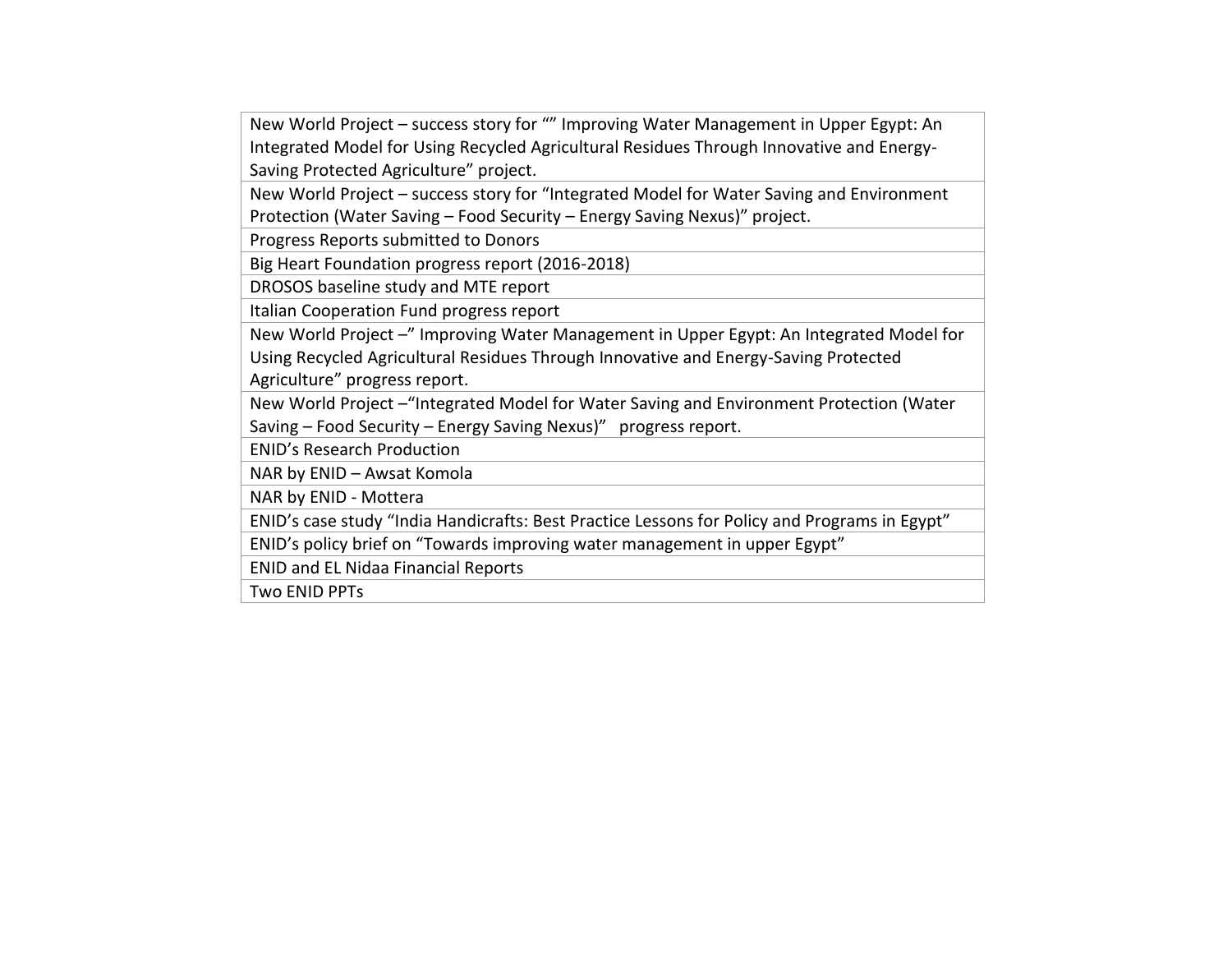| ENID Team (Total of 14 IDIs)                     |                       |  |
|--------------------------------------------------|-----------------------|--|
| Title/Position                                   | <b>Contact Person</b> |  |
| 1. Project Manager                               | Dr. Heba Handoussa    |  |
| 2. Project Team ENID                             | Dr. Howaida Adly      |  |
| 3. Project Team ENID                             | Dr. Dyaa Abdou        |  |
| 4. Business Unit Manager                         | Eng. Heba El Soufany  |  |
| 5. Project Team ENID                             | Ms. Nourhan Rashad    |  |
| 6. Project Team ENID                             | Ms. Noura Eteiba      |  |
| 7. Project Team ENID                             | Ms. Marina Iskandar   |  |
| 8. Managing Director - Qena                      | Dr. Waleed Brekaa     |  |
| 9. Deputy Managing Director - Qena               | Mr. Mohamed Fouad     |  |
| 10. Field Supervisor - Qena                      | Mr. Ali Maher         |  |
| 11. Local Coordinator - Qena                     | Ms. Asmaa AbdelSattar |  |
| 12. Local Coordinator - Qena                     | Mr. Tony Malak        |  |
| 13.RMG Factory - Qena                            | Ms. Nisreen Ibrahim   |  |
| 14. Wood Factory - Qena                          | Eng. Nadeen Saad      |  |
| El Nidaa (Total of 5 IDIs)                       |                       |  |
| Title/Position                                   | <b>Contact Person</b> |  |
| 2. El Nidaa/Chairman of the Board of<br>Trustees | Dr. Magued Osman      |  |

# **3. IDIs Sample Summary & Contact Persons**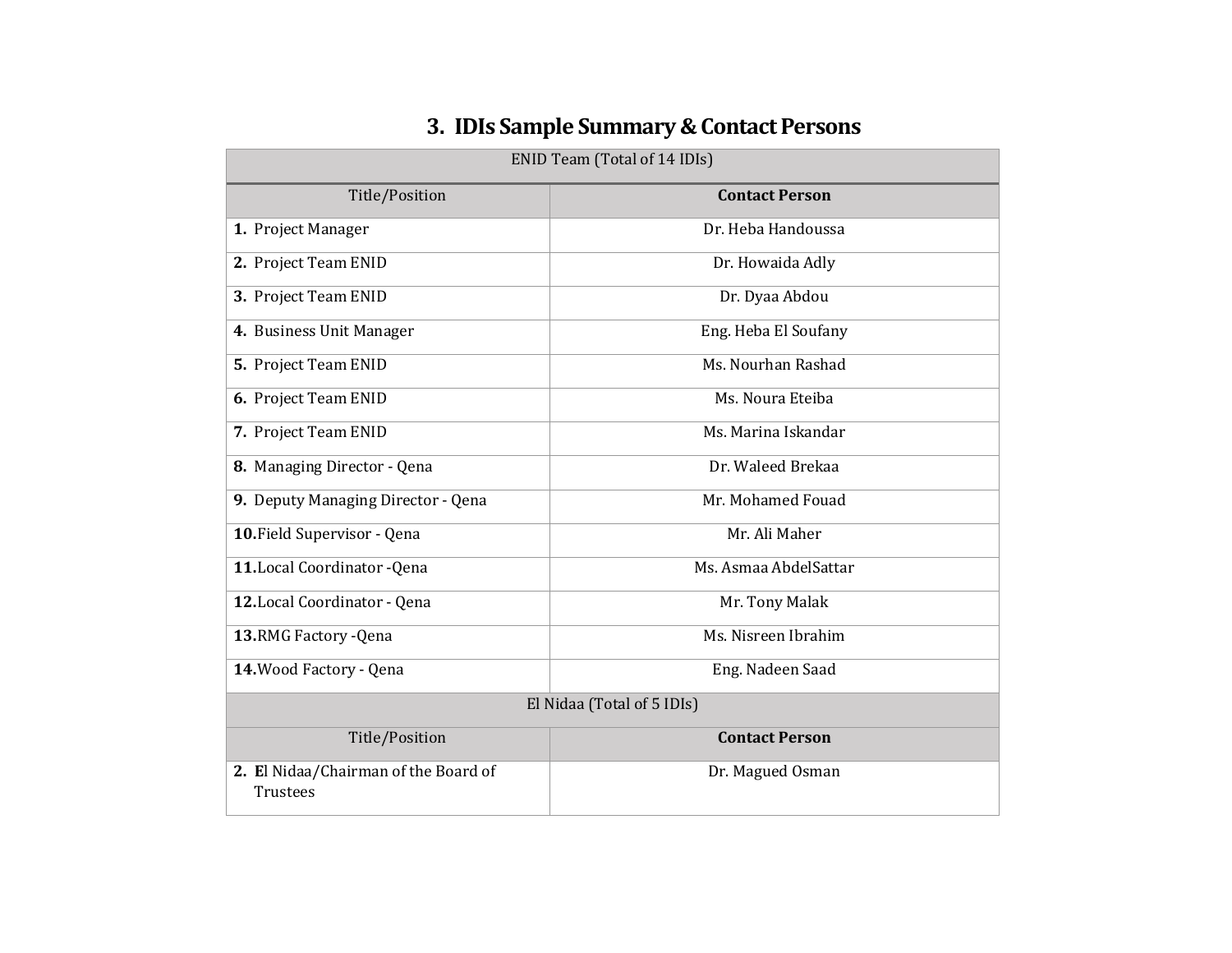| 3. El Nidaa/ General Secretary                         | Dr. Laila El Baradei   |
|--------------------------------------------------------|------------------------|
| 4. El Nidaa/ Member of Board of Trustees               | Dr. Ahmed Galal        |
| 5. El Nidaa/Treasurer                                  | Dr. Hana El Helali     |
| 6. El Nidaa/Board of Trustees Deputy                   | Dr. Mohsen El Mahdy    |
|                                                        | (Total of 7 IDIs)      |
| Title/Position                                         | <b>Contact Person</b>  |
| <b>1.</b> Dutch Embassy                                | <b>Caroline Nassef</b> |
| 2. Dutch Embassy                                       | Salma El Fawal         |
| 3. Drosos Foundation                                   | Mona Ghander           |
| 4. Alexbank                                            | Laila Hosny            |
| 5. Former Position of Mai Abdel Rahman                 | Nahla Zaitoun          |
| <b>6.</b> Sawiris Foundation for Social<br>Development | Nahed Youssry          |
| 7. MOIC                                                | Dina Safwat            |

# **FGDs Sample and Field Visits**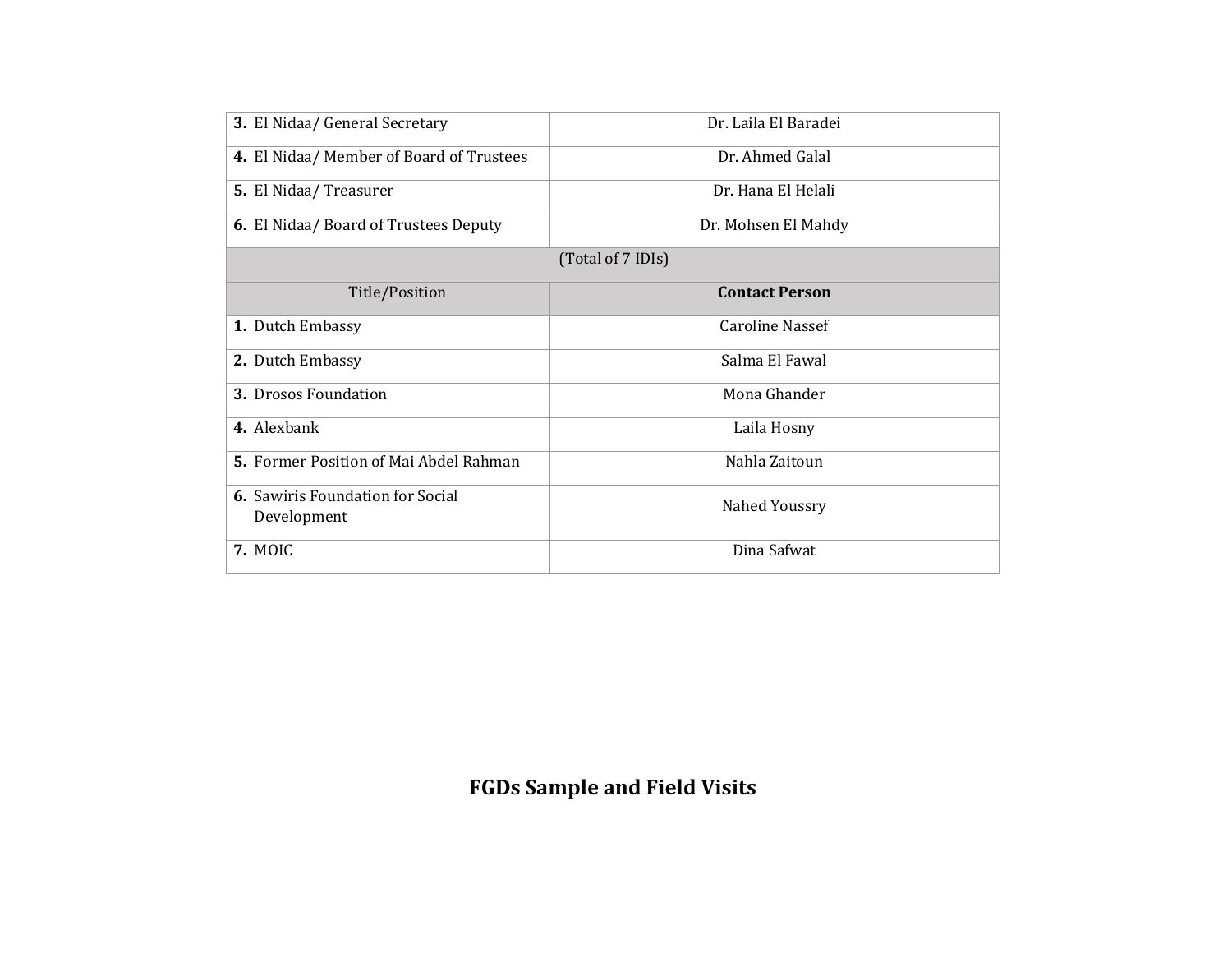| Sample Distribution       |                                                    |  |
|---------------------------|----------------------------------------------------|--|
| Location                  | <b>Activity</b>                                    |  |
| <b>Shaaenia Viliaages</b> | Leather workshop                                   |  |
| <b>Farshout District</b>  | Preschool class                                    |  |
| Dahsa Village             | Goat raising                                       |  |
| <b>El Maana</b>           | El Manaa Complex (RMG & Brass and Kilim workshops) |  |
| <b>Deshna Village</b>     | Cut and Sew workshop                               |  |
| Zahalik Village           | Hydroponic project                                 |  |
| <b>Qous Village</b>       | El Gamaleia wood factory                           |  |
| Naqada Village            | Silk Farm                                          |  |
|                           | Number of FGDs and Location (Total of 4 FGDs)      |  |
| Number                    | <b>Location</b>                                    |  |
| 1 FGDs                    | Leather workshop                                   |  |
| 1 FGDs                    | Kilim and Brass workshop                           |  |
| 1 FGDs                    | Wood workshop                                      |  |
| 1 FGDs                    | RMG workshop                                       |  |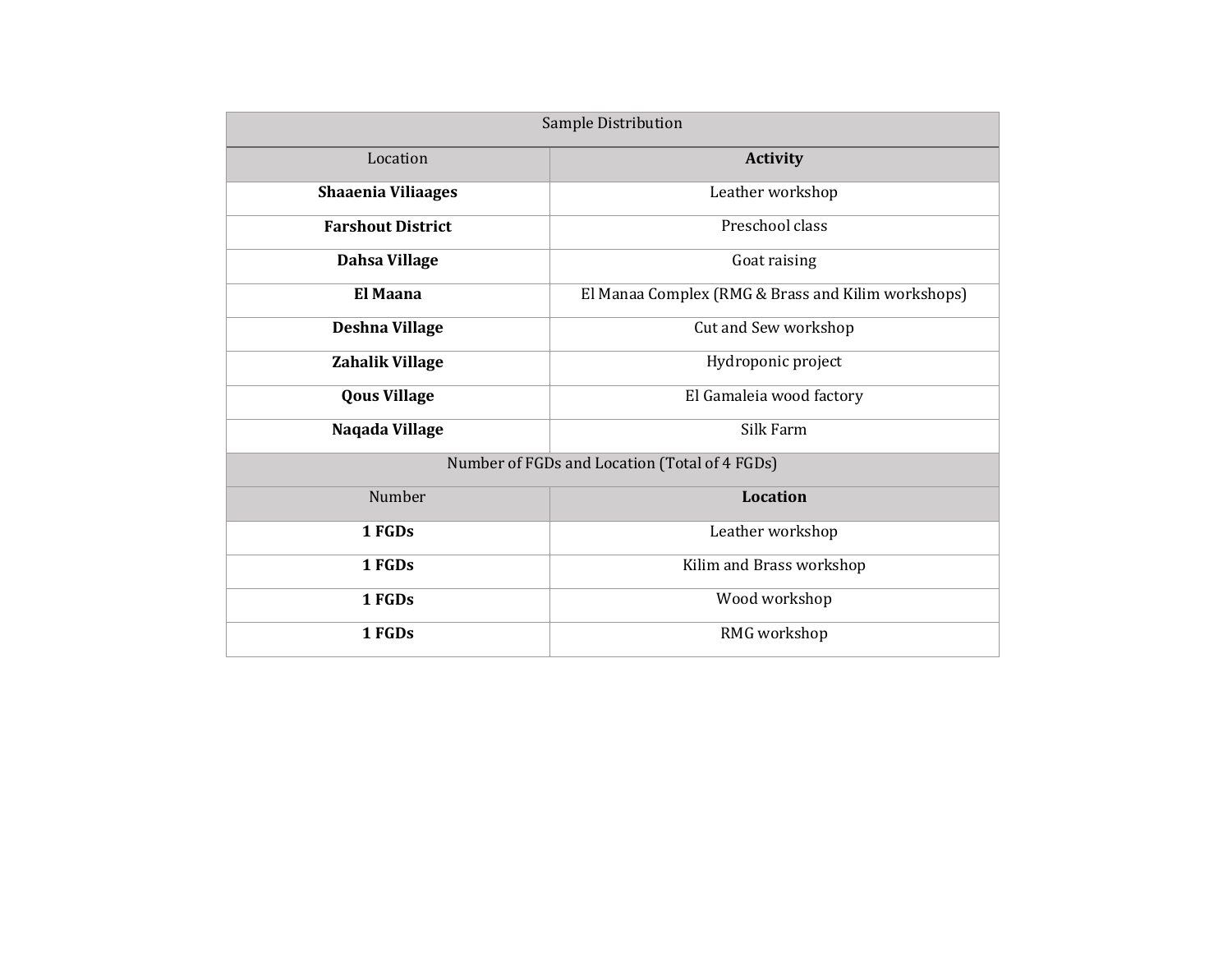# **4. IDIs Guiding Questions**

**Disclaimer:** The sample questions presented in the guide below are for the sake of guiding the moderator and shall not be posed in the literal phrasing displayed. The questions shall be elaborated, broken down, adapted to the project team member/NGO's activities and scope context. Further follow-up questions could be added for further elaboration, if needed.

| Knowing the Respondent & Scope of Involvement                                                                                                                                                                                           |                                                                                                                                                                                                                                                                                                                                                                                                                                                                                                                                                                                 |  |  |  |
|-----------------------------------------------------------------------------------------------------------------------------------------------------------------------------------------------------------------------------------------|---------------------------------------------------------------------------------------------------------------------------------------------------------------------------------------------------------------------------------------------------------------------------------------------------------------------------------------------------------------------------------------------------------------------------------------------------------------------------------------------------------------------------------------------------------------------------------|--|--|--|
| <b>Knowing the Respondent</b>                                                                                                                                                                                                           | a. Ouick introduction about the interviewee:<br>Position/programme/responsibilities<br>Activities implemented and supervised?                                                                                                                                                                                                                                                                                                                                                                                                                                                   |  |  |  |
| b. Overview about the programme supervised:<br>Scope of the programme and main target group characteristics<br><b>Programme Overview</b><br>Summary of key outcomes, outputs, and main activities conducted<br>$\overline{\phantom{a}}$ |                                                                                                                                                                                                                                                                                                                                                                                                                                                                                                                                                                                 |  |  |  |
| Uniqueness of the design and implementation<br><b>Design &amp; Implementation</b><br>C <sub>1</sub><br><b>Overview</b><br>Main factors attributing to achievements of the interventions                                                 |                                                                                                                                                                                                                                                                                                                                                                                                                                                                                                                                                                                 |  |  |  |
| <b>Evaluation Areas</b>                                                                                                                                                                                                                 |                                                                                                                                                                                                                                                                                                                                                                                                                                                                                                                                                                                 |  |  |  |
|                                                                                                                                                                                                                                         | <b>Evaluation Area: Relevance</b>                                                                                                                                                                                                                                                                                                                                                                                                                                                                                                                                               |  |  |  |
| <b>Design</b>                                                                                                                                                                                                                           | Can you briefly describe how was the component's interventions designed?<br>1.<br>What were the main benefits of an integrated approach?<br>2.<br>How relevant was the design to the local situation of Qena?<br>3.                                                                                                                                                                                                                                                                                                                                                             |  |  |  |
| <b>Target Group</b>                                                                                                                                                                                                                     | How were the target group of the component identified?<br>4.<br>What were the main challenges to reach the intended target group?<br>5.<br>How were these challenges and risks mitigated in the field?<br>6.<br>How were the needs of the target group identified and addressed through the interventions?<br>7.<br>Were there any changes in the design of the project based on challenges/factors identified in the field?<br>8.<br>What are they? And how were the interventions adapted?<br>In your opinion, what are the main best practices generated in this area?<br>9. |  |  |  |
| <b>Evaluation Area: Effectiveness</b>                                                                                                                                                                                                   |                                                                                                                                                                                                                                                                                                                                                                                                                                                                                                                                                                                 |  |  |  |
| <b>Highlight Activities</b>                                                                                                                                                                                                             | 10. In your opinion, what was the activity that showed the most notable progress/achievement under this<br>component?<br>11. What was the edge of this activity? What triggered this notable performance?                                                                                                                                                                                                                                                                                                                                                                       |  |  |  |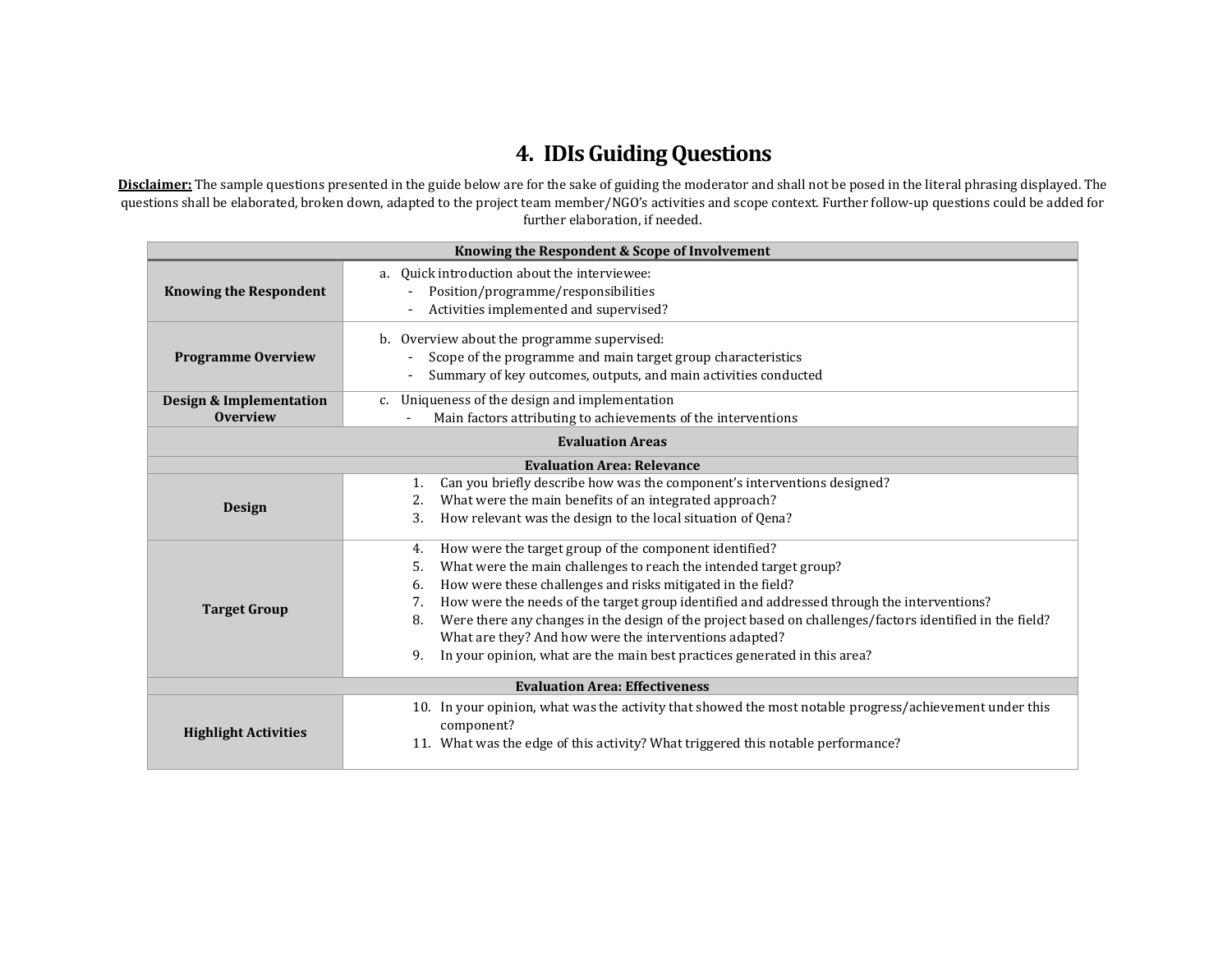| <b>Progress in Outputs &amp;</b><br><b>Outcomes</b>       | 12. To what extent were the intended outputs of the projects achieved? What are the factors that contributed<br>to these achievements?<br>13. To what extent were the intended outcomes realized?<br>14. Were there any unintended project results that have been documented? What were the factors<br>contributing to these results?                                                                                                                                                                                                                                                                                                |  |  |  |
|-----------------------------------------------------------|--------------------------------------------------------------------------------------------------------------------------------------------------------------------------------------------------------------------------------------------------------------------------------------------------------------------------------------------------------------------------------------------------------------------------------------------------------------------------------------------------------------------------------------------------------------------------------------------------------------------------------------|--|--|--|
| <b>Effectiveness and</b><br><b>Performance Assessment</b> | 15. How do you measure performance/effectiveness of the activities?<br>16. What are the elements that could have expanded the outreach and effectiveness of the activities? How<br>controllable were these elements?<br>17. To extent did CDAs/NGOs participate and contribute to the design of the interventions?<br>18. How were the capacities and needs of the partnering NGOs identified and addressed?<br>19. How did the presence of local team in the field benefited the effectiveness and efficiency of the<br>partnering NGOs?<br>20. How was the potential ability of NGOs to sustain activities independently measured? |  |  |  |
| <b>M&amp;E System</b>                                     | 21. Could you, briefly, describe the M&E system applied in the project?<br>22. How was change captured in the logical framework of the project?<br>23. How measurable and relevant were the M&E indicators? Are there any alternative more relevant<br>indicators that could have been used?<br>24. If any, what are the other supplementary indicators on which the project relied?<br>25. What are the best practices and lessons learned generated within the area of M&E?                                                                                                                                                        |  |  |  |
| <b>Evaluation Area: Efficiency</b>                        |                                                                                                                                                                                                                                                                                                                                                                                                                                                                                                                                                                                                                                      |  |  |  |
| <b>Task Allocation and</b><br><b>Distribution</b>         | 26. To what extent was the Project Team in Cairo involved in field operations?<br>27. How frequent did Project Team in Cairo visit and participate in the implementation and monitoring of<br>activities?<br>28. Were the human resources present at Qena enough to cover managing the activities?<br>29. To what extent did NGOs contribute to the costs (in-kind or in any other form) of activities implemented?<br>30. What were the main budget-consuming activities? And why?                                                                                                                                                  |  |  |  |
| <b>M&amp;E System</b>                                     | 31. To what extent was the M&E system supportive in the monitoring of the project's efficiency?<br>32. To what extent did the M&E results inform and support the management of the project?<br>33. Were there any activities/interventions altered based on monitoring feedback?<br>34. To what extent were adaptative management techniques incorporated within the design and<br>implementation of the project?                                                                                                                                                                                                                    |  |  |  |
| <b>Evaluation Area: Results and Sustainability</b>        |                                                                                                                                                                                                                                                                                                                                                                                                                                                                                                                                                                                                                                      |  |  |  |
| <b>Results and Sustainability</b>                         | 35. To what extent the participation of beneficiaries in the activities is likely to/affect their life outcome?<br>And why?<br>36. Are there any risks that could affect the sustainability of the activities initiated?<br>37. To what extent were financial sustainability modalities incorporated within the project?                                                                                                                                                                                                                                                                                                             |  |  |  |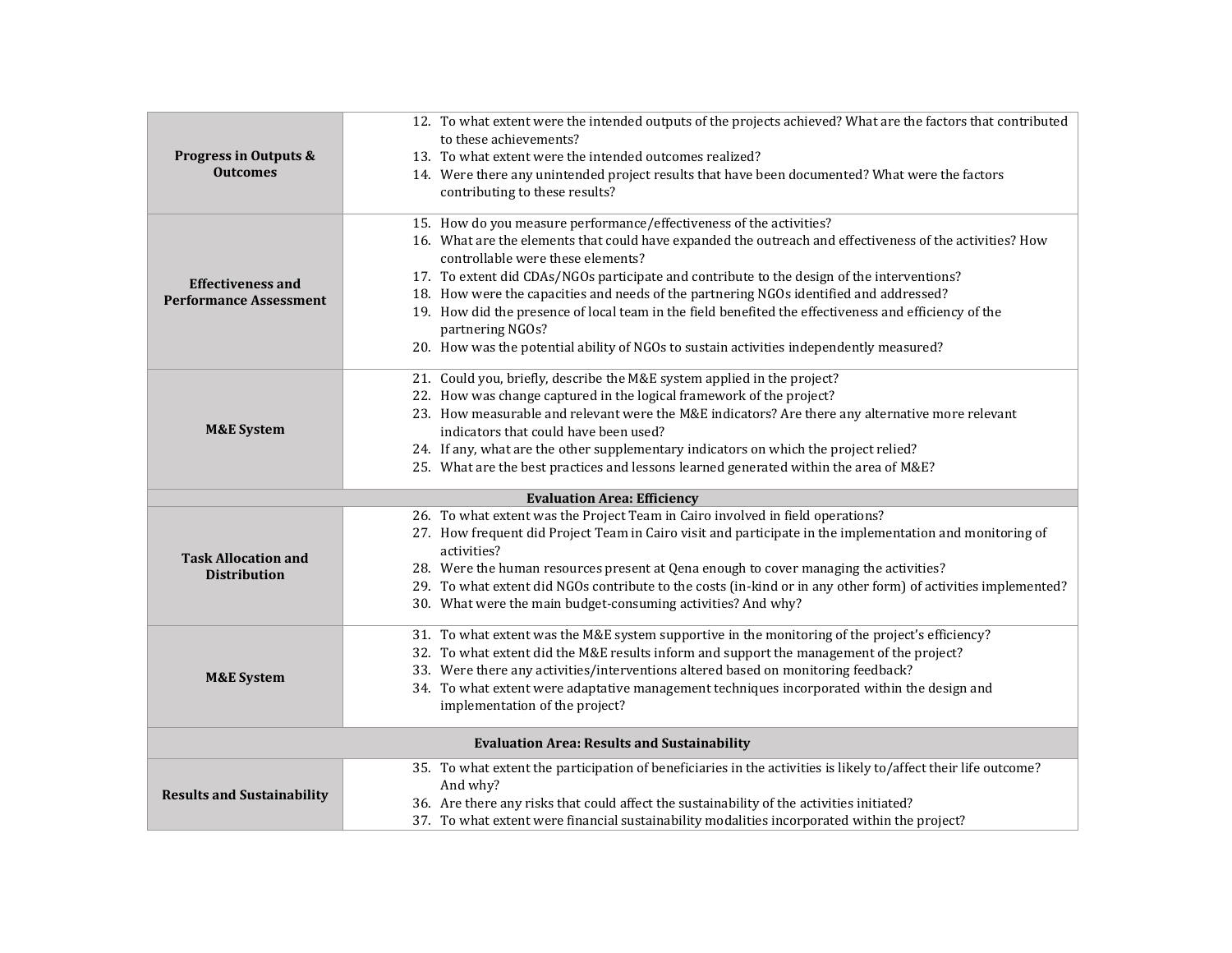|                                       | 38. What are the main exit strategies planned for the phase-out stage?                                                                                               |  |  |
|---------------------------------------|----------------------------------------------------------------------------------------------------------------------------------------------------------------------|--|--|
|                                       | 39. What are the main factors that could challenge the sustainability of the project activities? How and to                                                          |  |  |
|                                       | what extent were they addressed?                                                                                                                                     |  |  |
|                                       | 40. What are the main areas of strengths of ENID's model?                                                                                                            |  |  |
|                                       | 41. How scalable and replicable is this model across different economic sectors and governorates?                                                                    |  |  |
|                                       | <b>Cross-cutting Themes</b>                                                                                                                                          |  |  |
|                                       | 42. How and to what extent were the social, logistical, and infrastructure challenges faced by beneficiaries<br>addressed?                                           |  |  |
| <b>Gender &amp; Marginalized</b>      | 43. To what extent are these facilitating factors enabled by the project are likely to stay and guarantee the<br>sustainability of the behavioural change initiated? |  |  |
| <b>Groups Dimension</b>               | 44. To what extent was the project able to target and address the needs of marginalized groups?                                                                      |  |  |
|                                       | 45. Was there any evidence of realized women empowerment as a result of their participation in project                                                               |  |  |
|                                       | activities? Could you provide any examples?                                                                                                                          |  |  |
|                                       | 46. To what extent did the project involve men in the process of women empowerment?                                                                                  |  |  |
|                                       | 47. Were there any intended or unintended environmental gain through the project?                                                                                    |  |  |
|                                       | 48. What were the main enabling/challenging factors?                                                                                                                 |  |  |
| <b>Environmental Dimension</b>        | 49. How scalable and sustainable are these realized gains?                                                                                                           |  |  |
|                                       | 50. To what extent did the project advocate policies that could support/limit the continuation of the<br>gains/losses realized?                                      |  |  |
| <b>Feedback &amp; Recommendations</b> |                                                                                                                                                                      |  |  |
|                                       | 51. What should be the main areas of focus in the future?                                                                                                            |  |  |
|                                       | What are the main areas worthy improvement and attention?<br>52.                                                                                                     |  |  |
| <b>Recommendations</b>                | 53. What are the main best practices and lessons learned generated?                                                                                                  |  |  |
|                                       | 54. What other innovative areas/modalities of intervention worth exploring/experimenting?                                                                            |  |  |
|                                       | 55. What could be done to further enhance the capacities of partnering NGOs to improve sustainability?                                                               |  |  |
|                                       |                                                                                                                                                                      |  |  |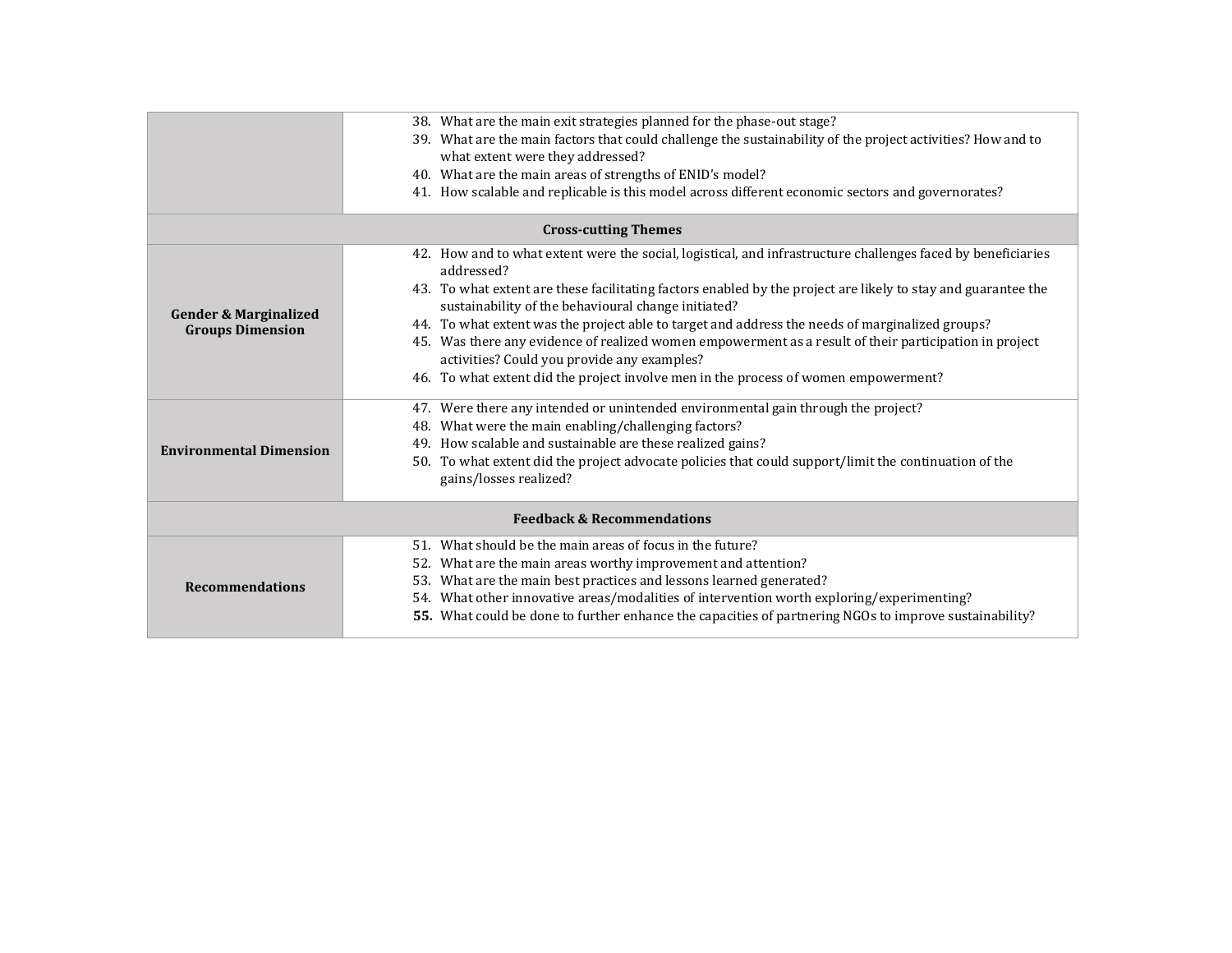### **5. FGDs Discussion Guide**

**Disclaimer:** The sample questions presented in the guide below are for the sake of guiding the moderator and shall not be posed in the literal phrasing displayed. The questions shall be elaborated, broken down, adapted to context/group of respondents/type of activity under review, and additional questions could be added for further elaboration, if needed.

| <b>Introduction &amp; Warm Up</b>                                                                                                                                                                                                                                                                                                                                                                                                                                                                                                                                                                                             |                                                                                                                                                                                                                                                                                                                                                                                                                                                                                                                                                                                                                                                                                                                                                                                                                                                                                                                                                                                                                     |  |  |
|-------------------------------------------------------------------------------------------------------------------------------------------------------------------------------------------------------------------------------------------------------------------------------------------------------------------------------------------------------------------------------------------------------------------------------------------------------------------------------------------------------------------------------------------------------------------------------------------------------------------------------|---------------------------------------------------------------------------------------------------------------------------------------------------------------------------------------------------------------------------------------------------------------------------------------------------------------------------------------------------------------------------------------------------------------------------------------------------------------------------------------------------------------------------------------------------------------------------------------------------------------------------------------------------------------------------------------------------------------------------------------------------------------------------------------------------------------------------------------------------------------------------------------------------------------------------------------------------------------------------------------------------------------------|--|--|
| I am a consultant conducting an evaluation for the ENID project that is responsible for these activities in which you are participating. I am particularly interested<br>to understand the effect of the trainings and workshops you have received and how it affected your skills and standard of living. Please do not feel pressured<br>to answer any question and feel free to ask for clarifications if needed. The discussion is expected to go for about an hour.<br>I commit to keeping all information shared here anonymous - your names and any personal information will not be shared with anyone or any entity. |                                                                                                                                                                                                                                                                                                                                                                                                                                                                                                                                                                                                                                                                                                                                                                                                                                                                                                                                                                                                                     |  |  |
| <b>Icebreaker</b><br>A round of introduction [age, educational background, marital status, number of children, origin]<br>1)                                                                                                                                                                                                                                                                                                                                                                                                                                                                                                  |                                                                                                                                                                                                                                                                                                                                                                                                                                                                                                                                                                                                                                                                                                                                                                                                                                                                                                                                                                                                                     |  |  |
| <b>Background and Skills</b>                                                                                                                                                                                                                                                                                                                                                                                                                                                                                                                                                                                                  | How did you hear about the trainings and workshops delivered at the NGO?<br>2)<br>Did you participate in any previous workshops or trainings held at the NGO?<br>3)<br>What motivated you to join and attend these workshops?<br>4)<br>If it was not for any of the incentives provided, would you have attended the workshops?<br>5)<br>Did you have any background on the skills delivered during these trainings/workshops?<br>6)                                                                                                                                                                                                                                                                                                                                                                                                                                                                                                                                                                                |  |  |
| <b>Importance &amp; Effectiveness</b><br>of Training                                                                                                                                                                                                                                                                                                                                                                                                                                                                                                                                                                          | Were the workshops delivered of relevance and importance to you? Why?<br>7)<br>What are the skills that you acquired through participating in these workshops?<br>8)<br>How did the skills you acquired through these workshops facilitated your employment in this sector?<br>9)<br>10) How did your participation in the workshops/job affect your family duties and responsibilities?<br>11) If any, how did your participation in these workshops affect your relationship with your spouse?<br>12) To what extent4 did you benefit from interacting with other members of your community during these workshops?<br>13) By how much did your income change as a result of participating in these workshops?<br>14) How likely are the positive effects realized as a result of your participation in these activities continue in the future?<br>Could you explain how and why?<br>15) To what extent would you be able to continue the current activity independently? Could you please give more<br>details? |  |  |
| [Potential] Outcome of<br>Participation                                                                                                                                                                                                                                                                                                                                                                                                                                                                                                                                                                                       | 16) What are the changes you have experienced in your standard of living as a result of these workshops?<br>17) In which areas/dimensions do you spend your income?<br>18) How did the generation of income/increase in income affect different dimensions of your life (ex. Financial security,<br>resilience against shocks, nutrition, education and health of children)? How would it affect your response/condition<br>in these areas in the future?<br>19) What do you plan to do in the future given the skills you have learned?<br>20) Would you be able to train other people on the same skills you have learned?<br>21) Would you consider starting your own business? Why, how, and under what conditions?                                                                                                                                                                                                                                                                                             |  |  |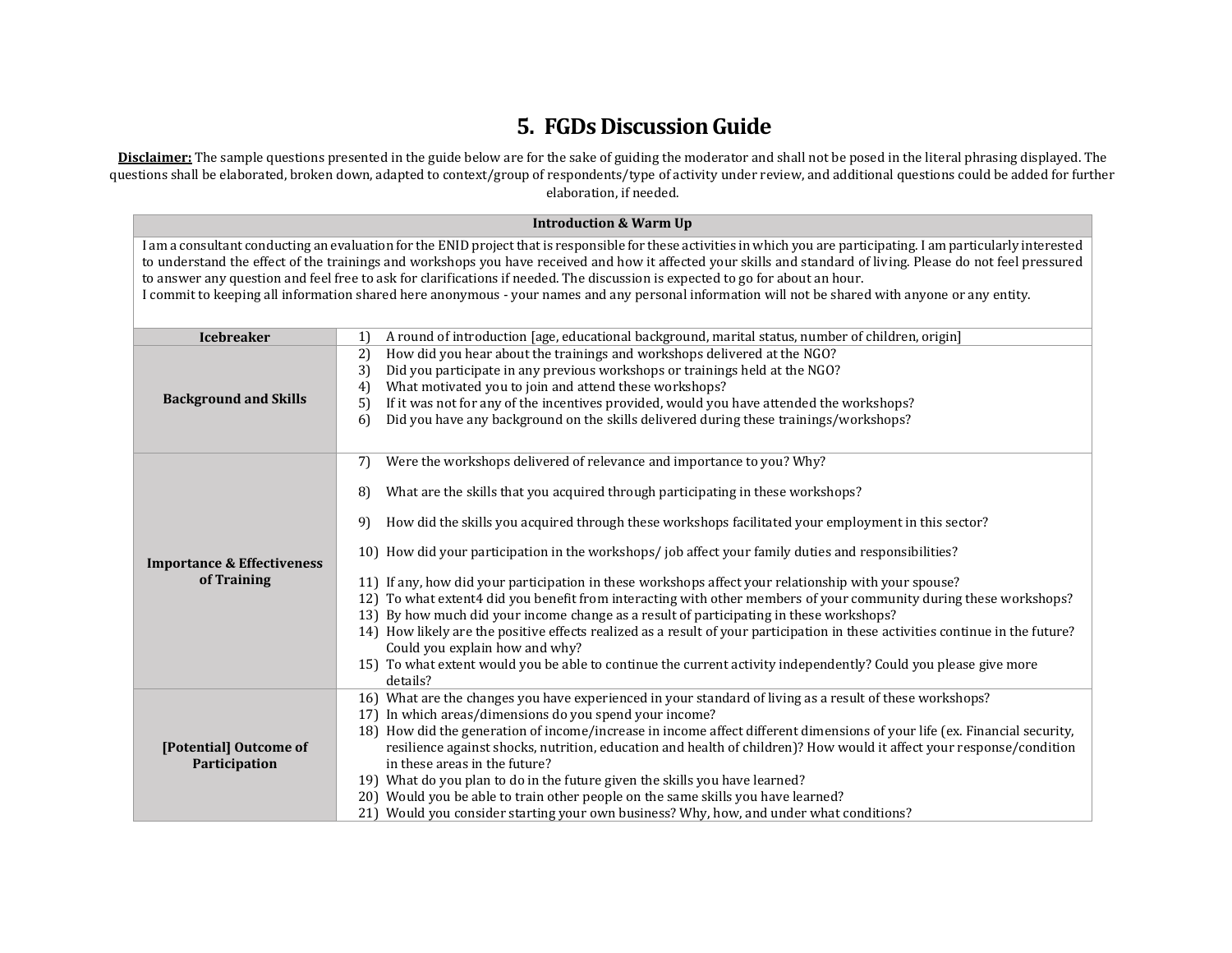| <b>Areas for Improvement</b>       | 22) What are the factors that enabled your participation in the workshops?<br>23) Were there any challenges that you have faced to participate? What were they? How did they affect you?<br>24) Would you be motivated to continue attending advanced workshops? Why?<br>25) What other skills do you think you need to develop/learn in the future? Why?<br>26) What do you need to start your own business independently? What are the main challenges you face? |  |  |  |
|------------------------------------|--------------------------------------------------------------------------------------------------------------------------------------------------------------------------------------------------------------------------------------------------------------------------------------------------------------------------------------------------------------------------------------------------------------------------------------------------------------------|--|--|--|
| <b>Final Comments and Feedback</b> |                                                                                                                                                                                                                                                                                                                                                                                                                                                                    |  |  |  |
|                                    | 27) Do you have any questions or points to be clarified?                                                                                                                                                                                                                                                                                                                                                                                                           |  |  |  |
|                                    | 28) Do you have any comments/recommendation/feedback that you would like to add?                                                                                                                                                                                                                                                                                                                                                                                   |  |  |  |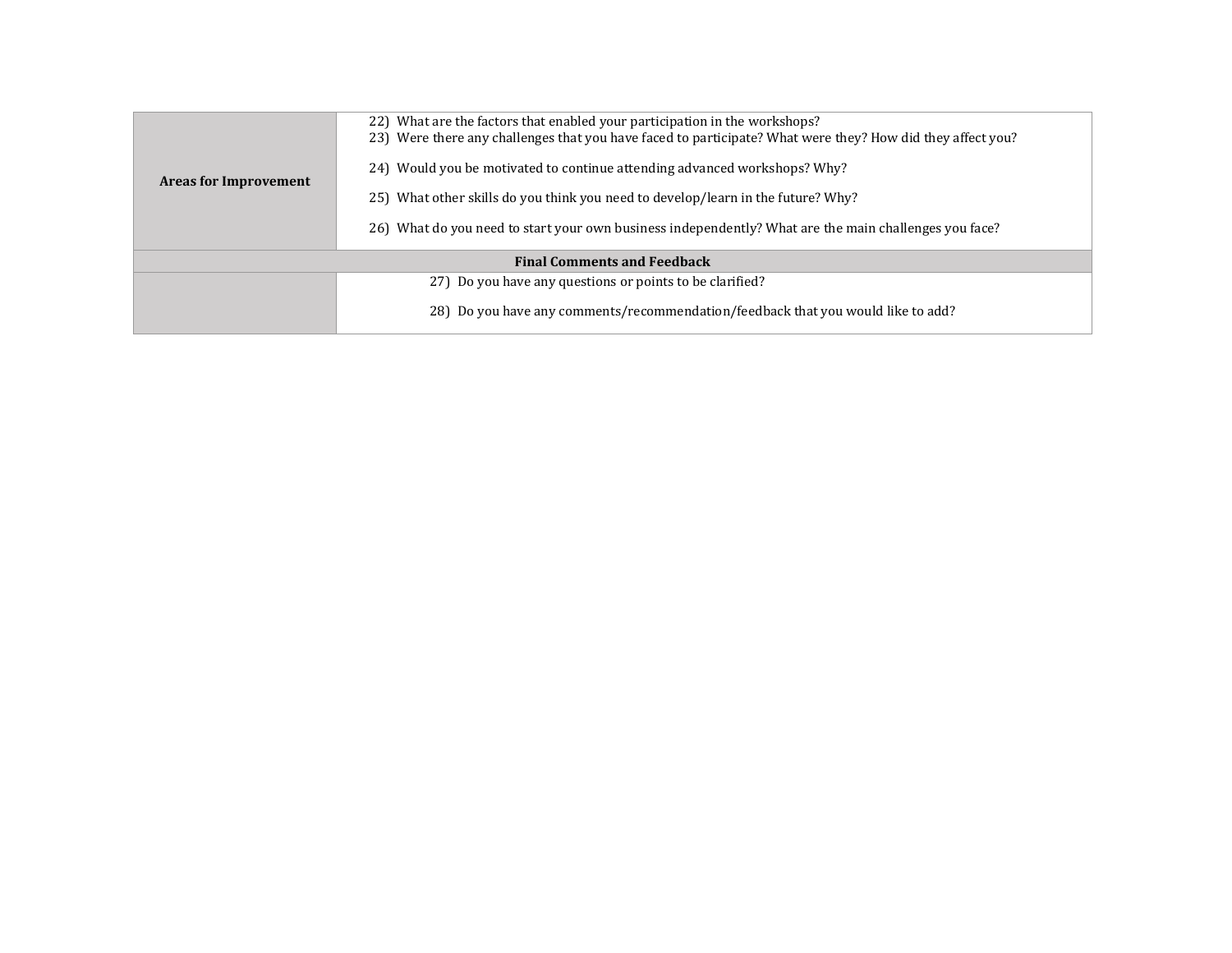# **6. Results Framework of ENID Project for Phase II (2017-2021)**

| <b>Expected Outcome</b>                                                                                                                                                                                                                | <b>Outputs/Activities</b>                                                                                                                                                                                                                                                   |  |  |
|----------------------------------------------------------------------------------------------------------------------------------------------------------------------------------------------------------------------------------------|-----------------------------------------------------------------------------------------------------------------------------------------------------------------------------------------------------------------------------------------------------------------------------|--|--|
| Improve the well-being of people in Upper<br>Egypt                                                                                                                                                                                     | <b>Output 1: Empowerment of Women and Youth</b><br>Enhance skills development & job creation<br>activities prioritizing women and youth                                                                                                                                     |  |  |
| Indicator: # of Geographic locations<br>operationalizing ENID approach<br>Baseline: 1 Governorate (42 villages)                                                                                                                        | Empower women & youth to participate in the<br>economy<br>through<br>awareness<br>building,<br>networking, soft skills development                                                                                                                                          |  |  |
| Target: 3 Governorates (60 villages)                                                                                                                                                                                                   | Output 2: Promoting Micro-, Small- and Medium-sized<br><b>Enterprises (MSMEs) and Entrepreneurship</b>                                                                                                                                                                      |  |  |
| Indicator: # of direct & indirect beneficiaries<br>of all ENID activities<br>Baseline: 4,431 (direct) / 22,100 (indirect)<br>Target: 6,650 (direct) / 33,150 (indirect)                                                                | Consolidate the One Village One Product approach<br>and promote cottage industry development<br>Establish sustainable manufacturing clusters (e.g.<br>$\blacksquare$<br>Ready Made Garments, wood products)                                                                 |  |  |
| 1.1. Increase income in Upper Egypt<br>Indicator: # of new manufacturing clusters<br>established & operational<br>Baseline: 2<br>Target: 5                                                                                             | <b>Output 3: Rural Development and Off-farm Employment</b><br>Complete full value chain and upscale innovative<br>sustainable agriculture practices introduced<br>Introduce new best practices (e.g. safe goat<br>production, banana fibre extraction, beekeeping,<br>etc.) |  |  |
| 1.2. Improved food security in Upper Egypt<br>Indicator: # of innovative sustainable<br>agriculture practices & value chains<br>promoted & operational                                                                                 | <b>Output 4: Upgrading Basic Services in Rural Upper Egypt</b><br>Renovate health facilities in Upper Egypt<br>Provide women literacy and vocation training<br>opportunities<br>Enhance maternal and child health services                                                  |  |  |
| Baseline: 4 practices & value chains<br>Target: 8 practices & value chains                                                                                                                                                             | Output 5: Development and Utilization of 4 ENID Tools<br>across Sectors<br>Publish policy briefs and studies on local<br>$\blacksquare$                                                                                                                                     |  |  |
| 1.3. Improved basic/public services in Upper<br>Egypt<br>Indicator: # of basic services facilities<br>(educational & health) renovated &<br>supported<br>Baseline: 7<br>Target: 11                                                     | economic development<br>Capacity building of local government &<br>community partners<br>Organize policy events (e.g. Annual meeting,<br>roundtables) to share and promote ENID<br>experience & findings                                                                    |  |  |
| 1.4. Enhanced knowledge & networks for local<br>economic development<br>Indicator: # of knowledge products & policy<br>events launched to promote ENID approach<br>Baseline: 30 products + 5 events<br>Target: 50 products + 10 events | <b>Output 6: Support El Nidaa Foundation for Sustainability</b><br>Support the sustainable management and<br>capacity building of El Nidaa Foundation<br>Support and partner in networking and advocacy<br>activities of the Foundation.                                    |  |  |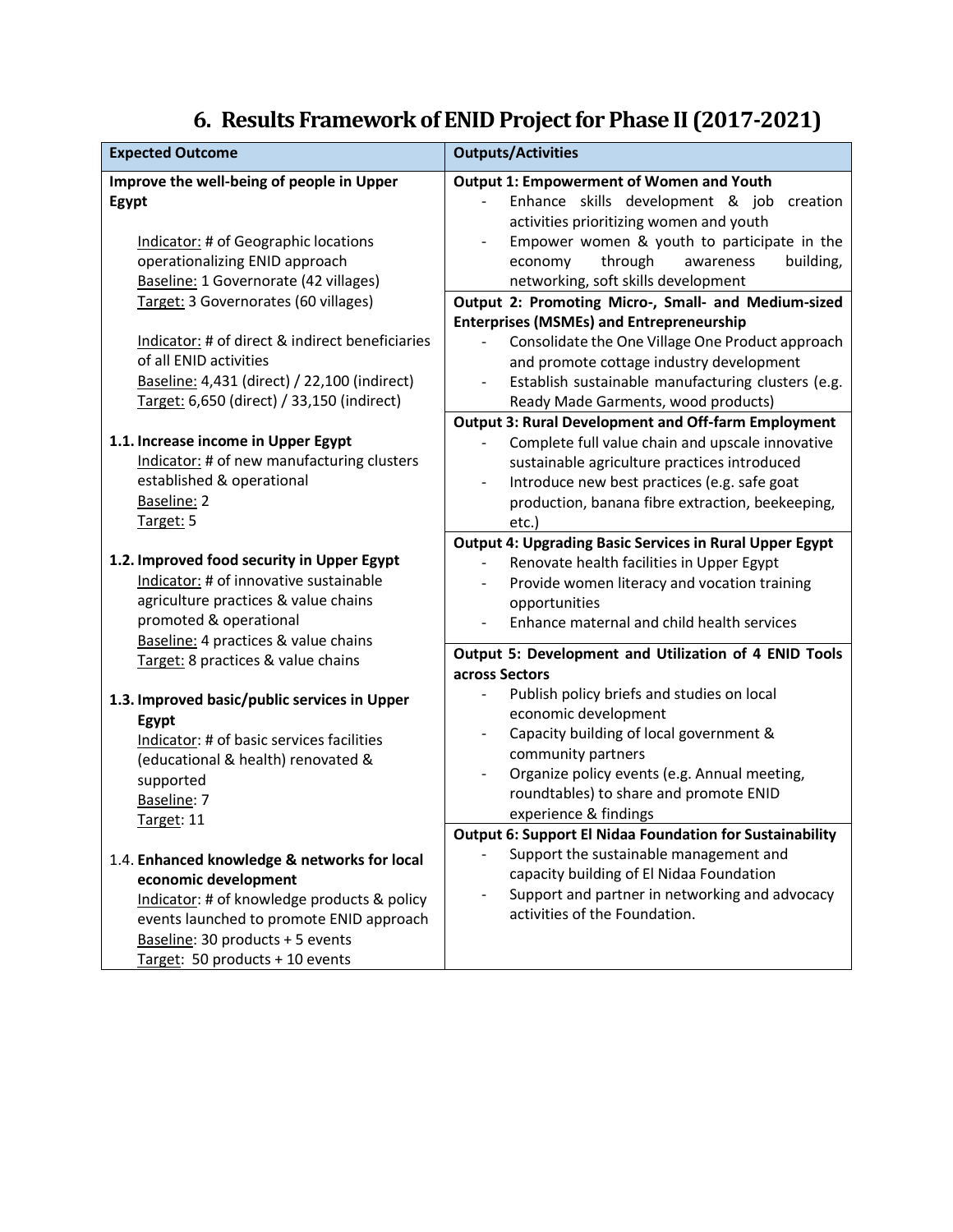# **7. List of ENID Interventions 2012-2021 by Location**

| N <sub>0</sub>          |                                            | <b>Location</b>            |                 |             |
|-------------------------|--------------------------------------------|----------------------------|-----------------|-------------|
|                         | <b>Interventions</b>                       | <b>Village</b>             | <b>District</b> | Governorate |
| $\mathbf{1}$            | Manufacturing Complex (Readymade           |                            |                 |             |
|                         | Garments & Surgical Masks - Kilim-         | El Maana                   | Qena            | Qena        |
|                         | Brass-French Loom)- Integrated Fish        |                            |                 |             |
|                         | Farm                                       |                            |                 |             |
| $\boldsymbol{2}$        | <b>Preschool Classes</b>                   | Qena City                  | Qena            | Qena        |
| $\overline{\mathbf{3}}$ | Pottery and Stoneware Workshop             | El Mahrousa                | Qena            | Qena        |
| $\overline{\mathbf{4}}$ | <b>Integrated Hydroponics-Fish Farm</b>    | El Zahleeq - El<br>Tarmsa  | Qena            | Qena        |
| 5                       | <b>Integrated Fish Farm</b>                | Sheikh Issa                | Qena            | Qena        |
| 6                       | Bee-keeping                                | El Makhadmah               | Qena            | Qena        |
| $\overline{7}$          | Sewing Workshops -Literacy Classes -       |                            |                 |             |
|                         | <b>Preschool Classes</b>                   | El Hijirat                 | Qena            | Qena        |
| 8                       | Preschool Classes - Literacy Classes       | Nag Gebara, El-<br>Hijirat | Qena            | Qena        |
| $\boldsymbol{9}$        | Jewelry Workshop                           | Dandarah                   | Qena            | Qena        |
| 10                      | Milk Processing Small Household            | El Mounira El              |                 |             |
|                         | Units                                      | Haditah-El Towyrat         | Qena            | Qena        |
| 11                      | Mother of Pearl Workshop                   | El Kallahin                | Qeft            | Qena        |
| 12                      | <b>Goats Raising- Unit For Milk</b>        | <b>Bier Amber</b>          | Qeft            | Qena        |
|                         | Processing                                 |                            |                 |             |
| 13                      | Papier Mache Workshop (recycled            | El Shaarani                | Qous            | Qena        |
| 14                      | paper)<br>Milk Processing Unit - Recycling |                            |                 |             |
|                         | <b>Agricultural Residues - Camel Bone</b>  | El Keryateya               | Qous            | Qena        |
|                         | Workshop                                   |                            |                 |             |
| 15                      | Wood Factory (Machinery &                  |                            |                 |             |
|                         | Carpentry, Woodturning, Wood               |                            |                 |             |
|                         | carving, Arquette, and Paint) - Milk       | El Gamaleya                | Qous            | Qena        |
|                         | Processing Small Household Units -         |                            |                 |             |
|                         | <b>Safe Poultry Raising</b>                |                            |                 |             |
| 16                      | <b>Safe Poultry Raising-Sewing</b>         |                            |                 |             |
|                         | Workshop - Preschool Classes -             | Gazirat Matirah            | Qous            | Qena        |
|                         | <b>Literacy Classes</b>                    |                            |                 |             |
| 17                      | Sewing Workshops - Literacy Classes        | Abbasah                    | Qous            | Qena        |
|                         | - Preschool Classes                        |                            |                 |             |
| 18                      | Sewing Workshop - Literacy Classes         | El Makhzan                 | Qous            | Qena        |
| 19                      | Sewing Workshop - Literacy Classes         | El Harajiyyah              | Qous            | Qena        |
| 20                      | Sewing Workshop - Literacy Classes         | El Kharanqah               | Qous            | Qena        |
| 21                      | Sericulture Value Chain Development        |                            |                 |             |
|                         | (El Nidaa Farm - 20 Feddans - to host      | Naqada                     | Naqada          | Qena        |
|                         | the Center for Innovative and              |                            |                 |             |
|                         | Sustainable Agriculture - CISA)            |                            |                 |             |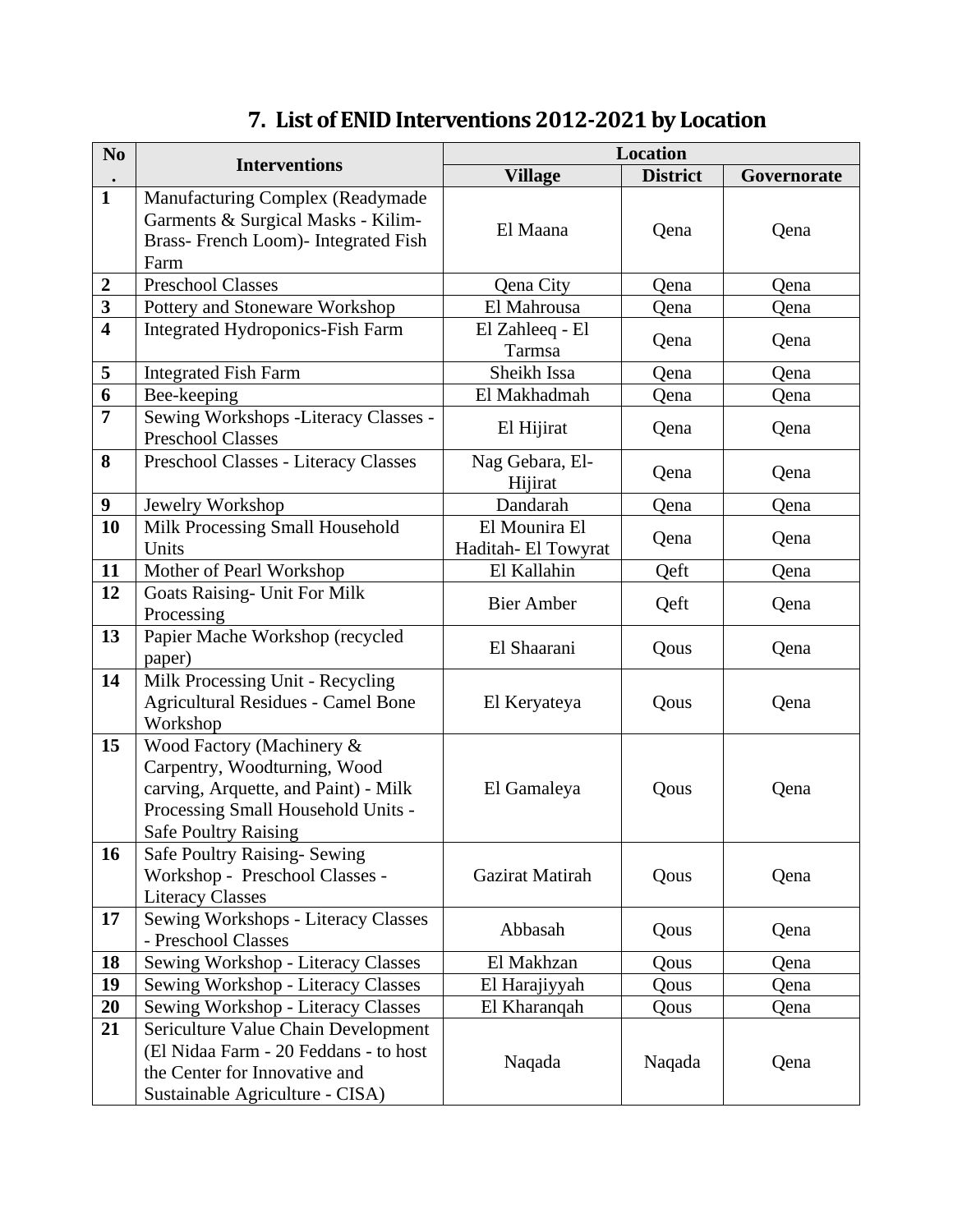| 22 | <b>Brass Repousse Workshop</b>                                                       | Nagaa Bishlaw - El<br>Awsat Qamoula | Naqada          | Qena |
|----|--------------------------------------------------------------------------------------|-------------------------------------|-----------------|------|
| 23 | Safe Poultry Raising - Literacy classes<br>- Preschool Classes - Sewing<br>Workshops | El Awsat Qamoula                    | Naqada          | Qena |
| 24 | <b>Safe Goats Raising</b>                                                            | EL Bahari Qamoula                   | Naqada          | Qena |
| 25 | Sewing Workshop                                                                      | Nagaa el Masayeh                    | Naqada          | Qena |
| 26 | <b>Recycling Agricultural Residues</b>                                               | Khatara                             | Naqada          | Qena |
| 27 | <b>Safe Poultry Raising</b>                                                          | Naqada                              | Naqada          | Qena |
| 28 | Literacy Classes - Sewing Workshop                                                   | Abu Diab Gharb                      | Deshna          | Qena |
| 29 | Literacy classes - Sewing workshop                                                   | Faw Gharb                           | Deshna          | Qena |
| 30 | <b>Literacy Classes</b>                                                              | El Izab El Masry                    | Deshna          | Qena |
| 31 | <b>Literacy Classes</b>                                                              | El Samta Qably                      | Deshna          | Qena |
| 32 | Literacy Classes - Sewing Workshop -<br><b>Preschool Classes</b>                     | Nagaa Qatib                         | Deshna          | Qena |
| 33 | <b>Safe Poultry Raising</b>                                                          | Nagaa Saeed                         | Deshna          | Qena |
| 34 | Recycling Agricultural Residues -<br><b>Literacy Classes</b>                         | Nagaa Mahmoud                       | Deshna          | Qena |
| 35 | Preschool Classes - Literacy Classes                                                 | Dashna City                         | Deshna          | Qena |
| 36 | Preschool Classes - Literacy Classes                                                 | Nag El Hafyan                       | Deshna          | Qena |
| 37 | <b>Literacy Classes</b>                                                              | Nag El Mayat                        | Deshna          | Qena |
| 38 | <b>Literacy Classes</b>                                                              | Nag Kuwait                          | Deshna          | Qena |
| 39 | <b>Literacy Classes</b>                                                              | Faw Bahary                          | Deshna          | Qena |
| 40 | <b>Literacy Classes</b>                                                              | Faw Qably                           | Deshna          | Qena |
| 41 | Literacy Classes - Preschool Classes -<br>Sewing Workshops                           | Gazirat El Hamoudi                  | El Waqf         | Qena |
| 42 | Safe Poultry Raising - Literacy classes<br>- Preschools - Sewing Workshops           | El Marashda                         | El Waqf         | Qena |
| 43 | <b>Small Units For Household Milk</b><br>Processing                                  | El Senabesa                         | El Waqf         | Qena |
| 44 | Leather Workshop                                                                     | El Shaaneya                         | Nagaa<br>Hamadi | Qena |
| 45 | <b>Safe Poultry Raising</b>                                                          | El Raiseya                          | Nagaa<br>Hamadi | Qena |
| 46 | <b>Safe Poultry Raising</b>                                                          | <b>Awlad Negm</b>                   | Nagaa<br>Hamadi | Qena |
| 47 | <b>Recycling Agricultural Residues-</b><br>Hydroponics                               | Hiw                                 | Nagaa<br>Hamadi | Qena |
| 48 | Bee-keeping                                                                          | El Nagahia                          | Nagaa<br>Hamadi | Qena |
| 49 | Kilim Workshop - Literacy Classes -<br><b>Preschool Classes</b>                      | Qobeiba                             | Farshout        | Qena |
| 50 | Safe Goats Raising-Literacy classes                                                  | El Dahsa                            | Farshout        | Qena |
| 51 | Literacy classes - Preschool Classes -<br>Sewing Workshops                           | El Arki                             | Farshout        | Qena |